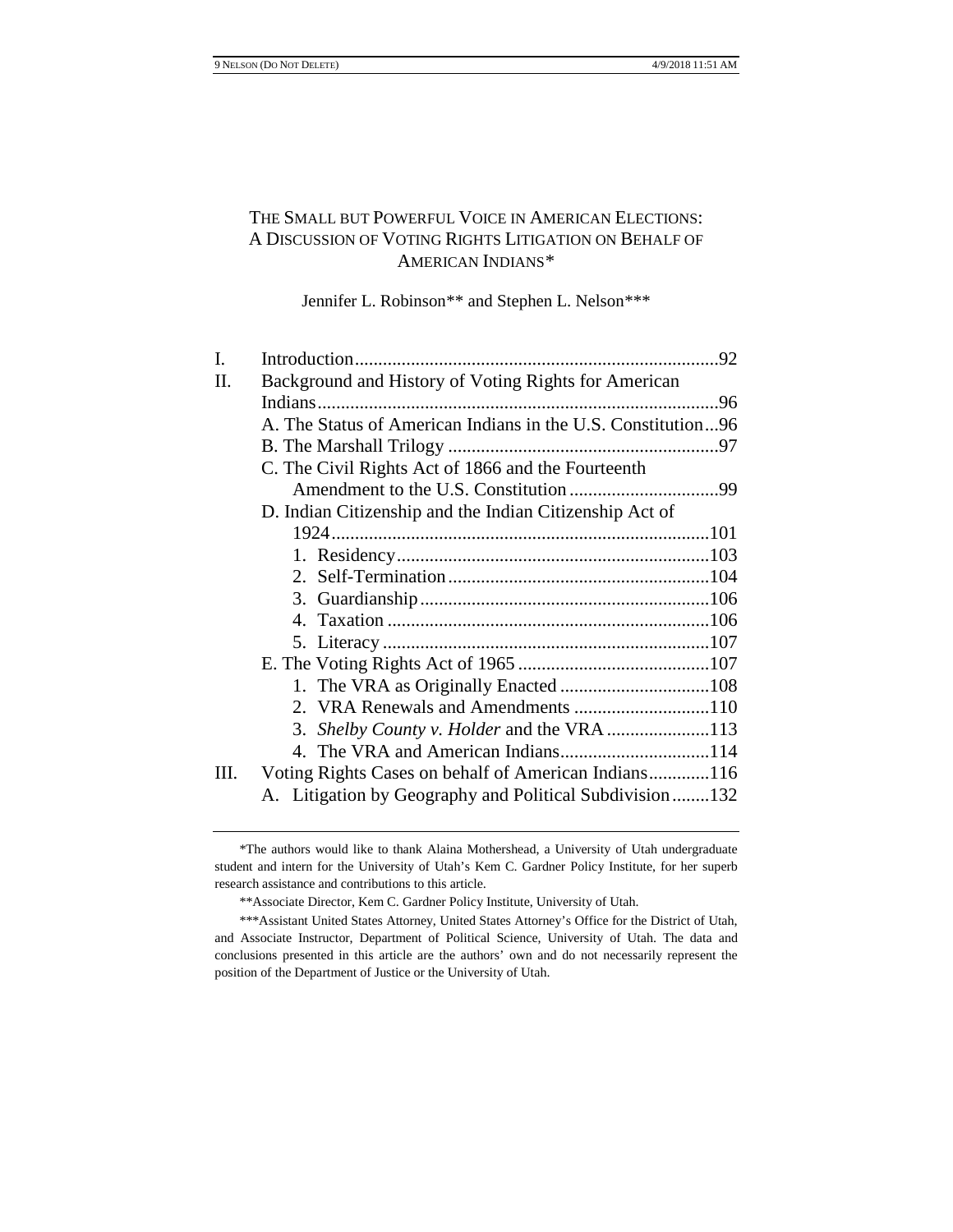|     | B. Principal Counsel in American Indian Voting Rights |  |
|-----|-------------------------------------------------------|--|
|     |                                                       |  |
|     | C. American Indian Voting Rights Cases by Type137     |  |
| IV. |                                                       |  |
|     |                                                       |  |
|     |                                                       |  |
| V.  |                                                       |  |

# <span id="page-1-11"></span>I. INTRODUCTION

<span id="page-1-10"></span><span id="page-1-0"></span>Throughout the history of the United States, American Indians have "routinely face[d] hurdles in exercising the right to vote and securing representation.["1](#page-1-1) The barriers faced by Indians seeking to vote frequently "resemble the ones confronted by blacks in the South and Latinos in the Southwest."[2](#page-1-2) However, because of Indians' "distinctive status within the American political order $[$ , $]$ <sup>[3](#page-1-3)</sup> including the fact that Indians were not generally granted American citizenship until 192[4](#page-1-4),<sup>4</sup> Indians "encountered a variety of additional and unique [voting-related] obstacles placed before them by state officials."<sup>[5](#page-1-5)</sup> Sadly, in part because of their unique, "extraconstitutional political status"[6](#page-1-6) within the American legal system,[7](#page-1-7) and in part because of overt disenfranchisement efforts on behalf of state and local authorities,[8](#page-1-8) "full enfranchisement [came] late to the descendants of America's first inhabitants."[9](#page-1-9)

<span id="page-1-1"></span><sup>1</sup>*Developments in the Law — Indian Law: Chapter Four: Securing Indian Voting Rights*, 129 HARV. L. REV. 1731, 1732 (2016) [hereinafter *Developments in the Law — Indian Law*].

<span id="page-1-2"></span><sup>2</sup>Pamela S. Karlan, *Lightning in the Hand: Indians and Voting Rights*, 120 YALE L.J. 1420, 1422 (2011) (reviewing LAUGHLIN MCDONALD, AMERICAN INDIANS AND THE FIGHT FOR EQUAL VOTING RIGHTS (2010)).

<sup>3</sup> *Id.* at 1423.

<span id="page-1-4"></span><span id="page-1-3"></span><sup>4</sup> *See* Indian Citizenship Act, Pub. L. No. 68-175, 43 Stat. 253 (1924) (codified as amended at 8 U.S.C. § 1401(b) (2012)).

<span id="page-1-6"></span><span id="page-1-5"></span><sup>5</sup>Danna R. Jackson, *Eighty Years of Indian Voting: A Call to Protect Indian Voting Rights*, 65 MONT. L. REV. 269, 273 (2004) (citing David Wilkins, *An Inquiry into Indigenous Political Participation: Implications for Tribal Sovereignty*, 9 KAN. J.L. & PUB. POL'Y 732, 737 (2000)).

<sup>6</sup> *Id.* at 272–73.

<sup>7</sup> *See* discussion *infra* at Section II.A.

<sup>8</sup> *See* discussion *infra* at Section II.B.

<span id="page-1-9"></span><span id="page-1-8"></span><span id="page-1-7"></span><sup>9</sup>Karlan, *supra* note [2,](#page-1-0) at 1422 (citing MCDONALD, *supra* note [2,](#page-1-0) at 45). Karlan also notes that, "[i]f anything, South Carolina seems further along the path to political equality than South Dakota."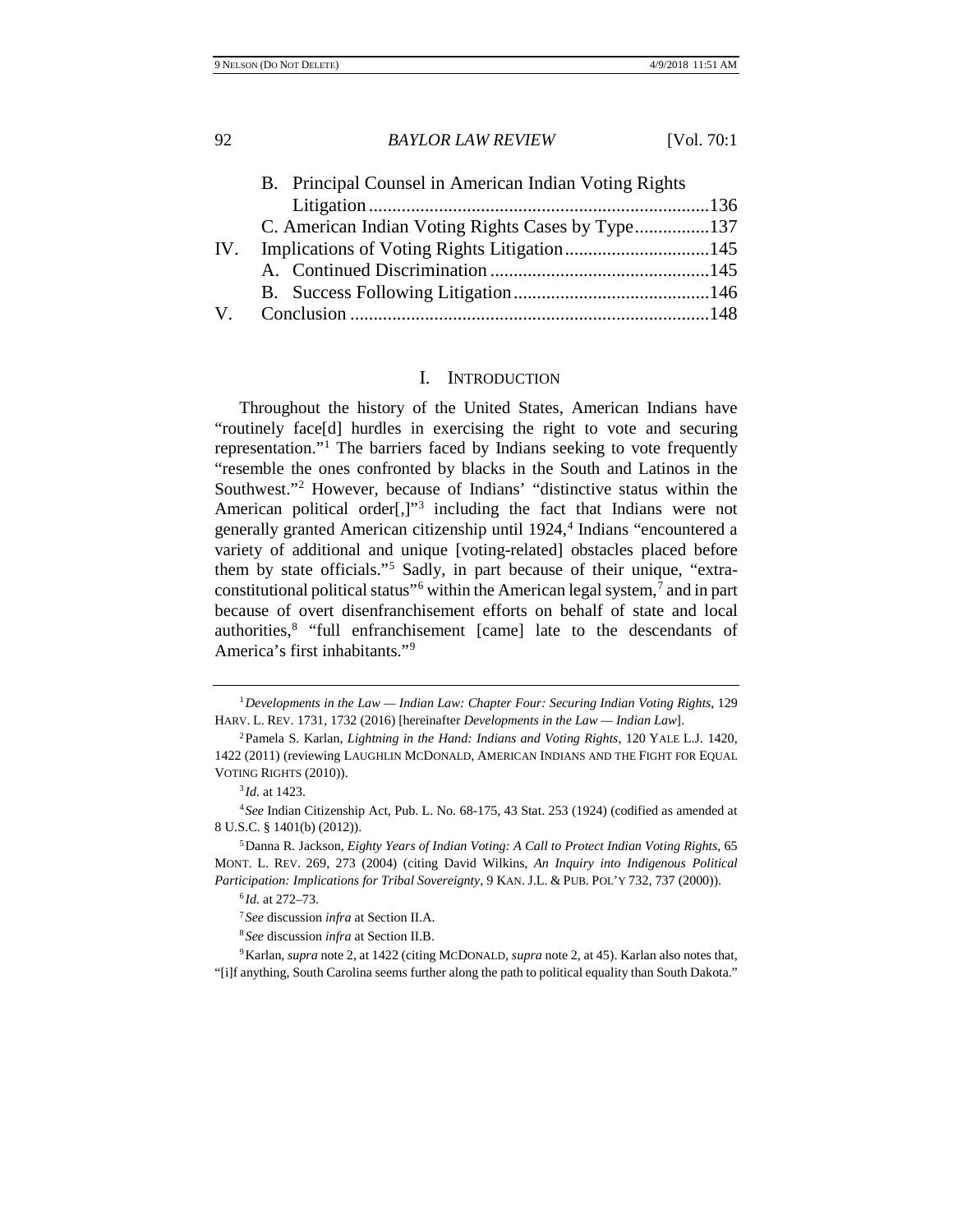<span id="page-2-10"></span>The Voting Rights Act was "designed by Congress to banish the blight of racial discrimination in voting"[10](#page-2-0) as a "comprehensive statute to battle voter discrimination collectively at a national level and at an individual jurisdiction level."[11](#page-2-1) With the passage of the VRA, the "federal government has enjoyed substantial authority in regulating elections, particularly when issues of race are implicated,"[12](#page-2-2) and Justice Ginsburg described the VRA as "one of the most consequential, efficacious and amply justified exercises of the federal legislative power in our Nation's history."[13](#page-2-3) Because of the VRA, as noted by the Supreme Court in *Northwest Austin Municipal Utility District No. One v. Holder*, "we are now a very different Nation."[14](#page-2-4)

<span id="page-2-9"></span><span id="page-2-7"></span>Indians' enfranchisement efforts undoubtedly benefitted from the passage of the VRA in 1965;[15](#page-2-5) however, "Indian and Alaska Native voters have been underrepresented, and still today, basic voter access issues pose serious obstacles in Indian country."[16](#page-2-6) A number of issues conspire to make it

<span id="page-2-0"></span>10South Carolina v. Katzenbach, 383 U.S. 301, 308 (1966), *abrogated by* Shelby Cty. v. Holder, 133 S. Ct. 2612 (2013).

<span id="page-2-1"></span><sup>11</sup> L. Darnell Weeden, *The Supreme Court's Rejection of the Rational Basis Standard in Shelby* County v. Holder *Invites Voter Suppression*, 33 MISS. C.L. REV. 219, 220 (2014) (citing Sudeep Paul, *The Voting Rights Act's Fight to Stay Rational:* Shelby County v. Holder, 8 DUKE J. CONST. L. & PUB. POL'Y SIDEBAR 271, 273 (2013)).

<span id="page-2-2"></span><sup>12</sup> Joshua S. Sellers, Shelby County *as a Sanction for States' Rights in Elections*, 34 ST. LOUIS U. PUB. L. REV. 367, 367 (2015) (citing Guy-Uriel E. Charles & Luis Fuentes-Rohwer, *State's Rights, Last Rites, and Voting Rights*, 47 CONN. L. REV. 481, 485 (2014)).

13Shelby Cty. v. Holder, 133 S. Ct. 2612, 2634 (2013) (Ginsburg, J., dissenting).

<span id="page-2-6"></span><sup>16</sup> Jeanette Wolfley, *You Gotta Fight for the Right to Vote: Enfranchising Native American Voters*, 18 U. PA. J. CONST. L. 265, 270 (2015) [hereinafter Wolfley, *You Gotta Fight*].

<span id="page-2-8"></span>*Id.* at 1423. In addition to overt disenfranchisement efforts, past discrimination and low socioeconomic status also contribute to decreased political participation on behalf of American Indians. Buckanaga v. Sisseton Indep. Sch. Dist. No. 54-5, 804 F.2d 469, 474–75 (8th Cir. 1986) ("Low political participation is one of the effects of past discrimination."); Stabler v. Cty. of Thurston, 129 F.3d 1015, 1023 (8th Cir. 1997) ("[D]isparate socio-economic status is causally connected to Native Americans' depressed level of political participation."); Old Person v. Cooney, 230 F.3d 1113, 1129 (9th Cir. 2000) (stating that lower social and economic factors hinder the ability of American Indians in Montana to participate fully in the political process); Windy Boy v. Cty. of Big Horn, 647 F. Supp. 1002, 1017 (D. Mont. 1986) ("Reduced participation and reduced effective participation of Indians in local politics can be explained by many factors . . . but the lingering effect of past discrimination is certainly one of those factors.").

<sup>14</sup> 557 U.S. 193, 211 (2009).

<span id="page-2-5"></span><span id="page-2-4"></span><span id="page-2-3"></span><sup>15</sup> *See* DANIEL MCCOOL, SUSAN M. OLSON & JENNIFER L. ROBINSON, NATIVE VOTE 176–90 (2007) (describing the impacts of the VRA for American Indians—this includes access to ballot, ability to elect minority candidates, and having better representation that leads to different policy outcomes that benefit American Indians).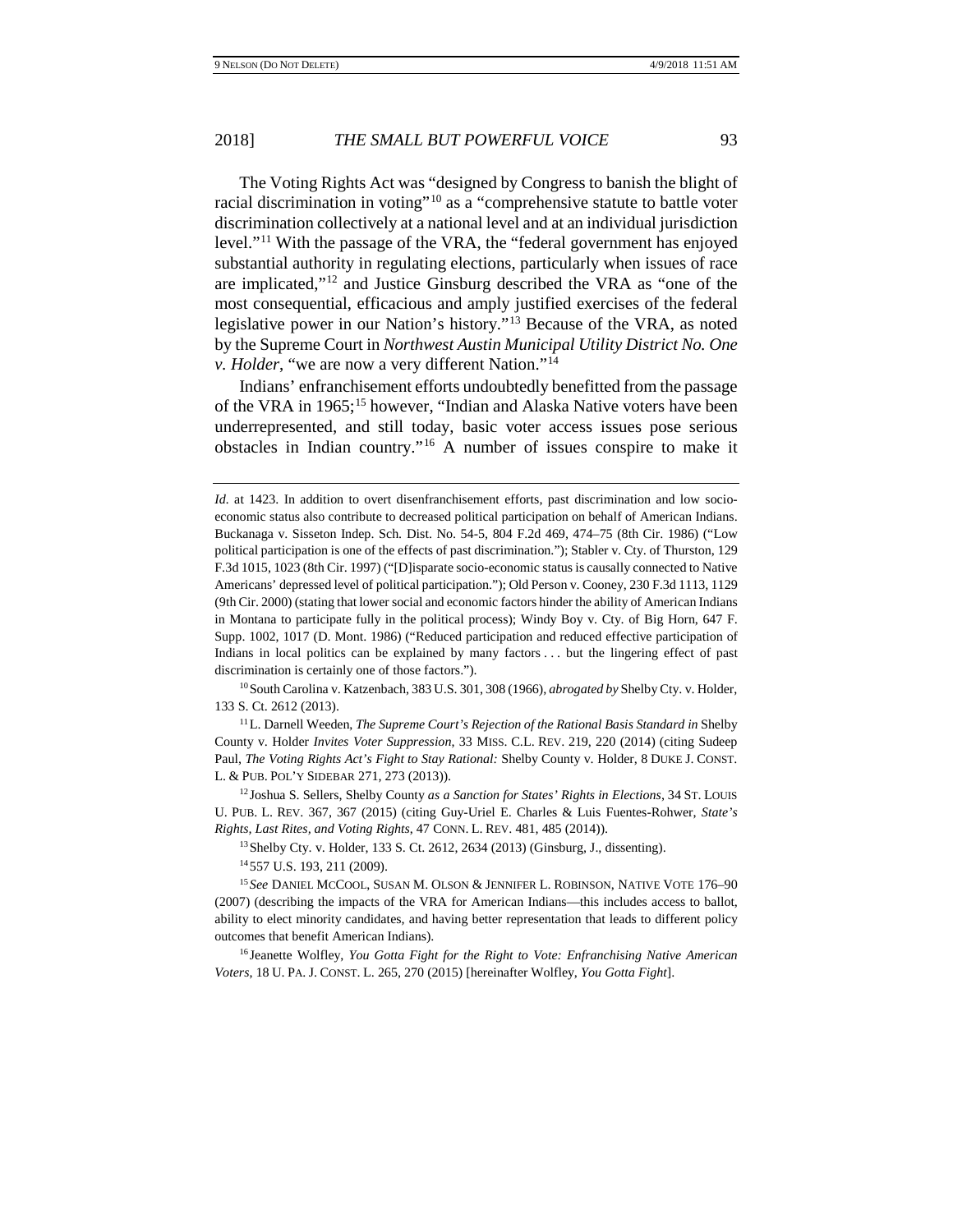<span id="page-3-0"></span>

difficult for many Indians to vote. These issues include geographical constraints and the rural nature of Indian Country, $17$  written and spoken language barriers and difficulties, $18$  and restrictive local voting ordinances enacted by local governments.<sup>[19](#page-3-3)</sup>

While the Indian voting voice is undoubtedly small on a national scale, "Indians make up a significant voting bloc and have proven that their votes can determine the fate of national races."[20](#page-3-4) For example, in 2002, Tim Johnson (D-SD) was re-elected in large part due to increased turnout by Indian voters.[21](#page-3-5) American Indian voters also exert significant influence in

<sup>20</sup> Jackson, *supra* note [5,](#page-1-11) at 270.

<span id="page-3-5"></span><span id="page-3-4"></span><sup>21</sup> *Id.* (citing MICHAEL BARONE, GRANT UJIFUSA & DOUGLAS MATTHEWS, THE ALMANAC OF AMERICAN POLITICS 1468 (2004) ("This election [referring to the Johnson/Thune 2002 U.S. Senate race] turned out to be the closest in the nation. During most of election night and into the morning Thune led in the counting. Then the last two precincts came in, from Shannon County, which includes most of the Pine Ridge Indian Reservation. Those two precincts put Johnson over the top,

<span id="page-3-1"></span><sup>&</sup>lt;sup>17</sup> "Indian country" includes (1) federal reservations, whether created by statute or Executive Order; (2) dependent Indian communities; and (3) Indian allotments to which title has not been extinguished. 18 U.S.C. § 1151 (2012); *see also* U.S. DEP'T OF JUSTICE, OFFICE OF THE U.S. ATTORNEYS, CRIMINAL RESOURCE MANUAL 677 (2001), https://www.justice.gov/usam/criminalresource-manual-677-indian-country-defined. Naomi White, a Navajo Tribe member living outside Window Rock, Arizona, resides in an area so rural that the U.S. Postal Service does not deliver mail to her home. Aura Bogado, *Democracy in 'Suspense': Why Arizona's Native Voters Are in Peril*, THE NATION (Oct. 18, 2012), http://www.thenation.com/article/democracy-suspense-whyarizonas-native-voters-are-peril [http://perma.cc/P2F8-NU89]. White was kept from voting in at least two elections in 2012 when the Apache County Recorder deemed the physical address White listed on her voter-registration form "too obscure" and did not assign White to a voting precinct. *Id.* The county considered White to be an inactive voter and would not allow her to vote by absentee ballot. *Id.*

<span id="page-3-2"></span><sup>18</sup>*Developments in the Law — Indian Law*, *supra* note [1,](#page-1-10) at 1731. Agnes Laughter, who is Navajo and lives in Chilchinbeto, a community in the Navajo Nation northeast of Flagstaff, Arizona, speaks only Navajo, does not read or write, and does not possess an original birth certificate. *See* Bogado, *Democracy in Suspense*, *supra* not[e 17.](#page-3-0) Laughter was unable to vote in the 2006 elections after Arizona passed a law requiring voters to provide certain forms of identification prior to voting. *See id.*

<span id="page-3-3"></span><sup>19</sup> *See Developments in the Law — Indian Law*, *supra* note [1,](#page-1-10) at 1731. Thomas Poor Bear, a member of the Oglala Sioux Tribe who resides in the community of Wanblee, in the Pine Ridge Reservation in Jackson County, South Dakota, was at one point required to vote in the county seat, Kadoka, a sixty-mile round-trip journey from Wanblee. *See* Complaint at 3–4, 7, Poor Bear v. Cty. of Jackson, No. 14-5059, 2014 WL 4702282 (D.S.D. Sept. 18, 2014). Jackson County officials initially refused Poor Bear's request to establish a satellite elections office in Wanblee. *See id.* at 6, 8, 12–13. Poor Bear and other Oglala Sioux members filed suit against the county, and the county eventually relented and established a satellite elections office in Wanblee. *See Developments in the Law — Indian Law*, *supra* note [1,](#page-1-10) at 1731.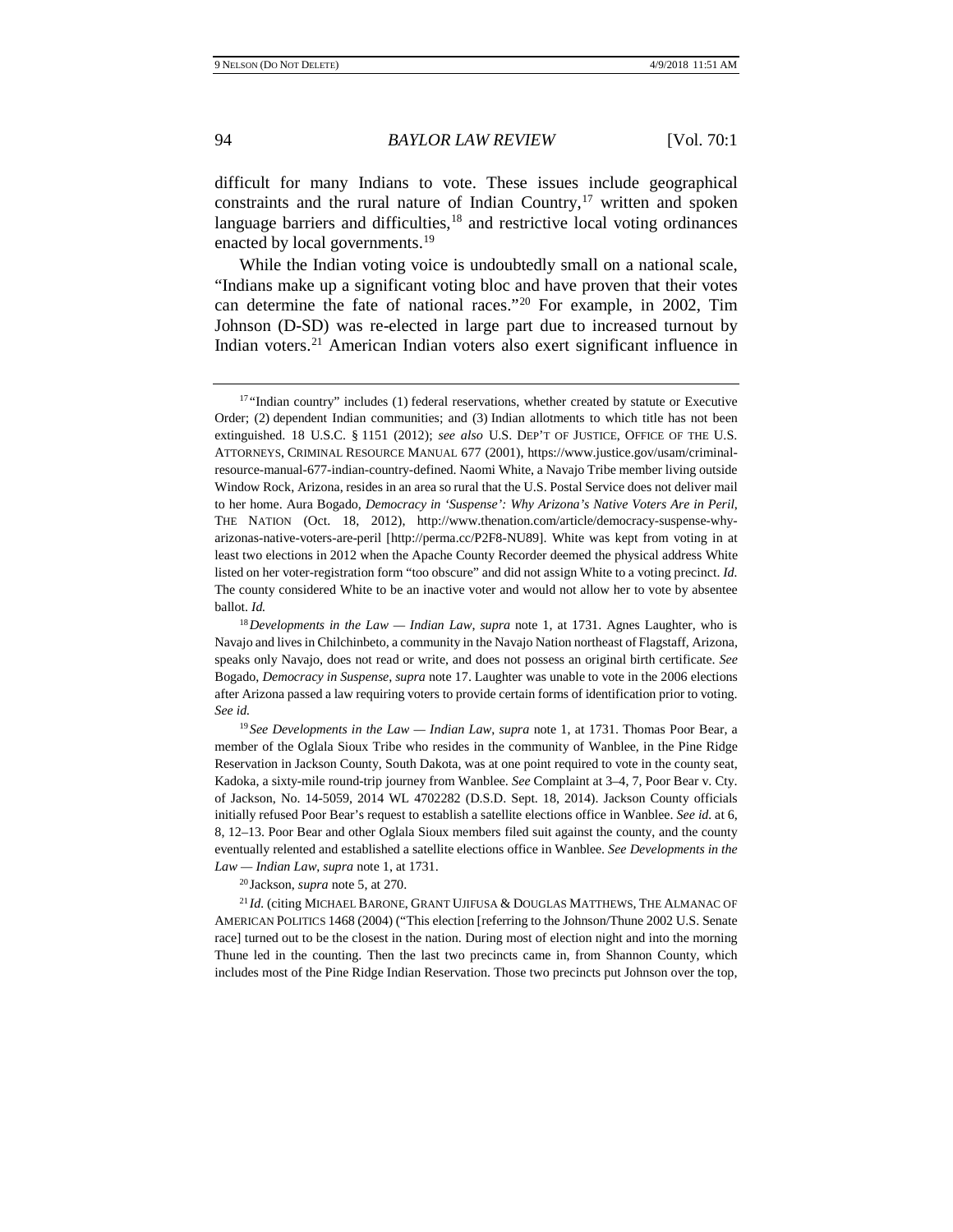local elections, and, once Indians are elected, they are able to become influential players in the political process and affect policies that benefit Indians in their communities, who without their representation had been previously neglected.<sup>[22](#page-4-0)</sup> American Indians thus represent a small but powerful voice within the American electorate.

The purpose of this article is to further existing knowledge of Indian voting rights cases litigated pursuant to the VRA and other voting rights legislation. Although the history of discrimination against Indian voters is well-documented in state and federal case  $law<sup>23</sup>$  and Congressional hearings,<sup>[24](#page-4-2)</sup> the "vulnerability of the Indian franchise ... [is an] oftoverlooked corner of the voting rights world" as contained in public law scholarship.<sup>[25](#page-4-3)</sup> The purpose of this article is to fill this gap in knowledge by

<span id="page-4-0"></span><sup>22</sup> *See* MCCOOL ET AL., *supra* note [15,](#page-2-7) at 175 (noting "[t]he changes due to the [Voting Rights Act] have been profound for American Indians. The implementation of bilingual election programs has directly increased voter registration and turnout amount American Indians . . . The role of Section 2 has been equally important in altering the political landscape in Indian Country . . . The election of Indian candidates has led to positive impacts on services, Indians' access to government, and Indians' perception of government.").

<span id="page-4-1"></span><sup>23</sup> *See* Wolfley, *You Gotta Fight*, *supra* note [16,](#page-2-8) at 278 (citing Buckanaga v. Sisseton Indep. Sch. Dist. No 54-5, 804 F.2d 469 (8th Cir. 1986) (challenge to at-large election system in a South Dakota school district by Sisseton-Wahpeton Tribal members); Sanchez v. King, 550 F. Supp. 13 (D.N.M. 1982), *aff'd*, 103 S. Ct. 32 (1982) (challenge involving Navajo voters' action against New Mexico reapportionment plan); Windy Boy v. Cty. of Big Horn, 647 F. Supp. 1002 (D. Mont. 1986) (challenge to at-large elections in Montana by Crow and Northern Cheyenne Tribal members); Ratcliff v. Mun. of Anchorage, No. A86-036 (D. Alaska 1989) (involving Alaskan Natives' challenge to Anchorage City reapportionment plan); Love v. Bd. of Educ., No. 87-105-CIV-3 (D.N.C. 1987) (successful challenge on behalf of Lumbee Indians to multi-member districting in North Carolina); Blackmoon v. Charles Mix Cty., 386 F. Supp. 2d 1108 (D.S.D. 2005) (VRA and Fourteenth Amendment challenge to county commission districts dividing townships populated by Indian voters)).

<span id="page-4-2"></span><sup>24</sup> *See id.* at 278 (citing *Continued Need for Voting Rights Act: Hearing Before the Subcomm. on Constitution of the H. Comm. on the Judiciary*, 109th Cong. 2019 (2006); *Continuing Need for Section 203's Provision for Limited English Proficient Voters: Hearing Before the Subcomm. on the Judiciary*, 109th Cong. (2006); *Voting Rights Act: Section 203-Bilingual Election Requirements (Part I & II): Hearing Before the Subcomm. on the Constitution of the H. Comm. on the Judiciary*, 109th Cong. (2005)).

<span id="page-4-3"></span><sup>25</sup>*Developments in the Law — Indian Law*, *supra* not[e 1,](#page-1-10) at 1754. For a general discussion of Indian voting rights in public law scholarship, see Jackson, *supra* note [5,](#page-1-11) at 273–74. *See also*

<span id="page-4-4"></span>by a margin of 524 votes—in percentage terms, 50.1%-49.9%. In Shannon County, 3,118 votes were case, as compared to 1,953 in the 2000 presidential election. The county voted 92%-8% for Johnson. In the six main reservation counties, turnout was 11, 275, up from 7,500 in 2000. These six counties voted 78%-21% for Johnson. In 43 of the other 60 counties, Johnson's percentage declined from 1996, when he won 51% statewide.")).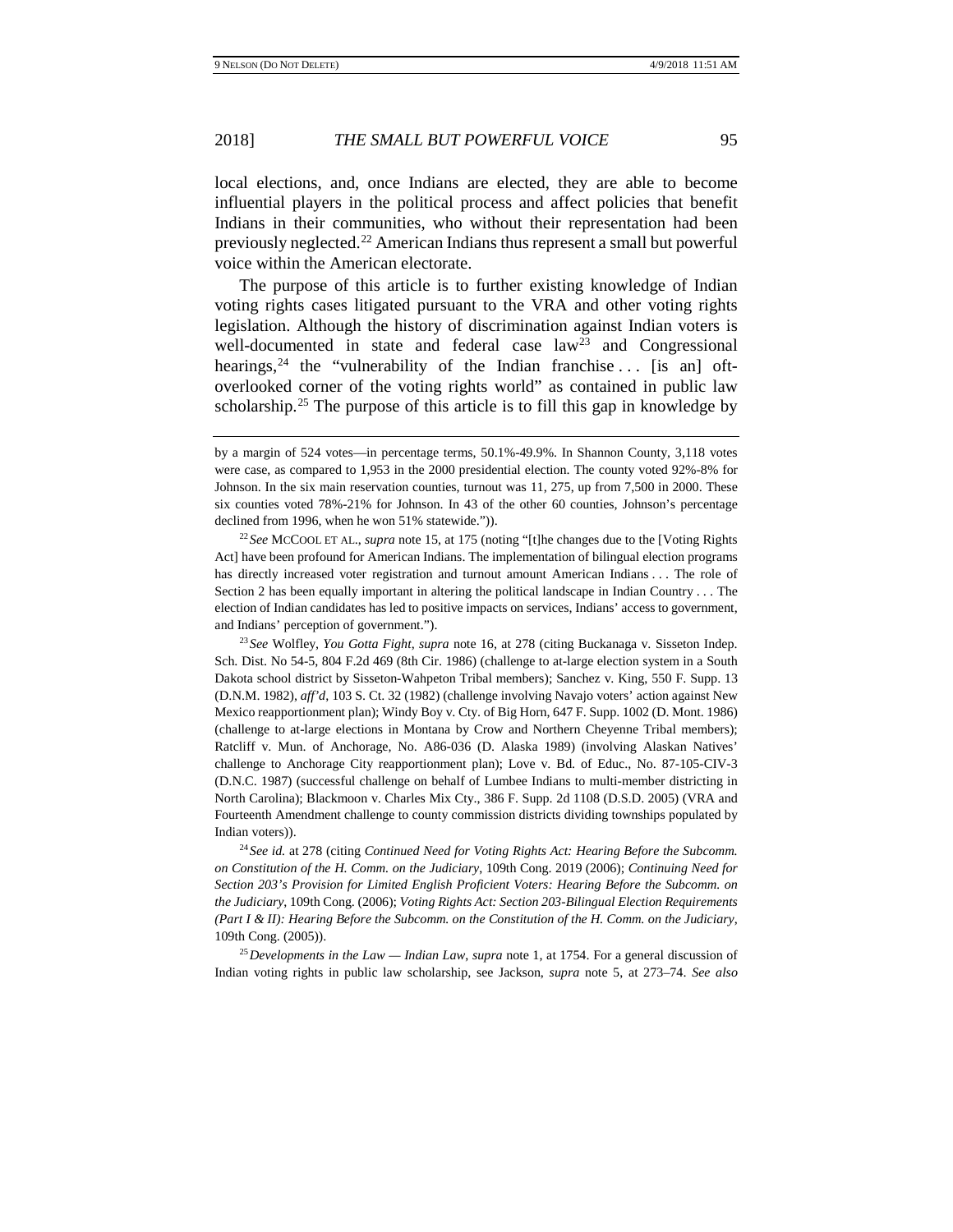collecting, analyzing, and presenting voting rights cases litigated on behalf of American Indians in a systematic, empirical, and value-neutral manner. Part II of this article details the history of American Indian voting rights, beginning with the status of Indians within the U.S. Constitution and concluding with a discussion of recent Supreme Court decisions interpreting the VRA. Part III of this article presents and describes the ninety voting rights cases brought on behalf of Indian voters since 1965 and other observations about litigation on behalf of Indian voting rights in the post-VRA era. Part IV of this article discusses the significance of these cases and places these cases into context following the Supreme Court's recent decision in *Shelby County v. Holder*.

# II. BACKGROUND AND HISTORY OF VOTING RIGHTS FOR AMERICAN INDIANS

The history of voting rights for American Indians is "unique and complex" and "mirrors their long, cyclic relationship with the federal government."[26](#page-5-0) The data described in Section III of this article represent the state of this "long, cyclic" relationship today. In order to place the discussion of this data into historical context, this section describes: (1) the status of American Indians in the U.S. Constitution; (2) the Marshall Trilogy, a trio of cases decided by the U.S. Supreme Court; (3) the Civil Rights Act of 1866 and the Fourteenth Amendment to the U.S. Constitution; (4) the Indian Citizenship Act of 1924; (5) the Voting Rights Act of 1965; and (6) several recent U.S. Supreme Court decisions impacting American Indians' voting rights, including *Shelby County v. Holder*.

#### *A. The Status of American Indians in the U.S. Constitution*

As originally enacted, prior to the ratification of the Fourteenth Amendment, the Constitution only generally referenced the concept of

Laughlin McDonald et al., *Voting Rights in South Dakota: 1982-2006*, 17 S. CAL. REV. L. & SOC. JUST. 195, 195–99 (2007) [hereinafter *Voting in South Dakota*]; Laughlin McDonald, *The Voting Rights Act in Indian Country: South Dakota, A Case Study*, 29 AM. INDIAN L. REV. 43 (2004) [hereinafter *Voting Rights Act, A Case Study*]; Daniel McCool, *Indian Voting, in* AMERICAN INDIAN POLICY IN THE TWENTIETH CENTURY 105–30 (Vine Deloria, Jr. ed., 1985); MCDONALD, *supra*  note [2,](#page-1-0) at 23–29 (2010).

<span id="page-5-0"></span><sup>26</sup> Jeanette Wolfley, *Jim Crow, Indian Style: The Disenfranchisement of Native Americans*, 16 AM. INDIAN L. REV. 167, 167 (1991).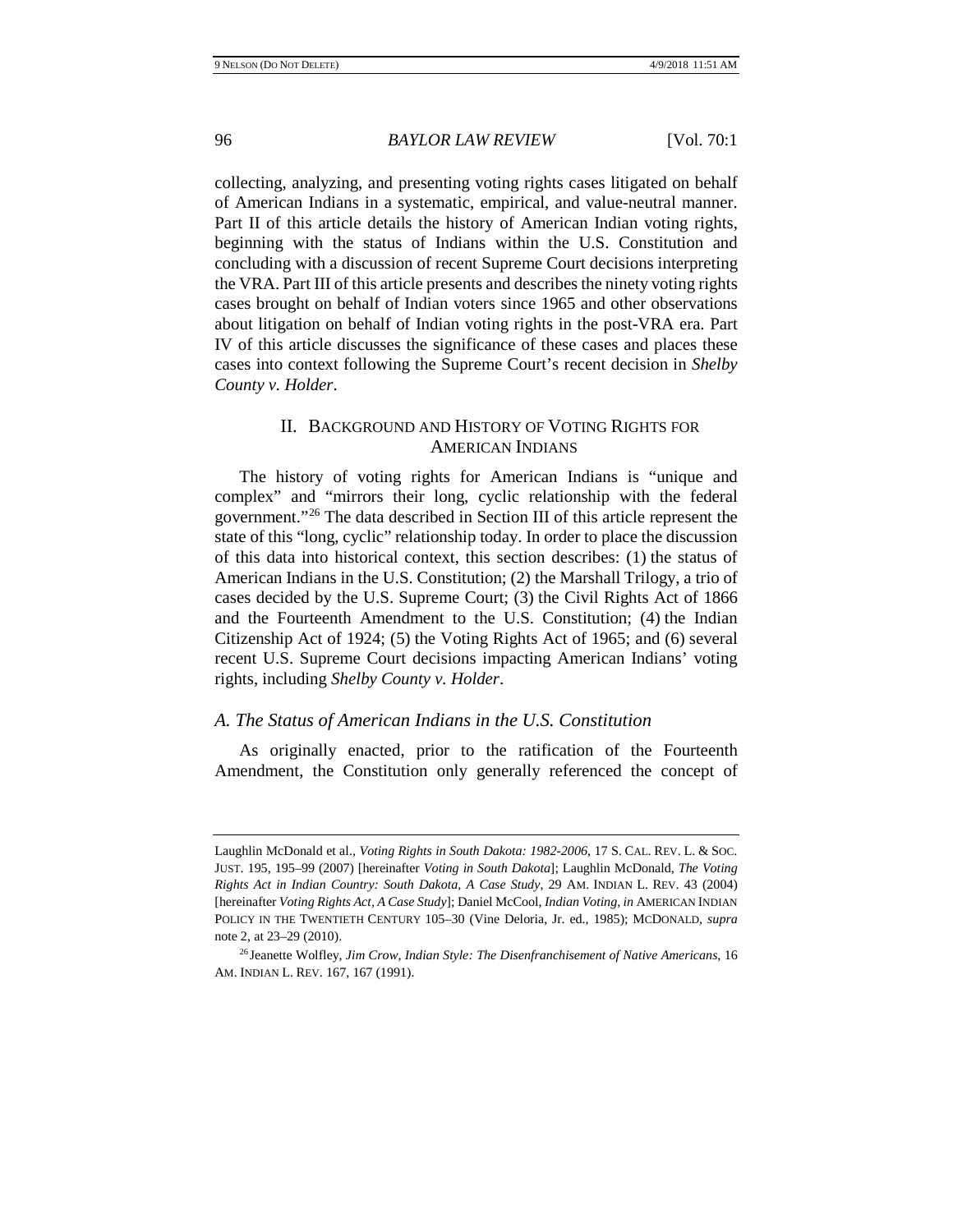<span id="page-6-0"></span>

citizenship, and only referred to "Citizen[s] of the United States"[27](#page-6-1) and "Citizens of each State."[28](#page-6-2) The Framers specifically struggled with the role and exact legal status of American Indians.[29](#page-6-3) Only two articles of the U.S. Constitution mention American Indians, but "neither clarifies their relationship with the federal government."[30](#page-6-4) Article 1, Section 2 excludes Native Americans for purposes of congressional district appointment.<sup>[31](#page-6-5)</sup> Article 1, Section 8 assigns Congress the power "to regulate commerce with foreign nations, and among the several states, and with the Indian tribes."[32](#page-6-6) These ambiguous references were "understood neither to expressly confer U.S. citizenship on Indians nor to expressly prohibit extending citizenship to Indians."[33](#page-6-7)

## *B. The Marshall Trilogy*

In the early 1800s, the Supreme Court issued three opinions which helped better-define the relationship between American Indians and the United States government. These opinions, referred to as the Marshall Trilogy, established Indian tribes "as distinct, independent communities"[34](#page-6-8) and serve as "the foundation of jurisdictional law excluding the states from power over Indian affairs."[35](#page-6-9) The trilogy, in other words, established the legal tradition of congressional power and authority over tribes exclusive of the States. The trilogy also illustrates the difficulty in defining the exact legal status of American Indians.

<span id="page-6-11"></span>The first Marshall Trilogy case, *Johnson v. M'Intosh*, [36](#page-6-10) involved the Doctrine of Discovery, or the agreement between European nations that once a European country "discover[ed]" a particular area of land, the Indians living

31U.S. CONST. art. I, § 2, para. 3.

34Robinson, *supra* not[e 30,](#page-6-0) at 5.

<span id="page-6-10"></span><span id="page-6-9"></span><span id="page-6-8"></span><sup>35</sup> Id. (citing WILLIAM C. CANBY, JR., AMERICAN INDIAN LAW IN A NUT SHELL 19 (6th ed. 2015)).

<sup>27</sup>U.S. CONST. art. I, § 3, cl. 3.

<sup>28</sup> *Id.* art. IV, § 2, cl. 1.

<sup>29</sup> *See* MCCOOL ET AL., *supra* not[e 15,](#page-2-7) at 1.

<span id="page-6-4"></span><span id="page-6-3"></span><span id="page-6-2"></span><span id="page-6-1"></span><sup>30</sup> Jennifer L. Robinson, *The Right to Vote: A History of Voting Rights and American Indians*, *in* MINORITY VOTING IN THE UNITED STATES 3, 3 (Kyle L. Kreider & Thomas J. Baldino eds., 2016).

<sup>32</sup> *Id.* art. I, § 8, cl. 3.

<span id="page-6-7"></span><span id="page-6-6"></span><span id="page-6-5"></span><sup>&</sup>lt;sup>33</sup>FRANK POMMERSHEIM, BROKEN LANDSCAPE: INDIANS, INDIAN TRIBES, AND THE CONSTITUTION 156 (2009).

<sup>36</sup> 21 U.S. 543 (1823).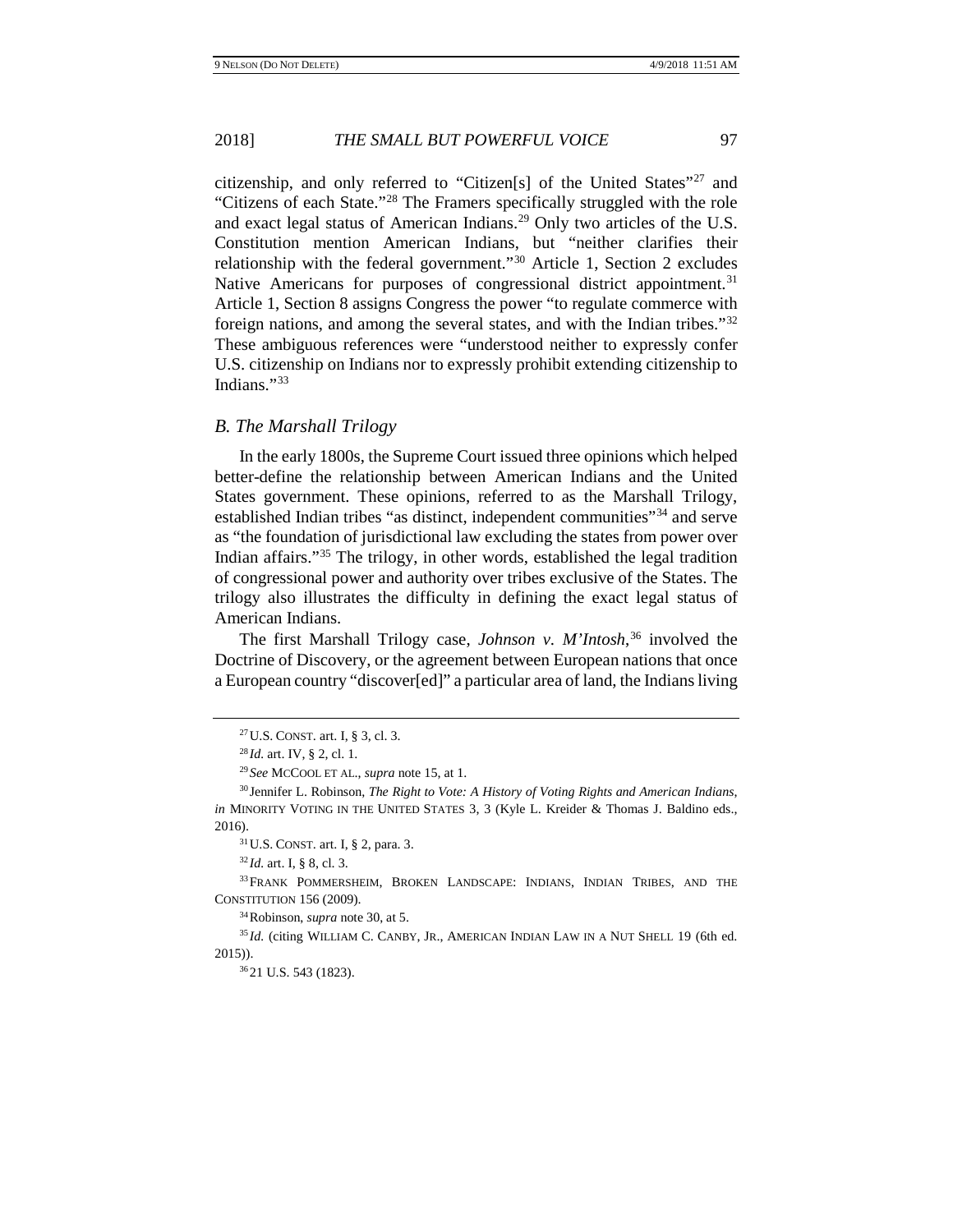there could only legally transfer their land to the "discovering Nation.["37](#page-7-0) The Doctrine of Discovery served both to suppress conflict between rival European nations over the right to possess Indian lands and to constrain the rights of Indians to transfer their lands freely.[38](#page-7-1) The issue in *Johnson* involved competing land transfer claims; the first claim involved the transfer of land from a tribe to a non-Indian and the second claim involved a foreign power laying claim to the same property pursuant to the Doctrine of Discovery.<sup>[39](#page-7-2)</sup> The Supreme Court held that the Indians' right of occupancy was only extinguishable by a discovering European nation.<sup>[40](#page-7-3)</sup>

The second Marshall case, *Cherokee Nation v. Georgia*, [41](#page-7-4) came before the Supreme Court after Georgia divided Cherokee territory, invalidated all Cherokee laws, and restricted the Cherokee's attempts to act as a government.[42](#page-7-5) The Cherokee Nation was seeking an injunction to prevent Georgia from enforcing state laws within Cherokee Tribal territory.[43](#page-7-6) The issue before the Court was whether the Cherokee Nation was a foreign nation, for purposes of being able to file suit under the Supreme Court's original jurisdiction.<sup>44</sup>

Before addressing the merits of the case, the Court had to determine whether it could assert original jurisdiction<sup>[45](#page-7-8)</sup> over the case.<sup>[46](#page-7-9)</sup> In making that determination, the Court addressed the issue of whether the Cherokee Nation was a foreign nation, for purposes of original jurisdiction:

> Though the Indians are acknowledged to have an unquestionable, and, heretofore, unquestioned right to the lands they occupy, until that right shall be extinguished by a voluntary cession to our government, yet it may well be doubted whether those tribes which reside within the

- <span id="page-7-5"></span><span id="page-7-4"></span><sup>42</sup> *See* CANBY, *supra* not[e 35,](#page-6-11) at 17.
- <span id="page-7-7"></span><span id="page-7-6"></span><sup>43</sup>*Cherokee Nation*, 30 U.S. at 15.

<sup>44</sup> *Id.* at 15–16.

<span id="page-7-8"></span>45U.S. CONST. art. 3, § 2, para.1.

<span id="page-7-3"></span><span id="page-7-2"></span><span id="page-7-1"></span><span id="page-7-0"></span><sup>&</sup>lt;sup>37</sup> Robinson, *supra* not[e 30,](#page-6-0) at 4 (citing VINE DELORIA JR., NATIONS WITHIN 2 (1984) ("Every legal doctrine that today separates and distinguishes American Indians from other Americans traces its conceptual roots back to the Doctrine of Discovery and the subsequent moral and legal rights and responsibilities of the United States with respect to Indians.")).

<sup>38</sup> *Id.*

<sup>39</sup> *See Johnson*, 21 U.S. at 571–72.

<sup>40</sup> *Id.* at 604–05.

<sup>41</sup> 30 U.S. 1 (1831).

<span id="page-7-9"></span><sup>46</sup>*Cherokee Nation*, 30 U.S. at 15.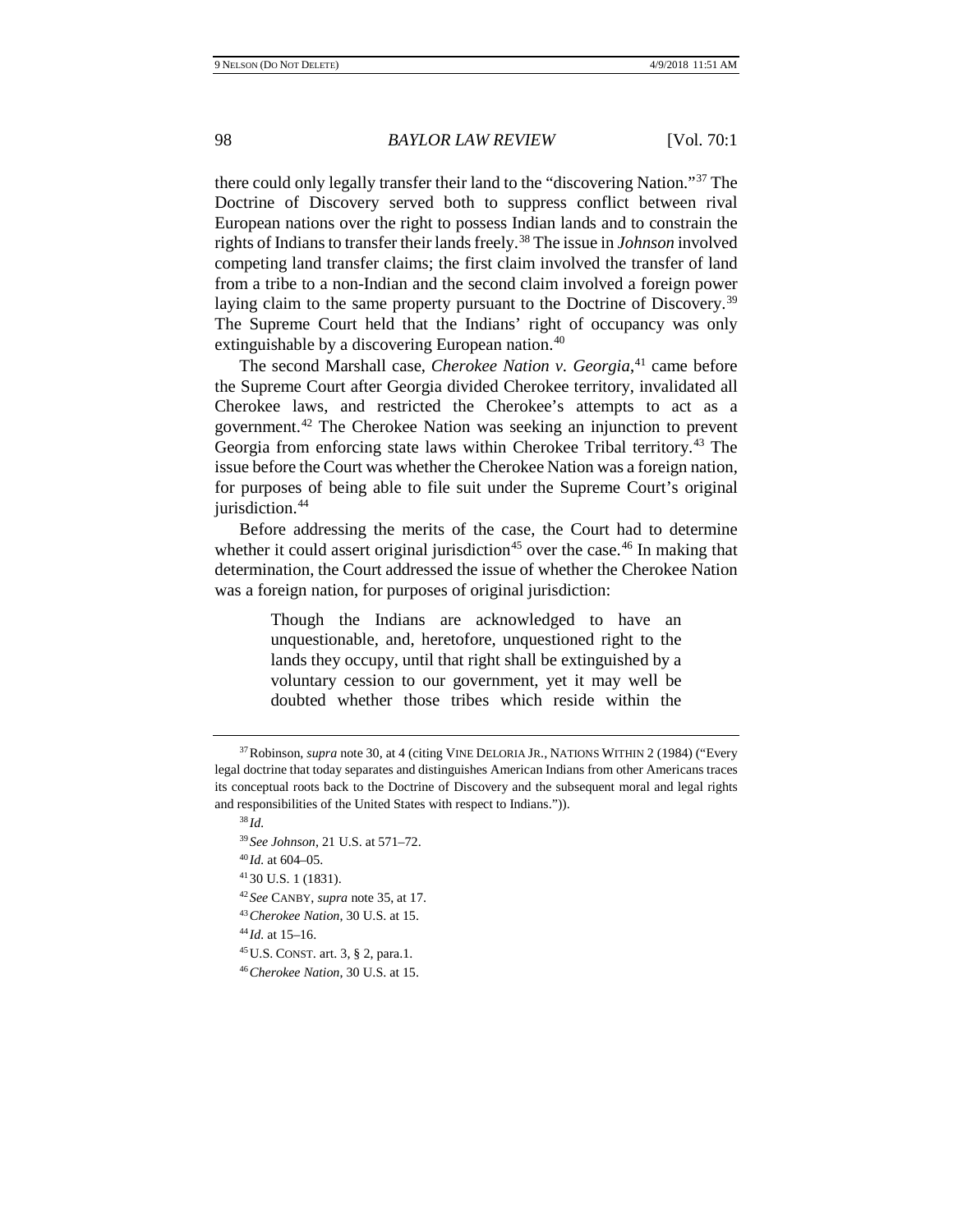acknowledged boundaries of the United States can, with strict accuracy, be denominated foreign nations. They may, more correctly, perhaps, be denominated domestic dependent nations. They occupy a territory to which we assert a title independent of their will, which must take effect in point of possession when their right of possession ceases. Meanwhile, they are in a state of pupilage. Their relation to the United States resembles that of a ward to his guardian.<sup>[47](#page-8-0)</sup>

In ruling that the Cherokee Nation was not a foreign nation, and that it therefore lacked original jurisdiction over the case, the Court never reached the question of its power over the State of Georgia[.48](#page-8-1)

The final Marshall Trilogy case, *Worcester v. Georgia*, was heard the following term and also involved the issue of state legal jurisdiction within tribal property.[49](#page-8-2) In *Worcester*, several Vermont residents were arrested for preaching among the Cherokee without a state license in violation of Georgia law (at the time, Georgia law required non-Indians residing on Indian Country to obtain a license issued by the state government).<sup>[50](#page-8-3)</sup> As it did in the previous term, the *Worcester* Court determined it lacked jurisdiction and declined to reach the merits of the case.<sup>[51](#page-8-4)</sup>

The Marshall Trilogy established the limits of state authority on tribal lands. The Trilogy serve as "the foundation of jurisdictional law excluding the states from power over Indian affairs."[52](#page-8-5) The Trilogy also established tribes as distinct, independent communities within the boundaries of the United States and "solidified Congressional power over Indian tribes exclusive of the States."[53](#page-8-6)

# *C. The Civil Rights Act of 1866 and the Fourteenth Amendment to the U.S. Constitution*

<span id="page-8-1"></span><span id="page-8-0"></span>In 1866, Congress established civil rights for freed slaves by passing the Civil Rights Act.[54](#page-8-7) Although the Civil Rights Act provided citizenship and

<sup>50</sup> *Id.* at 537–38.

<sup>53</sup> *Id.*

<sup>47</sup> *Id.* at 17.

<span id="page-8-2"></span><sup>48</sup> *See id.* at 20.

<sup>49</sup> *See* 31 U.S. 515 (1832).

<span id="page-8-4"></span><span id="page-8-3"></span><sup>51</sup> *See Robinson*, *supra* note [30,](#page-6-0) at 5*.*

<span id="page-8-6"></span><span id="page-8-5"></span><sup>52</sup> *Id.* (citing CANBY, *supra* note [35,](#page-6-11) at 18).

<span id="page-8-7"></span><sup>54</sup>Civil Rights Act of 1866, ch. 31, 14 Stat. 27 (1866).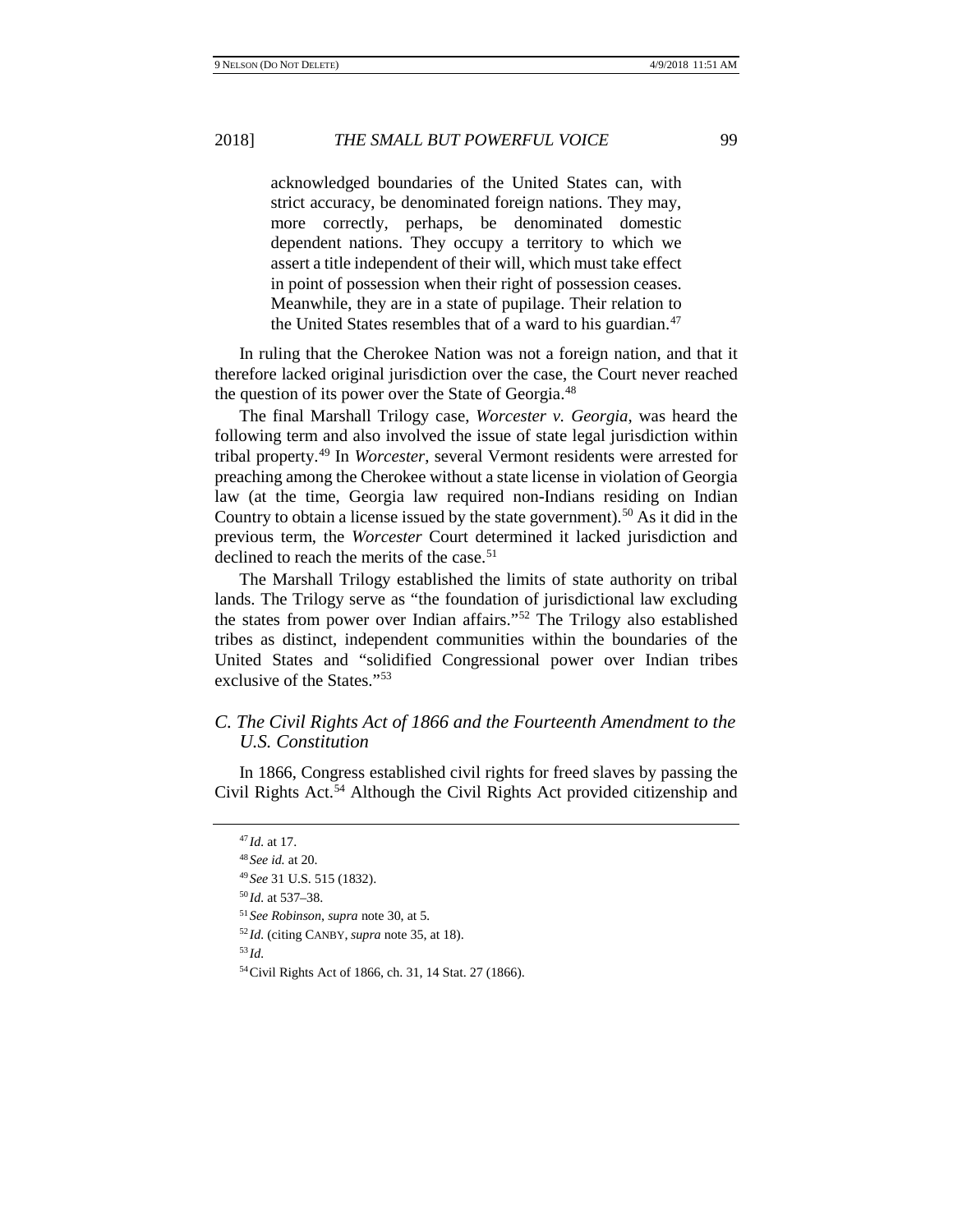other benefits and rights to "all persons born in the United States . . . of every race and color," it excluded "Indians not taxed."[55](#page-9-0) Similarly, the Fourteenth Amendment, which was "[i]n large part ... designed to ensure the constitutionality of the [Civil Rights] Act,"[56](#page-9-1) further guaranteed and protected the citizenship rights of freed slaves but also excluded "Indians not taxed."[57](#page-9-2)

The inclusion of the phrase "Indians not taxed" in both the Civil Rights Act and the Fourteenth Amendment "was part of a larger argument over the nation's Indian policy" during the time period.<sup>58</sup> Specifically, Senator Doolittle's arguments for including "Indians not taxed" in the Fourteenth Amendment was two-fold: (1) Indians were an inferior race; and (2) if

#### <span id="page-9-1"></span>*Id.*

<span id="page-9-2"></span>56WILLIAM COHEN AND JONATHAN D. VARAT, CONSTITUTIONAL LAW: CASES AND MATERIALS 22 (14th ed. 2013).

57U.S. CONST. amend. XIV, §§ 1–2. The Fourteenth Amendment reads:

Section 1. All persons born or naturalized in the United States and subject to the jurisdiction thereof, are citizens of the United States and of the State wherein they reside. No State shall make or enforce any law which shall abridge the privileges or immunities of citizens of the United States; nor shall any State deprive any person of life, liberty, or property, without due process of law; nor deny to any person within its jurisdiction the equal protection of the laws.

Section 2. Representatives shall be apportioned among the several States according to their respective numbers, counting the whole number of persons in each State, excluding Indians not taxed.

58Robinson, *supra* not[e 30,](#page-6-0) at 6.

<span id="page-9-0"></span><sup>55</sup> *Id.* The Civil Rights Act states, in part:

That all persons born in the United States and not subject to any foreign power, excluding Indians not taxed, are hereby declared to be citizens of the United States; and such citizens, of every race and color, without regard to any previous condition of slavery or involuntary servitude, except as a punishment for crime whereof the party shall have been duly convicted, shall have the same right , in every State and Territory in the United States, to make and enforce contracts, to sue, be parties, and give evidence, to inherit, purchase, lease, sell, hold, and convey real and personal property, and to full and equal benefit of all laws and proceedings for the security of person and property, as is enjoyed by white citizens, and shall be subject to like punishment, pains, and penalties, and to none other, any law, statute, ordinance, regulation, or custom, to the contrary notwithstanding.

<span id="page-9-3"></span>*Id.*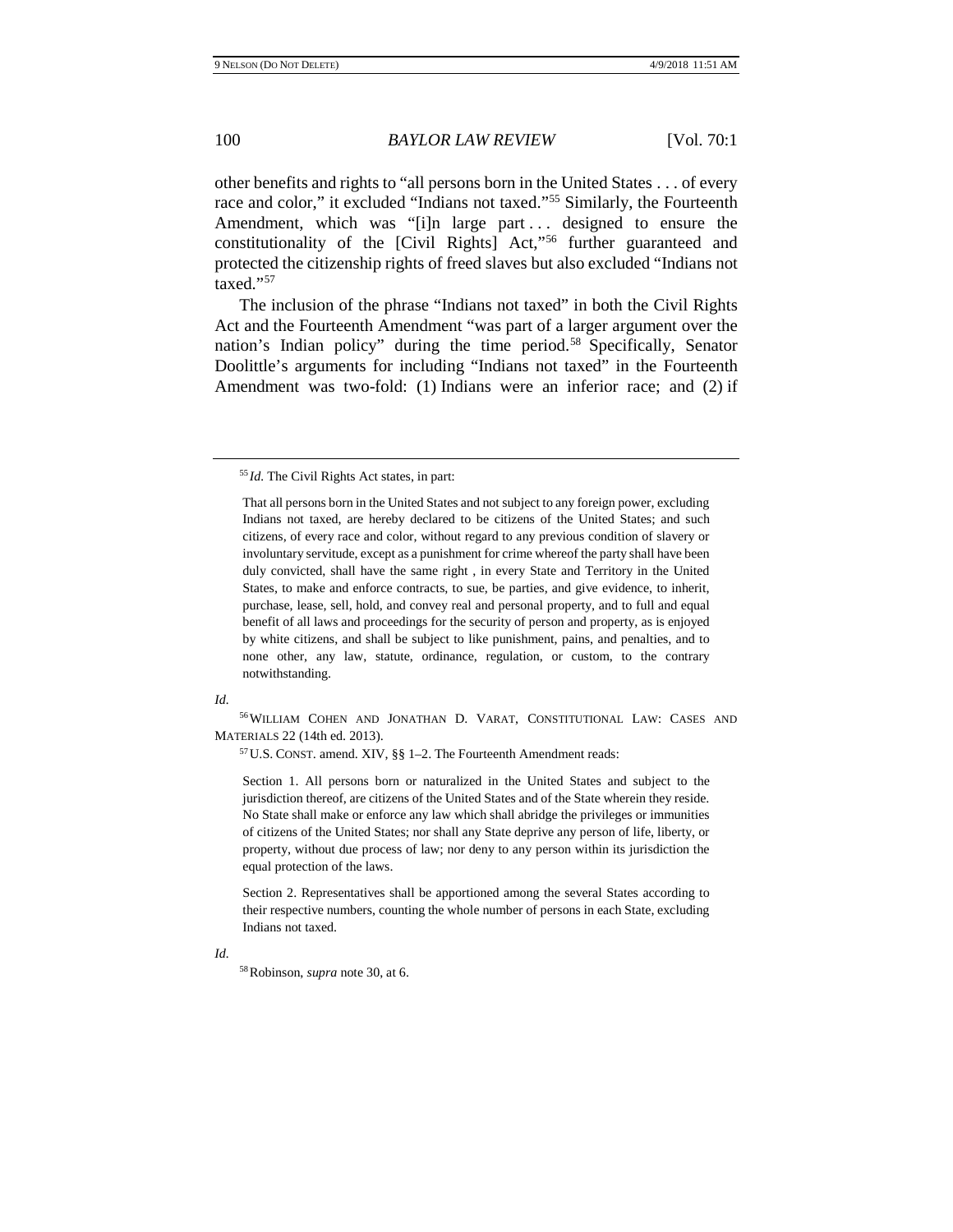Indians obtained the right to vote, they would be the political majority in some areas of the country.<sup>[59](#page-10-0)</sup>

Years after the passage of the Civil Rights Act, the Supreme Court addressed the issue of Indian citizenship and the application of the Fourteenth Amendment to American Indians in *Elk v. Wilkins*. [60](#page-10-1) The case involved an American Indian, John Elk, who was denied the right to vote in Nebraska despite being subject to state and federal taxation.<sup>[61](#page-10-2)</sup> The Supreme Court held that Elk, who had severed his tribal ties, did not have the right to vote because he was not a citizen.<sup>62</sup> The Supreme Court's analysis focused on two avenues of citizenship: (1) birth; and (2) naturalization. $63$ 

# *D. Indian Citizenship and the Indian Citizenship Act of 1924*

Beginning in the mid-1800s, the federal government began the process of assimilating Indians into white culture, obtaining Indian lands, and abolishing tribal governments through naturalization and citizenship[.64](#page-10-5) This process included means that were "'basically genocide, replete with statements that all Indians should be exterminated forthwith.'"[65](#page-10-6) During this time period, the U.S. government granted Indians citizenship through a variety of methods, "'including treaties, allotments, military service, and special acts of Congress."<sup>[66](#page-10-7)</sup>

The Oklahoma Enabling Act (OEA), which created the state of Oklahoma and granted citizenship to Indians living in the territory, is an example of Indian assimilation through legislative act.[67](#page-10-8) Indians who served in the military and were honorably discharged after World War I also had the opportunity to become citizens.[68](#page-10-9) Between 1854 and 1924, Indians were naturalized under different treaties and statutes, including the General

64Robinson, *supra* not[e 30,](#page-6-0) at 7.

- <span id="page-10-7"></span><sup>66</sup> *Id.* at 7.
- <span id="page-10-9"></span><span id="page-10-8"></span><sup>67</sup> *See* MCCOOL ET AL., *supra* not[e 15,](#page-2-7) at 7.

<sup>68</sup> *Id.*

<sup>59</sup>MCCOOL ET AL., *supra* note [15,](#page-2-7) at 3–4.

<sup>60</sup> 112 U.S. 94, 94 (1884).

<span id="page-10-5"></span><span id="page-10-4"></span><span id="page-10-3"></span><span id="page-10-2"></span><span id="page-10-1"></span><span id="page-10-0"></span> $61$  *See id.* at 110–11 (Harlan, J., dissenting) ("[W]e submit that the petition does sufficiently show that the plaintiff was taxed . . . ."). *But see id.* at 99 ("[T]he plaintiff . . . does not allege . . . that he has ever been . . . taxed . . . .").

<sup>62</sup> *Id*. at 109.

<sup>63</sup> *Id.* at 101.

<span id="page-10-6"></span><sup>65</sup> *Id.* (citing MCCOOL ET AL., *supra* not[e 15,](#page-2-9) at 5).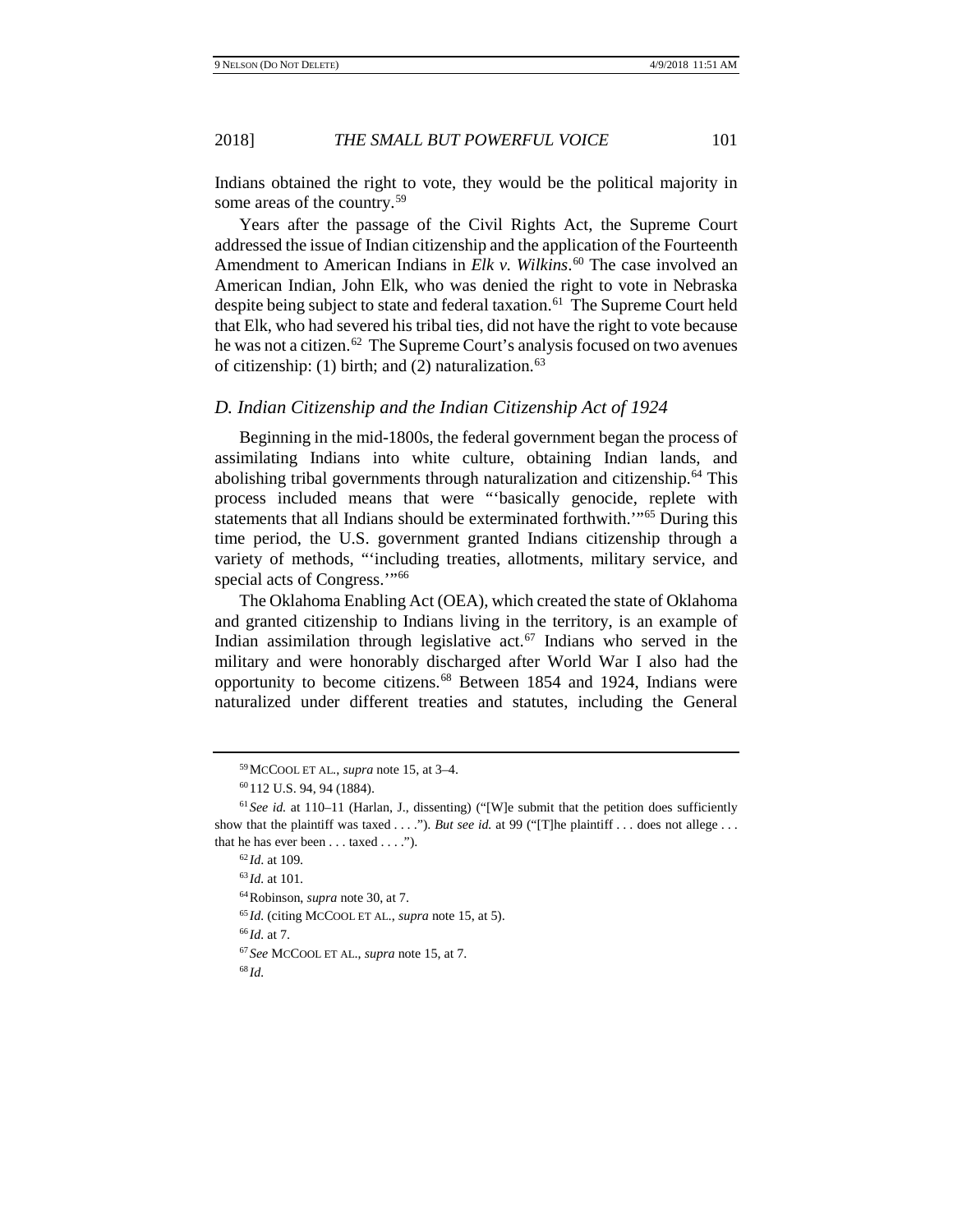Allotment Act, also known as the Dawes Act of 1887.<sup>[69](#page-11-0)</sup> Under the Dawes Act, whereby Indians departed the reservation and severed their tribal ties, reservation lands were divided "'into individual landholdings for tribal members.'"[70](#page-11-1) The plots were held in trust by the government for twenty-five years.<sup>[71](#page-11-2)</sup> The federal government sold off the remaining lands to the public.<sup>[72](#page-11-3)</sup>

"'By 1924, nearly two-thirds of all Indians were United States citizens . . . .'"[73](#page-11-4) The Indian citizenship question, however, was not resolved until Congress passed the Indian Citizenship Act (ICA) on June 2, 1924.<sup>[74](#page-11-5)</sup> The Act reads:

> Be it enacted by the Senate and House of Representatives of the United States of America in Congress Assembled, That all noncitizens Indians born within the territorial limits of the United States be, and they are hereby, declared to be citizens of the United States: Provided, That the granting of such citizenship shall not in any manner impair or otherwise affect the right of any Indian to tribal or other property.[75](#page-11-6)

Congress only intended the ICA to resolve the issue of federal citizenship for Indians and did not envision the Act to change state suffrage laws.<sup>[76](#page-11-7)</sup> During the congressional debate on the ICA, Representative Homer Snyder (R-NY) assured Representative Finis Garrett (D-TN) that the ICA was not intended to "have any effect upon the suffrage qualifications in any state."[77](#page-11-8)

Elections in the United States are administered at the state and local levels based primarily on state law, and, despite the passage of the ICA, individual states continued to establish requirements and procedures that prohibited Indians from voting.[78](#page-11-9) As late as 1940, nine states—Arizona, Colorado,

<sup>74</sup> *See* Indian Citizenship Act, 43 Stat. 253.

<sup>75</sup> *Id.*

76Robinson, *supra* not[e 30,](#page-6-0) at 7.

<sup>77</sup> 65 CONG. REC. 9303 (1924).

<span id="page-11-9"></span><span id="page-11-8"></span><span id="page-11-7"></span>78Robinson, *supra* note [30,](#page-6-0) at 8. In addition to inconsistent federal policies towards Indians, state governments "have had a history of conflict and antagonism with Indian tribes . . . [and t]his hostility persists today." Wolfley, *You Gotta Fight*, *supra* not[e 16,](#page-2-8) at 269; *see also* United States v.

<sup>69</sup>Robinson, *supra* not[e 30,](#page-6-0) at 7.

<sup>70</sup>MCCOOL ET AL., *supra* note [15,](#page-2-7) at 6.

<sup>71</sup>Robinson, *supra* not[e 30,](#page-6-0) at 19 n.17.

 $^{72}$ *Id.* 

<span id="page-11-6"></span><span id="page-11-5"></span><span id="page-11-4"></span><span id="page-11-3"></span><span id="page-11-2"></span><span id="page-11-1"></span><span id="page-11-0"></span><sup>73</sup> *Id.* at 7 (citing Indian Citizenship Act, Pub. L. No. 68-175, 43 Stat. 253 (1924) (codified as amended at 8 U.S.C. § 1401(b) (2012))).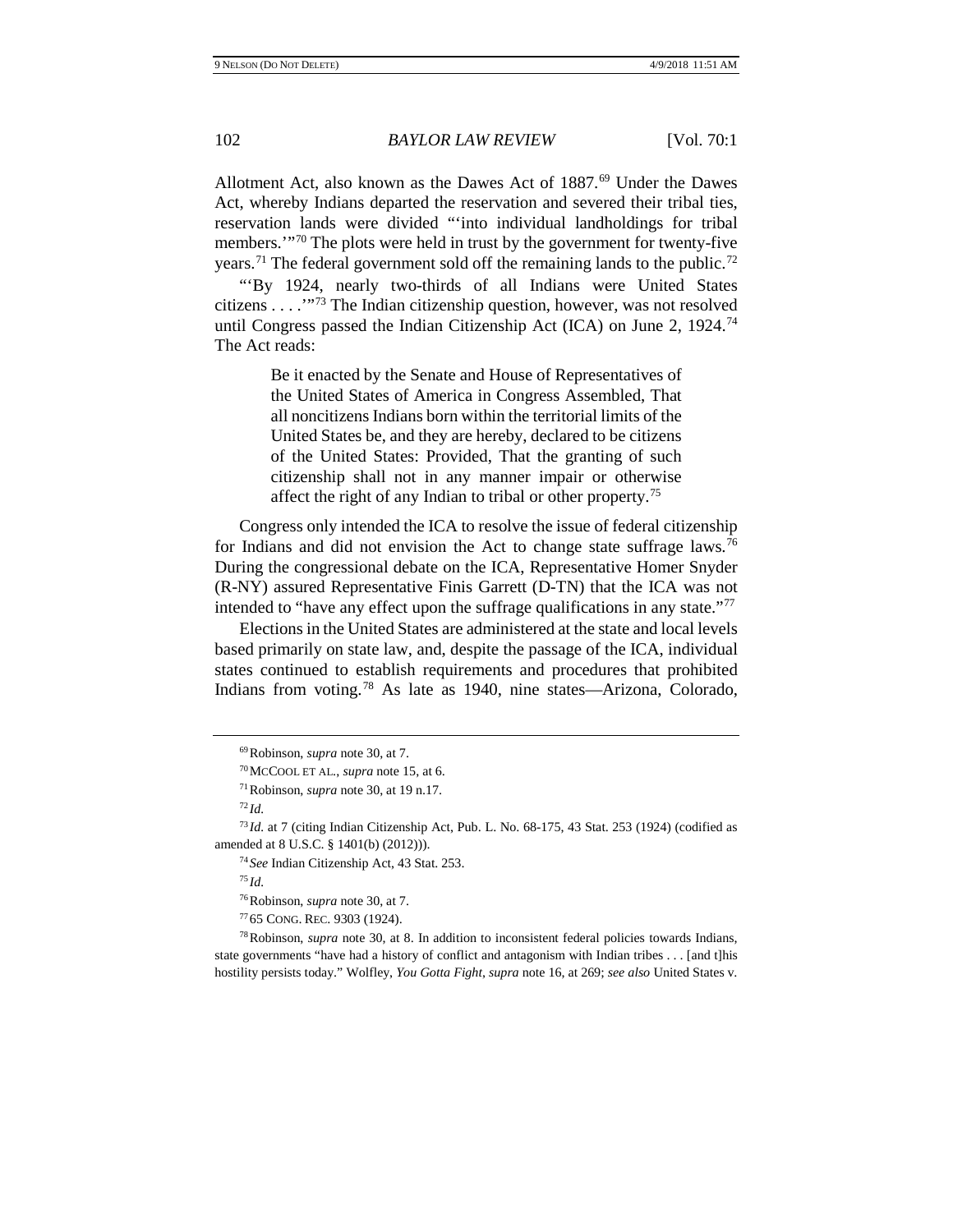Idaho, Maine, Mississippi, New Mexico, North Carolina, Utah, and Washington—continued to deny Indians the right to vote.<sup>[79](#page-12-0)</sup> The five most common methods utilized by state and local governments to prohibit Indians from voting, sometimes described as "second generation barriers to voting,"[80](#page-12-1) in the post-ICA time period are: (1) residency; (2) self-termination; (3) guardianship; (4) taxation; and (5) literacy.<sup>[81](#page-12-2)</sup> These five methods are described in detail below.

#### 1. Residency

The residency method for denying Indians the right to vote centered around the argument that Indians living on reservations were not legal residents of their states, and thus, not eligible to vote in state and local elections[.82](#page-12-3) An example of a residency restriction was Utah's law, which stated that "'any person living upon any Indian or military shall not be a resident of Utah, within the meaning of this chapter, unless such person had acquired a residence in some county prior to taking up his residence upon such Indian or military reservation."<sup>[83](#page-12-4)</sup> Utah, New Mexico, and other states utilized residency requirements to effectively exclude American Indians from the political process within their states.  $84$  In 1957, when it amended its state code, Utah became the last state to remove the residency ban.

Kagama, 118 U.S. 375, 384 (1886) ("[Indian tribes] owe no allegiance to the states, and receive from them no protection. Because of the local ill feeling, the people of the states where they are found are often their deadliest enemies.").

<span id="page-12-0"></span><sup>79</sup>Robinson, *supra* not[e 30,](#page-6-0) at 8. Indians seeking office also faced significant barriers from state and local governments during this time period. *See id.* at 20 n.21. Most of these restrictions involved challenges to Indians living on reservations who did not pay taxes and were not subject to the laws of the community. *Id.* For example, in 1973, the Arizona Supreme Court rejected Apache County's arguments that Navajo member Tom Shirley's candidacy be disqualified because he was not subject to state taxes. Shirley v. Superior Court, 513 P.2d 939, 939–40 (Ariz. 1973).

<sup>80</sup>*Developments in the Law — Indian Law*, *supra* note [1,](#page-1-10) at 1754.

<sup>81</sup> *See* Robinson, *supra* not[e 30,](#page-6-0) at 8.

<span id="page-12-3"></span><span id="page-12-2"></span><span id="page-12-1"></span><sup>82</sup>Allen v. Merrell, 305 P.2d 490, 490 (Utah 1956); Montoya v. Bolack, 372 P.2d 387, 387–90 (N.M. 1962) (discussing cases); Shirley v. Superior Court, 513 P.2d 939, 939–40 (Ariz. 1973).

<span id="page-12-5"></span><span id="page-12-4"></span><sup>83</sup>Robinson, *supra* note [30,](#page-6-0) at 8 (citing An Act Providing for Elections 1897, 172; Revised Statutes of Utah 1898, 1907, 1917, 1933).

<sup>84</sup> *See id.* at 8, 20 n.25.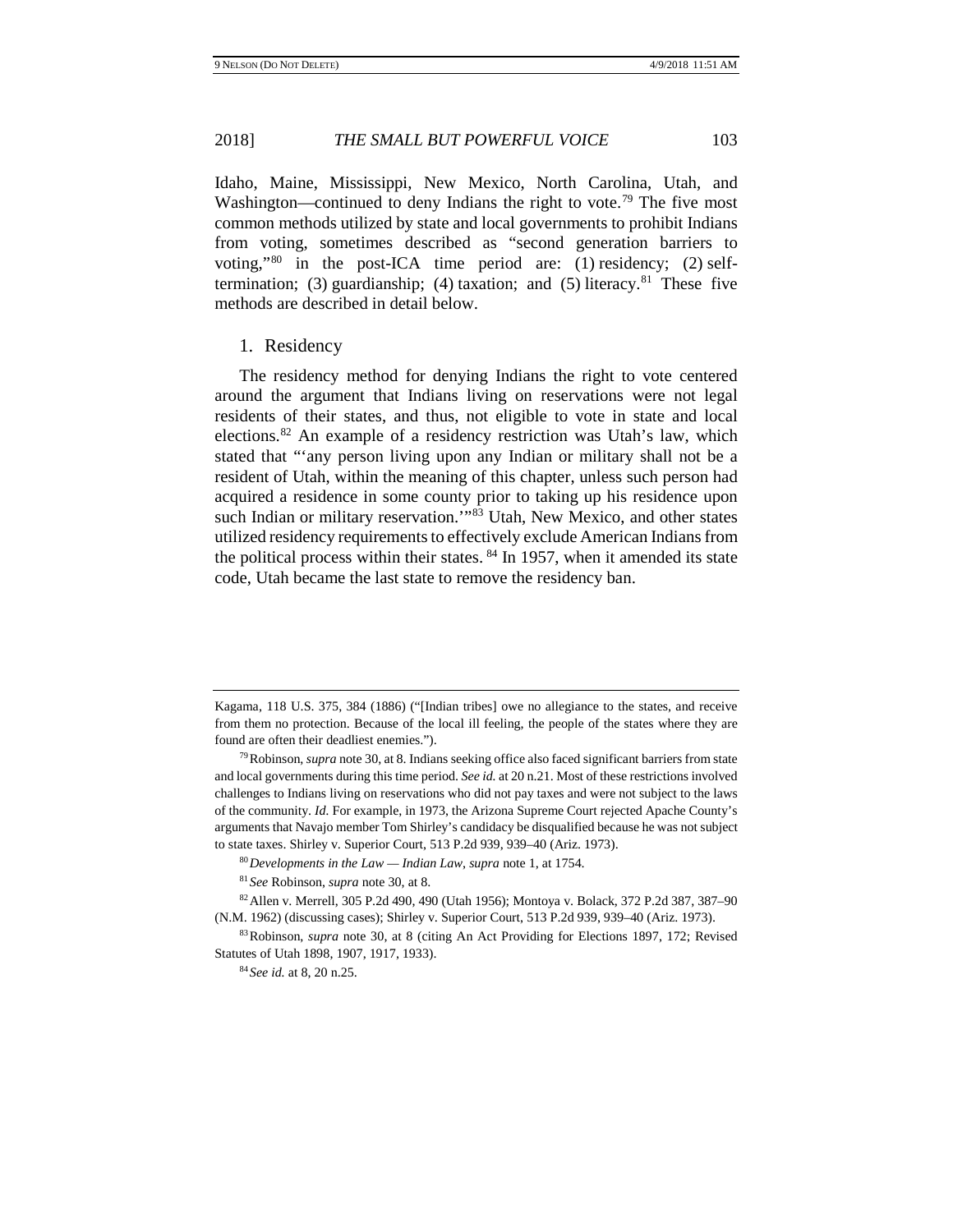# 2. Self-Termination

Some states also utilized self-termination, or the requirement that an Indian abandon his or her tribal ties, to restrict Indians from voting in state and local elections.<sup>[85](#page-13-0)</sup> In some states, such as North Dakota, this requirement came directly from the state constitution or state code.<sup>[86](#page-13-1)</sup> North Dakota's state constitution once restricted voting to "'civilized persons of Indian descent who shall have severed their tribal relations two years next preceding such election.'"[87](#page-13-2) This provision remained a part of the North Dakota Constitution until voters removed it in 1958.<sup>[88](#page-13-3)</sup> Similarly, in New Mexico, the New Mexico Supreme Court determined in 1962 that "nothing exists in its constitution or statutes prohibiting an Indian from voting in a proper election, provided he fulfills the statutory requirements required by any other voter and that polling places be located on the reservation."[89](#page-13-4)

87N.D. CONST. art. V, § 121 (amended 1958). The clause reads, in whole:

Every male person of the age of twenty-one years and upwards belonging to either of the following classes, who shall have resided in the state one year, in the county six months and in the precinct ninety days next preceding any election, shall be deemed a qualified elector at such election: First. Citizens of the United States. Second. Persons of foreign birth who shall have declared their intention to become citizens, one year and not more than six years prior to such election, conformably to the naturalization laws of the United States. Third. Civilized persons of Indian descent who shall have severed their tribal relations two years next preceding such election.

*Id.* §§ 121–29. In 1898, the North Dakota Constitution was renumbered, and Sections 121 to 129 of Article 5 became Article 2 in the revised constitution. *See* Robinson, *supra* not[e 30,](#page-6-0) at 20 n.27.

<span id="page-13-3"></span>88Robinson, *supra* not[e 30,](#page-6-0) at 8. The section on Indian eligibility for voting did not change until June 24, 1958, when voters elected to remove the provision by a margin of 99,749 to 25,269. *Id.* The law currently states:

Every person of the age of twenty-one or upwards who is a citizen of the United States and who shall have resided in the state one year and in the county ninety days and in the precinct thirty days next preceding an election shall be a qualified elector at such an election. Provided that where a qualified elector moves from one precinct to another within the state he shall be entitled to vote in the precinct from which he moved until he establishes residence in the precinct to which he moves.

#### N.D. CONST., art. II.

<span id="page-13-4"></span><sup>89</sup> *See* Jackson, *supra* note [5,](#page-1-11) at 273 (citing Montoya v. Bolack, 372 P.2d 387 (N.M. 1962); Prince v. Bd. of Educ. of Cent. Consol. Indep. Sch. Dist. No. 22, 543 P.2d 1176, 1776 (N.M. 1975)). The New Mexico Supreme Court stated:

<span id="page-13-0"></span><sup>85</sup> *Id.* at 8.

<span id="page-13-2"></span><span id="page-13-1"></span><sup>86</sup> *Id.*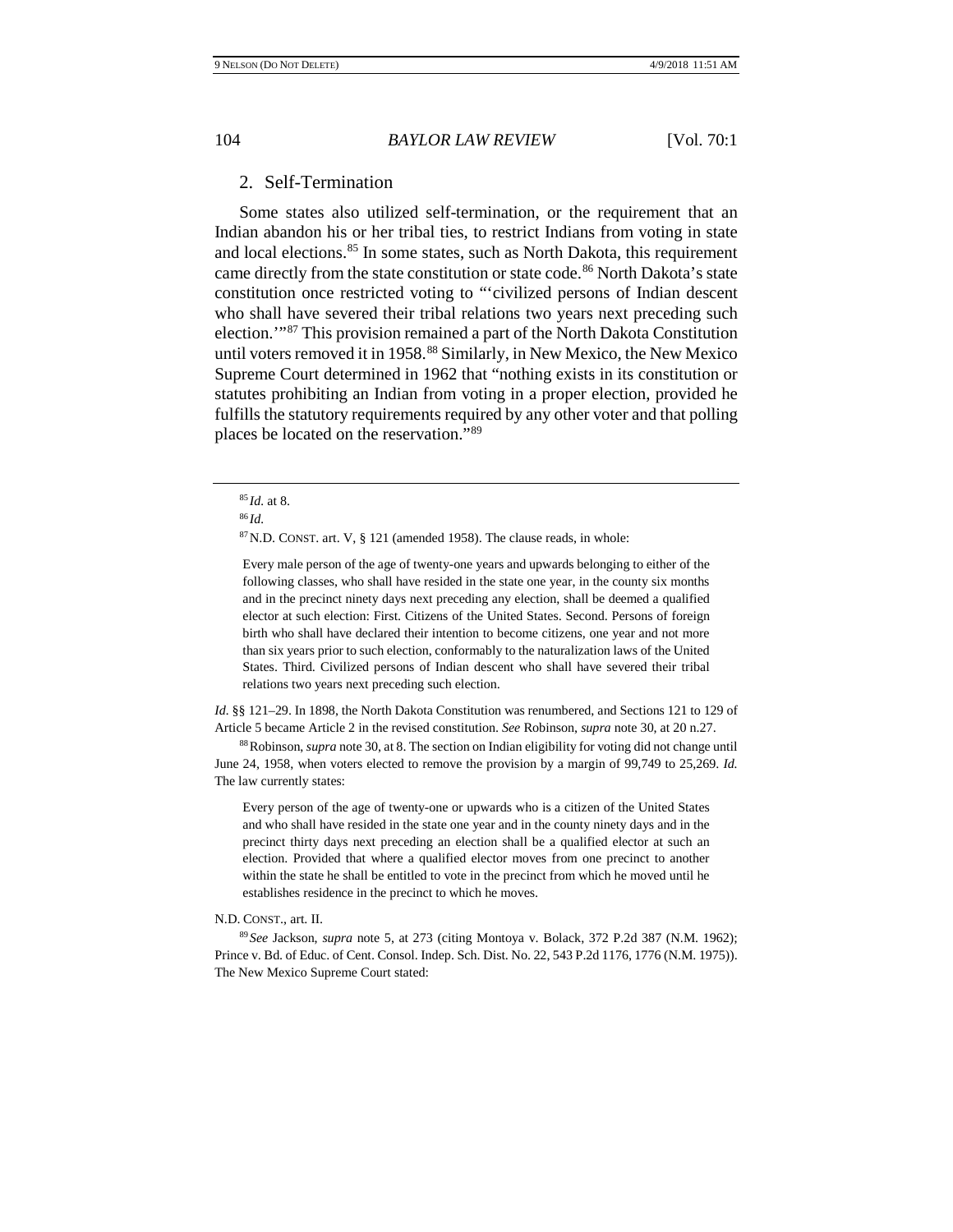The self-termination requirement was often motivated by state government questions about "whether Indians could be loyal Americans given their fidelity to their tribal governments."[90](#page-14-0) For example, the Minnesota Supreme Court required Indians to be "'civilized' before they could vote."[91](#page-14-1) Tribal Indians, according to the court, become eligible to vote "'by taking up [their] abode outside the reservation and there pursuing the customs and habits of civilization.'"[92](#page-14-2) As recently as 2002, a state legislator in South Dakota stated that he would "lead[] the charge . . . to support Native American voting rights when Indians decide to be citizens of the State by giving up tribal sovereignty."[93](#page-14-3)

The self-termination requirement was often closely linked to the residency requirement in arguments made by state officials to prohibit Indians from voting. In Utah, for example, the state Supreme Court relied on both self-termination and residency to uphold the prohibition on Indian voting.[94](#page-14-4) Utah had prohibited Indians living on reservations from voting since statehood,<sup>95</sup> and, in 1940, Utah Attorney General Joseph Chez issued an opinion declaring that "the statute was no longer applicable because of the changed attitudes toward occupants of Indian lands and that therefore the voting franchise should be granted to citizens residing thereon."[96](#page-14-6) Following this opinion, Indians residing on the Uintah and Ouray Reservation in Duchesne County voted until 1956 when Attorney General E.R. Callister issued a contradictory opinion declaring the validity of the state statute prohibiting Indians living on reservations from voting. <sup>[97](#page-14-7)</sup> This opinion, in

<span id="page-14-1"></span><span id="page-14-0"></span>*Montoya*, 372 P.2d. at 394.

<sup>90</sup> Jackson, *supra* note [5,](#page-1-11) at 274 (citing Elk v. Wilkins, 112 U.S. 94 (1884)).

<sup>91</sup> *Id.* (citing Opsahl v. Johnson, 163 N.W. 988 (Minn. 1917)).

<sup>92</sup> *Id.* (citing *Opsahl*, 163 N.W. at 991).

<span id="page-14-4"></span><span id="page-14-3"></span><span id="page-14-2"></span>93 Shirt v. Hazeltine, 336 F. Supp. 2d 976, 1046 (D.S.D. 2004) (quoting Representative John Teupel).

94Robinson, *supra* not[e 30,](#page-6-0) at 8 (citing Allen v. Merrell, 305 P.2d 490 (Utah 1956)).

<span id="page-14-7"></span><span id="page-14-6"></span><span id="page-14-5"></span><sup>95</sup> Id. at 8 (citing An Act Providing for Elections 1897, 172; Revised Statutes of Utah 1898, 1907, 1917, 1933).

<sup>96</sup> *Id.* at 8–9 (citing Op. of the Att'y Gen., State of Utah (October 25, 1940)). <sup>97</sup> *Id.* at 9.

The seriousness of the problem, namely that of allowing persons to elect officials to whom they owe no allegiance and whose laws or directions they are not bound to obey, is a matter for legislative consideration. The fact that a person living on a reservation may not be subject to the process of the courts or the directions of state or country officials is of serious moment, but so is the refusal of the right to vote.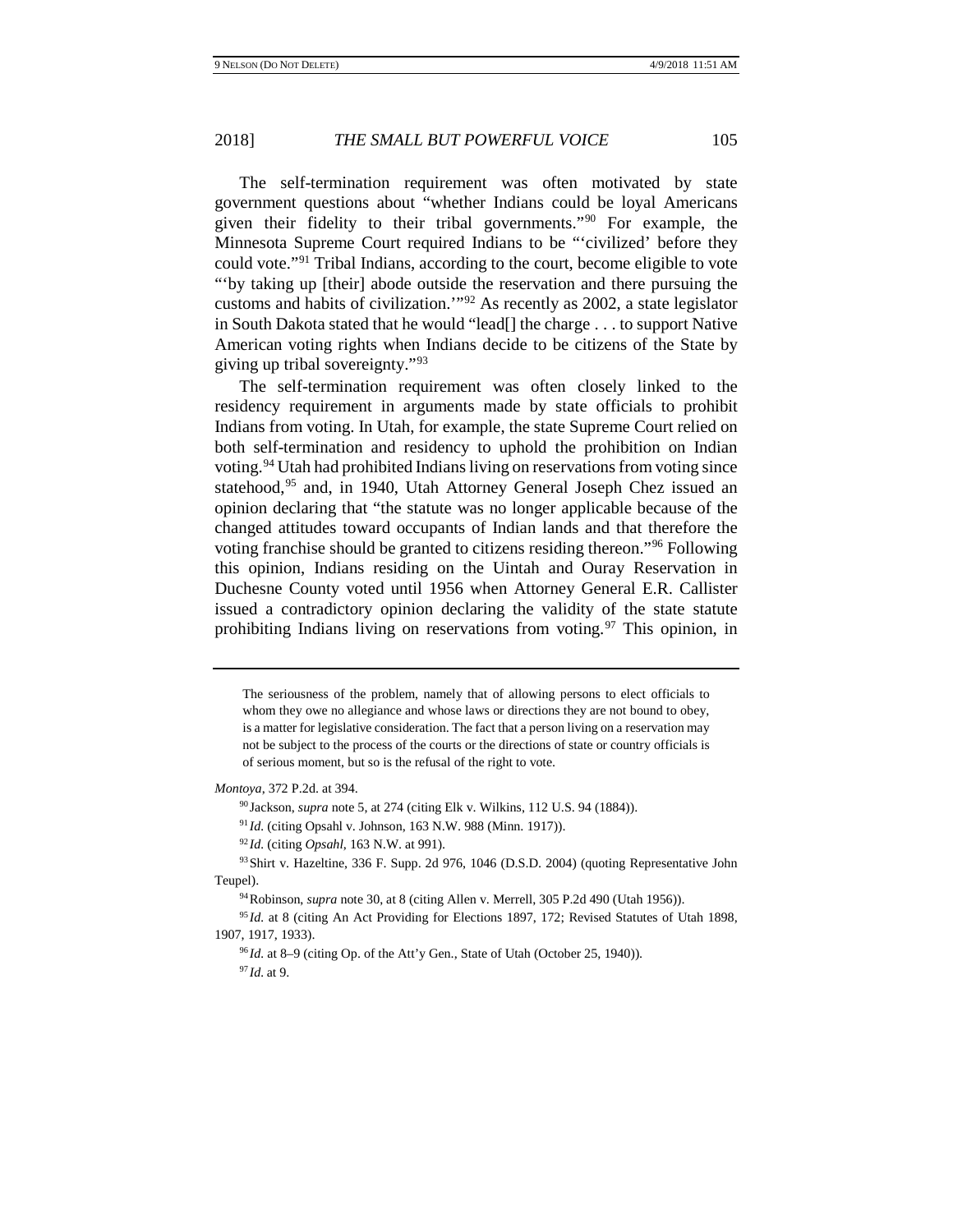relevant part, stated: "Indians who live on the reservation are not entitled to vote in Utah. . . . Indians living off the reservation may, of course, register and vote in the voting district in which they reside, the same as any other citizen<sup>["98](#page-15-0)</sup>

# 3. Guardianship

States also prohibited Indians from voting under a guardianship theory. Guardianship involved the "'notion that Indians [were] under guardianship by virtue of the fact that Indian lands were under federal trusteeship.'"[99](#page-15-1) Guardianship theory was challenged in court as early as  $1928$ ,<sup>[100](#page-15-2)</sup> and guardianship provisions were some of the last voting restrictions on Indians to be struck from state constitutions.[101](#page-15-3) For example, Arizona's constitutional provision denying Indians the right to vote because they were "under guardianship" was not stricken by the Arizona Supreme Court until 1948.[102](#page-15-4) The Arizona Supreme Court had previously declared that because Indians were "persons under guardianship," they were thus ineligible to vote.<sup>[103](#page-15-5)</sup>

# 4. Taxation

States also used the issue of taxation as a basis for denying Indians the right to vote. The rationale behind these policies involved the theory that "one should not have 'representation without taxation,' a spin on the revolutionary slogan 'no taxation without representation.'"<sup>[104](#page-15-6)</sup> As late as 1940, six states— Idaho, Maine, Mississippi, New Mexico, Rhode Island, and Washington— continued to prohibit "Indians not taxed" from voting.<sup>[105](#page-15-7)</sup> Multiple lawsuits in the western states challenged these policies.<sup>[106](#page-15-8)</sup>

<sup>&</sup>lt;sup>98</sup> *Id.* (citing Op. of the Att'y Gen., State of Utah (March 23, 1956)).

<span id="page-15-5"></span><span id="page-15-4"></span><span id="page-15-3"></span><span id="page-15-2"></span><span id="page-15-1"></span><span id="page-15-0"></span><sup>99</sup>Robinson*, supra* note [30,](#page-6-0) at 9 (citing Helen L. Peterson, *American Indian Political Participation*, 311 ANNALS AM. ACAD. POL. &OC. SCI. 116, 121 (1957)).

<sup>100</sup> *See* Porter v. Hall, 271 P. 411, 419 (Ariz. 1928).

<sup>101</sup>*Developments in the Law — Indian Law*, *supra* not[e 1,](#page-1-10) at 1735.

<sup>102</sup> Jackson, *supra* not[e 5,](#page-1-11) at 273 (citing ARIZ. CONST. art. VII, § 2).

<sup>103</sup>*Porter*, 271 P. at 419; Jackson, *supra* not[e 5,](#page-1-11) at 273.

<span id="page-15-7"></span><span id="page-15-6"></span><sup>104</sup>Robinson, *supra* note [30,](#page-6-0) at 9.

<span id="page-15-8"></span><sup>105</sup> *Id.*

<sup>106</sup> *Id.* (collecting cases).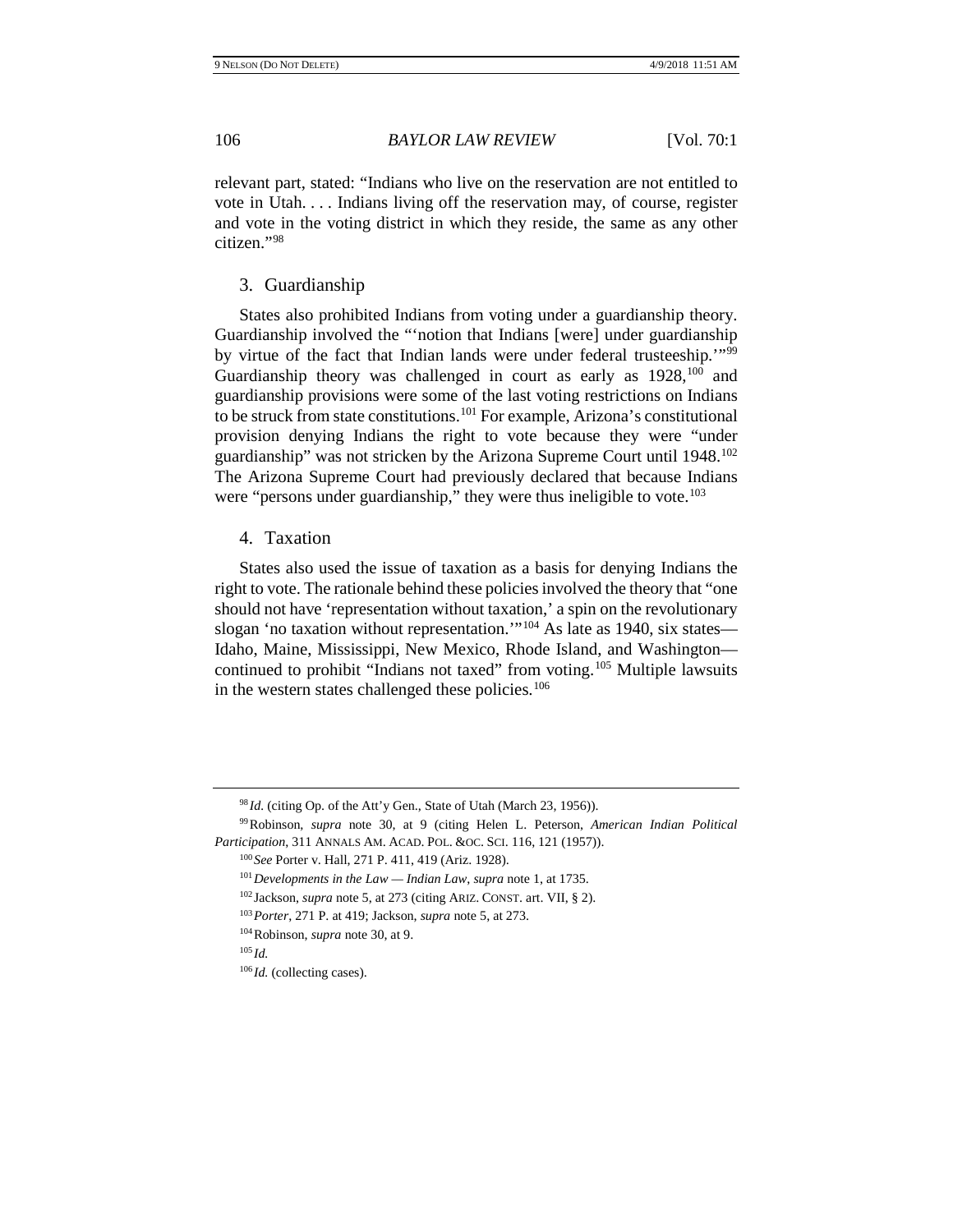5. Literacy

Literacy tests are most commonly associated with state and local attempts to disenfranchise African Americans living in the South.[107](#page-16-0) However, several states with large American Indian populations also used literacy tests to limit voting. According to the Council of State Governments, nineteen states prohibited illiterate people from voting in  $1940$ .<sup>[108](#page-16-1)</sup> The states with literacy requirements for voting in 1940 were: Alabama, Arizona, California, Connecticut, Delaware, Georgia, Louisiana, Maine, Massachusetts, Mississippi, New Hampshire, New York, North Carolina, Oklahoma, Oregon, South Carolina, Virginia, Washington, and Wyoming.[109](#page-16-2) In all but two of these states (Arizona and Oklahoma), the percentage of American Indians living within the state was less than one percent in  $1940$ .<sup>[110](#page-16-3)</sup> In Arizona, in 1940, American Indians made up eleven percent of the state population and in Oklahoma, in 1940, American Indians made up three percent of the state population.<sup>[111](#page-16-4)</sup>

# *E. The Voting Rights Act of 1965*

<span id="page-16-7"></span>Signed into law on August 6, 1965, Congress passed the VRA after it "determined that the existing federal anti-discrimination laws were not sufficient to overcome the resistance by state officials to enforcement of the Fifteenth Amendment."<sup>[112](#page-16-5)</sup> Prior to the VRA, the method for addressing voting discrimination involved initiating litigation on a case-by-case basis, which was an ineffective way to address voter disenfranchisement.<sup>[113](#page-16-6)</sup> Specifically, "as soon as one discriminatory practice or procedure was proven to be unconstitutional and enjoined, a new one would be substituted in its

<span id="page-16-8"></span><sup>107</sup> *See id.* 

<sup>108</sup> *Id.* at 9.

<sup>109</sup> *See id.* at 10.

<sup>110</sup> *Id.*

<sup>111</sup> *Id.*

<span id="page-16-5"></span><span id="page-16-4"></span><span id="page-16-3"></span><span id="page-16-2"></span><span id="page-16-1"></span><span id="page-16-0"></span><sup>112</sup>*History of Federal Voting Rights Laws,* U.S. DEP'T OF JUSTICE, https://www.justice.gov/ crt/history-federal-voting-rights-laws (last updated July 28, 2017).

<span id="page-16-6"></span><sup>113</sup> *See* Robinson, *supra* note [30,](#page-6-0) at 11 (citing Chandler Davidson, *The Voting Rights Act: A Brief History*, *in* CONTROVERSIES IN MINORITY VOTING: THE VOTING RIGHTS ACT IN PERSPECTIVE 7, 17 (Bernard Grofman & Chandler Davidson, eds., 1992); Peyton McCrary, *Bringing Equality to Power: How the Federal Courts Transformed the Electoral Structure of Southern Politics,* 5 U. PA.J. CONST. L. 665, 685 (2002); Laughlin McDonald, *The Quiet Revolution in Minority Voting Rights,* 42 VAND. L. REV. 1249, 1251 (1989) [hereinafter *Quiet Revolution*]).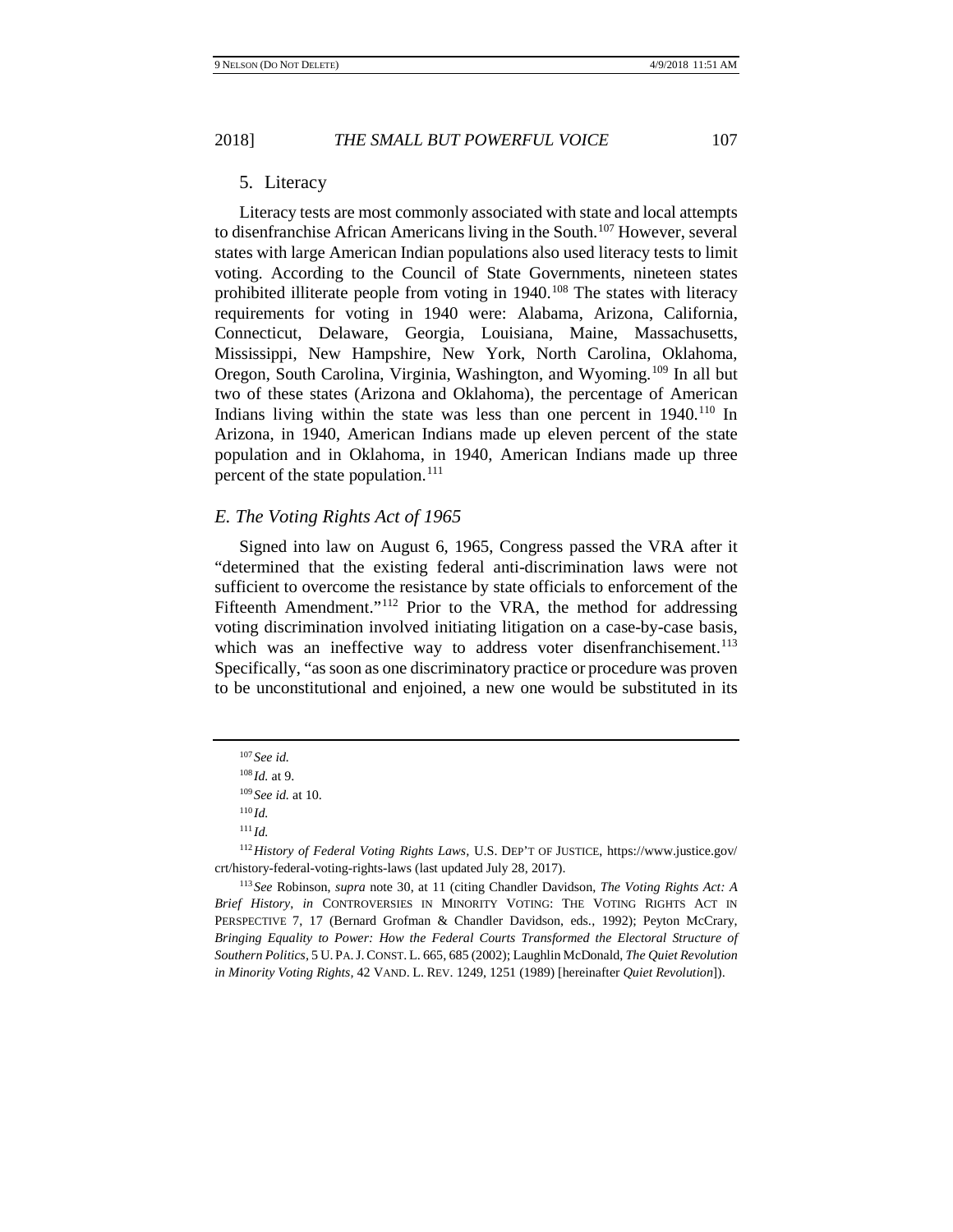place and litigation would have to commence anew."[114](#page-17-0) The VRA was intended to "increase the power of the U.S. Department of Justice and to force states and local jurisdictions with a history of voting discrimination to justify changes to their voting laws, thus ending the case-by-case approach [to addressing voter disenfranchisement at the state and local levels].["115](#page-17-1)

#### 1. The VRA as Originally Enacted

The VRA contained provisions that were unique to federal law at the time and had national reach. For example, the VRA suspended literacy tests as a voter qualifying device in the United States.[116](#page-17-2) The VRA also authorized federal oversight of voter registration and new voting laws to ensure compliance in certain covered jurisdictions. The original VRA trigger formula required federal supervision for state and local jurisdictions with literacy tests or other similar voter qualification devices in effect on November 1, 1964, "if less than 50 percent of the voting-age residents were registered to vote on November 1, 1964, or actually voted in the 1964 presidential election . . . ."[117](#page-17-3) A year after its enactment, the Supreme Court upheld the constitutionality of the VRA in 1965, stating that the VRA was "designed by Congress to banish the blight of racial discrimination in voting, which has infected the electoral process in parts of our country for nearly a century."[118](#page-17-4)

Section 2 of the VRA bans "voting practices or procedures that discriminate on the basis of race, color, or membership in one of the language minority groups protected by the Act."[119](#page-17-5) Unlike some other provisions of the VRA, Section 2 is permanent and does not require periodic renewal.<sup>[120](#page-17-6)</sup> Most of the litigation pursuant to Section 2 involves challenges to at-large

<span id="page-17-0"></span><sup>114</sup>*History of Federal Voting Rights Laws*, *supra* not[e 112.](#page-16-7) McCrary described this process as follows: "Even those judges who sought to eliminate discriminatory barriers found that every time the courts struck down one procedure, Southern local officials or state legislators devised newer, more subtle ways of minimizing black voter registration." McCrary, *supra* not[e 113,](#page-16-8) at 685.

<sup>115</sup>Robinson, *supra* not[e 30,](#page-6-0) at 11.

<span id="page-17-6"></span><span id="page-17-5"></span><span id="page-17-4"></span><span id="page-17-3"></span><span id="page-17-2"></span><span id="page-17-1"></span><sup>116</sup> *See* 42 U.S.C. § 1973a(b) (2012) (requiring that to obtain release from federal regulations a state or subdivision must obtain a declaratory judgment to the effect that for the preceding ten years no literary tests or similar devices were used to deny the right to vote for racial reasons).

<sup>117</sup>Robinson, *supra* not[e 30,](#page-6-0) at 11.

<sup>118</sup>South Carolina v. Katzenbach, 383 U.S. 301, 308 (1966).

<sup>119</sup>Robinson, *supra* not[e 30,](#page-6-0) at 11.

<sup>120</sup> *Id.*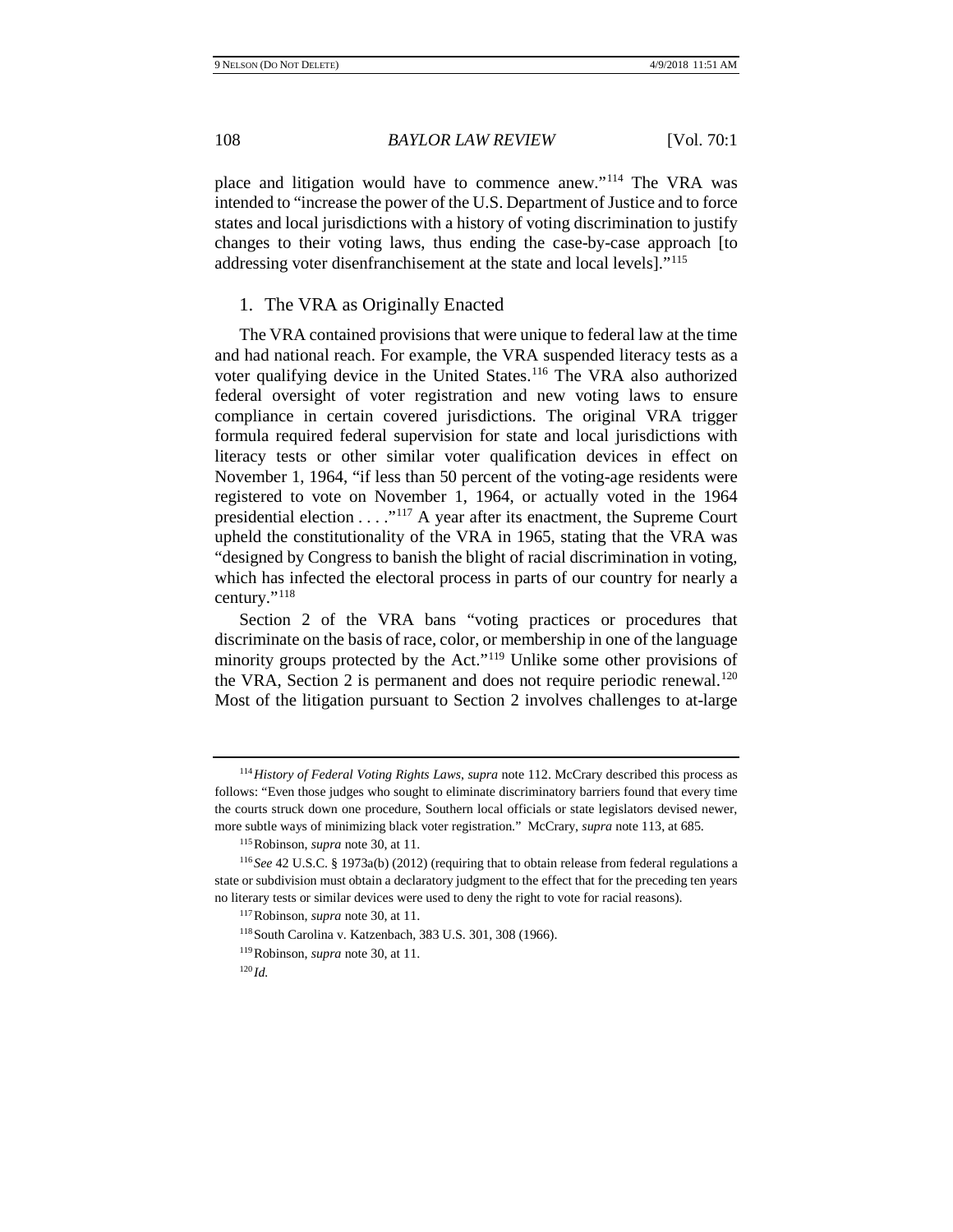election systems.[121](#page-18-0) Section 3 of the VRA describes remedies federal courts can impose on state and local jurisdictions for violations of Section 2.[122](#page-18-1)

An important component of Section 5 of the VRA, Section 4 establishes a "coverage formula" for purposes of determining which states and local jurisdictions are subject to the VRA's coverage provisions.<sup>[123](#page-18-2)</sup> Section 5 of the VRA required certain state and local jurisdictions with histories of low voter registration and turnout to obtain "'preclearance' for new voting practices and procedures from either the U.S. District Court for the District of Columbia or the United States Attorney General."[124](#page-18-3) Section 5's covered jurisdictions were determined by a formula contained in Section 4 of the VRA and originally included Alabama, Alaska, Georgia, Louisiana, Mississippi, South Carolina, Virginia, and several local political subdivisions in Hawaii, Idaho, and North Carolina.<sup>[125](#page-18-4)</sup> These provisions of the VRA "assigned federal examiners to list qualified applicants to vote and to serve as poll watchers," and also "authorized the Attorney General to institute civil actions to seek enforcement of the [VRA]."[126](#page-18-5)

<span id="page-18-3"></span><span id="page-18-2"></span><span id="page-18-1"></span><span id="page-18-0"></span><sup>124</sup> Jackson, *supra* note [5,](#page-1-11) at 275 (citing 42 U.S.C. § 1973c(a) ("Whenever a State or political subdivision with respect to which the prohibitions set forth in section 1973b(a) . . . are in effect shall enact or seek to administer any voting qualification or prerequisite to voting, or standard, practice, or procedure with respect to voting different from that in force or effect on November 1, 1964 . . . such State or subdivision may institute an action in the United States District Court for the District of Columbia for a declaratory judgment that such qualification, prerequisite, standard, practice, or procedure neither has the purpose nor will have the effect of denying or abridging the right to vote on account of race or color.")).

<span id="page-18-4"></span>125Robinson, *supra* note [30,](#page-6-0) at 11–12 (citing Davidson, *supra* not[e 113,](#page-16-8) at 18–19); *Section 4 of the Voting Rights Act,* U.S. DEP'T OF JUSTICE, https://www.justice.gov/crt/section-4-voting-rightsact (last updated Aug. 8, 2015)).

<span id="page-18-5"></span><sup>126</sup> Jackson, *supra* not[e 5,](#page-1-11) at 275 (citing 42 U.S.C. §§ 1973(d)–(f), (j) ("(Sections 6, 7, and 8). Federal Election Observers. Section 6. Section 6 authorizes the Attorney General to request the U.S. Office of Personnel Management to send federal examiners to list eligible voters for registration in any political subdivision of a state if the political subdivision is covered by Section 4(a). Section 7. Section 7 prescribes procedures for the listing of voter registrants by federal examiners. Section 8. Section 8 authorizes the Attorney General to request the Office of Personnel Management to send election observers to any political subdivision where an examiner has been assigned.")).

<sup>121</sup> *Id.*; *see* MCCOOL ET AL., *supra* not[e 15,](#page-2-7) at 155.

<sup>122</sup> *See* 42 U.S.C. §§ 1973a(a)–(c) (2012).

<sup>123</sup> *See* Robinson, *supra* not[e 30,](#page-6-0) at 11–12*.*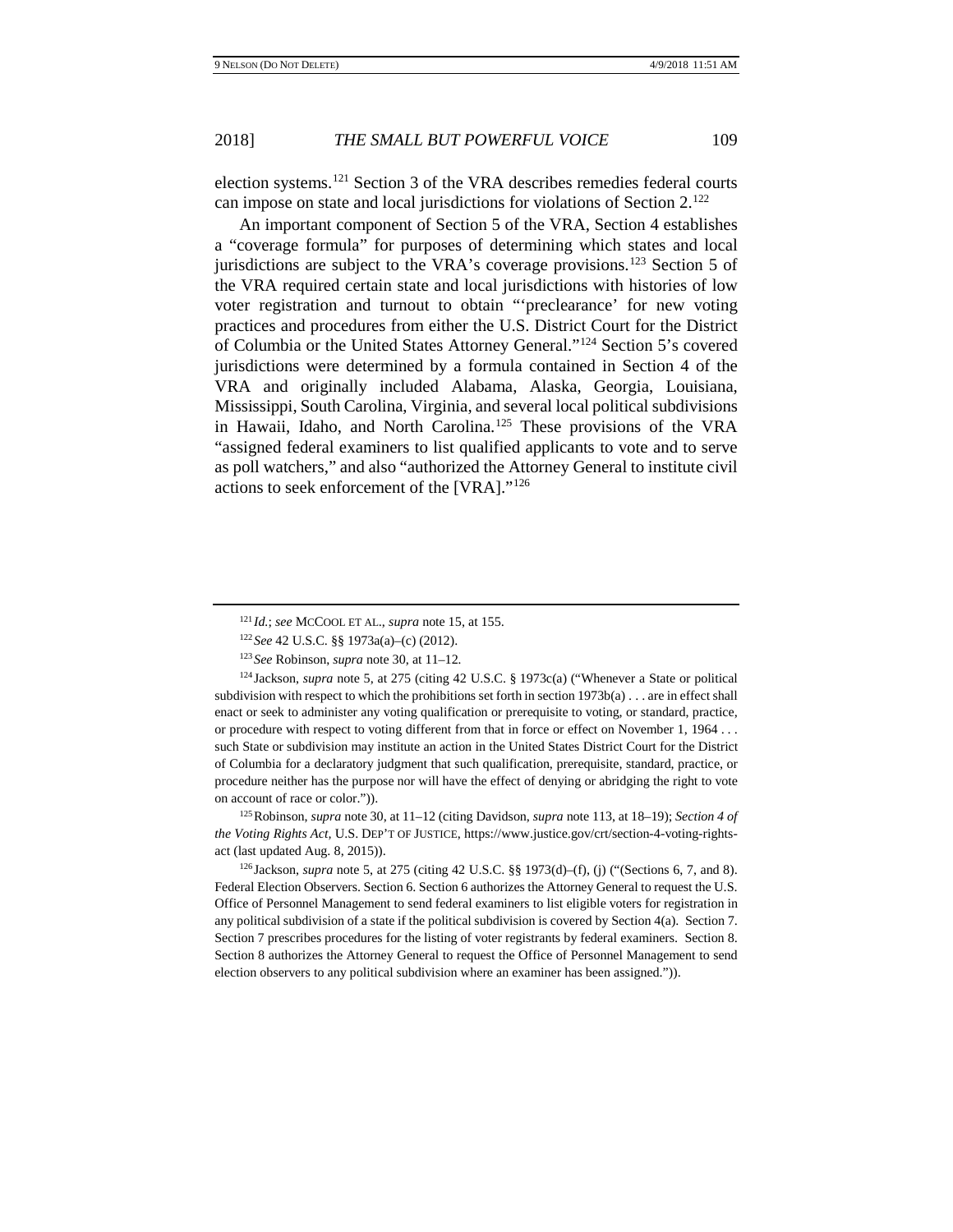<span id="page-19-0"></span>

# 2. VRA Renewals and Amendments

Unlike Section 2, Section 5 is temporary and subject to periodic renewal, and was renewed by Congress in 1970, 1975, 1982, and 2006.<sup>[127](#page-19-1)</sup> The 1970 Amendments extended the period of time for which VRA-covered areas must refrain from employing literacy tests from five to ten years and added districts to the list that were previously covered under Section  $4.^{128}$  Perhaps most importantly, the 1970 Amendments also "validated the Supreme Court's broad interpretation of the scope of the Section 5 preclearance requirements."<sup>[129](#page-19-3)</sup>

In 1975, Congress voted to extend the VRA an additional seven years and made several important additions to the Act.<sup>[130](#page-19-4)</sup> The 1975 Amendments extended the VRA's protections to "language minorities," including American Indians, Asian-Americans, Alaskan Natives, and persons of Spanish Heritage who live in certain covered jurisdictions.<sup>[131](#page-19-5)</sup> During the hearings surrounding the 1975 Amendments, Congress heard "extensive testimony" about the disenfranchisement of African Americans, Hispanics, Asian Americans, and American Indians by state and local jurisdictions.<sup>132</sup>

Under the 1975 Amendments, Congress made the VRA's temporary ban on the use of literacy tests and other similar devices permanent<sup>[133](#page-19-7)</sup> and also added Section 203 to the VRA, requiring certain jurisdictions to provide oral assistance and election materials in languages accessible to language minorities for a ten-year period.<sup>[134](#page-19-8)</sup> Jurisdictions subject to Section 203 must

<sup>127</sup> *See* Robinson, *supra* not[e 30,](#page-6-0) at 12.

<span id="page-19-2"></span><span id="page-19-1"></span><sup>128</sup> *See* Jackson, *supra* not[e 5,](#page-1-11) at 276 (citing Voting Rights Act Amendments of 1970, Pub. L. No. 91-285, 84 Stat. 314 (1970); CONGRESSIONAL QUARTERLY ALMANAC, 91st Cong. 2d Sess. (1970)).

<sup>&</sup>lt;sup>129</sup> Id. at 276–77 (citing Voting Rights Act Amendments of 1970, 84 Stat. 314).

<span id="page-19-4"></span><span id="page-19-3"></span><sup>&</sup>lt;sup>130</sup> See id. at 277 (citing GARRINE P. LANEY, THE VOTING RIGHTS ACT OF 1965, AS AMENDED: ITS HISTORY AND CURRENT ISSUES 17–18 (last updated June 12, 2008), http://digital. library.unt.edu/ark:/67531/metadc26107/m1/1/high\_res\_d/95-896\_2008Jun12.pdf); *see also* An Act to Amend the Voting Rights Act of 1965, Pub. L. No. 94-73, 89 Stat. 400 (1975).

<span id="page-19-5"></span><sup>131</sup> *See* 42 U.S.C. § 1973aa-1a(e) (2012); *see also* Robinson, *supra* note [30,](#page-6-0) at 13 (explaining that these jurisdictions include areas "where (1) the U.S. Census Bureau determined that more than 5 percent of voting-age citizens were of a single-language minority, (2) election materials had been printed only in English for the 1972 presidential election, and (3) less than 50 percent of voting-age citizens had registered or voted in the 1972 presidential election").

<sup>132</sup> Jackson, *supra* not[e 5,](#page-1-11) at 277 (citing LANEY, *supra* not[e 130,](#page-19-0) at 18).

<sup>133</sup> *Id.* (citing LANEY, *supra* note [130,](#page-19-0) at 18).

<span id="page-19-8"></span><span id="page-19-7"></span><span id="page-19-6"></span><sup>134</sup> 42 U.S.C. § 1973aa–1a(c); Voting Rights Act Amendments of 1975, Pub. L. No. 94-73, § 203, 89 Stat. 401-02 (codified at 42 U.S.C. § 1973b(f)(3) (1982)). Robinson, *supra* note [30,](#page-6-0) at 14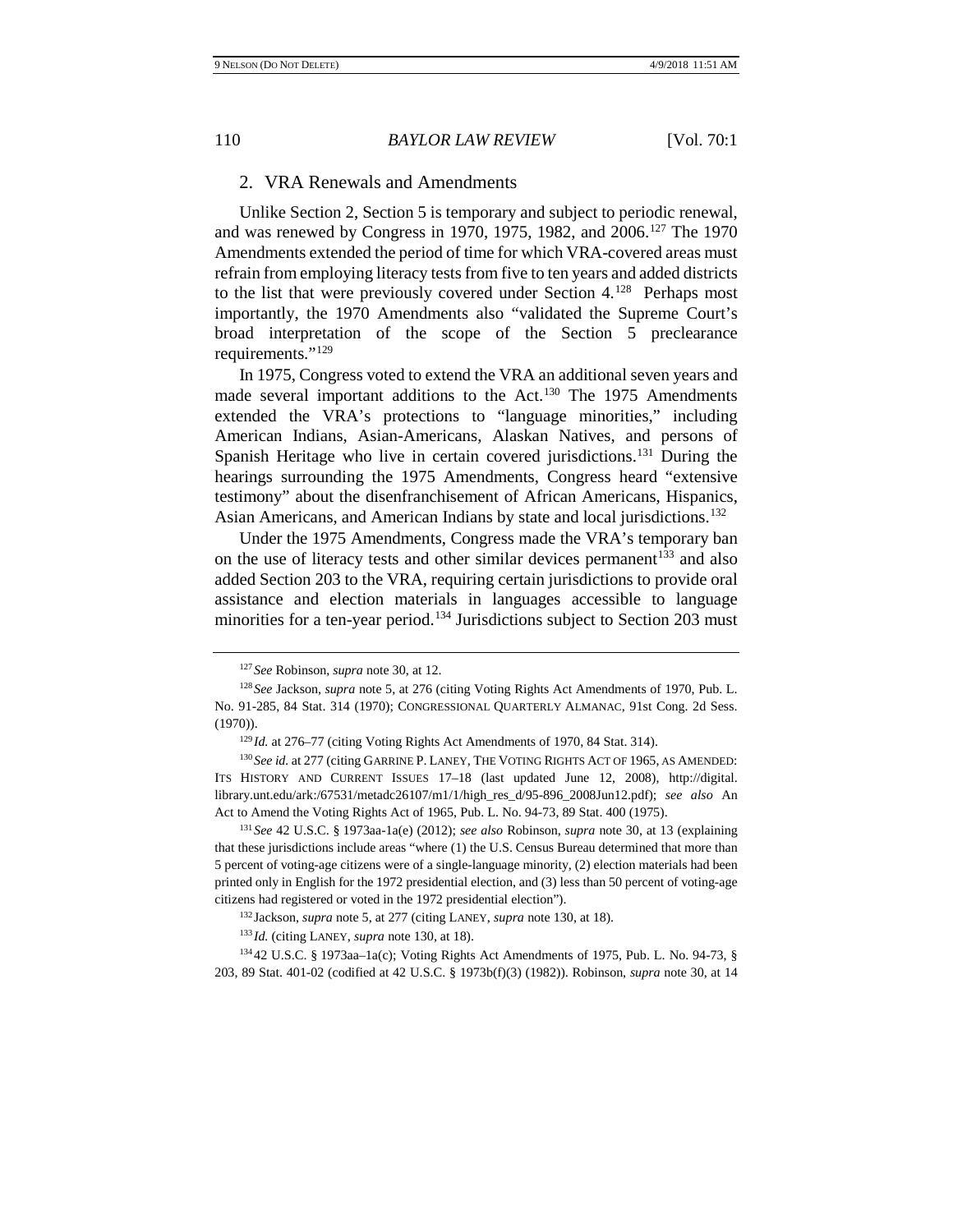provide "any registration or voting notices, forms, instructions, assistance, or other materials or information relating to the electoral process, including ballots, [and] it shall provide them in the language of the applicable minority group as well as in the English language."<sup>[135](#page-20-0)</sup> If a language is unwritten, as is the case for some American Indian and Alaskan Native languages, Section 203 requires jurisdictions to provided oral assistance and publicity to voters.[136](#page-20-1) Currently, Section 203 requires approximately eighty local jurisdictions in seventeen states to provide language assistance to American Indian voters.<sup>[137](#page-20-2)</sup>

In 1982, Congress renewed Section 5 of the VRA for twenty-five years.<sup>[138](#page-20-3)</sup> The 1982 Amendments also included a new standard, in part a response to the Supreme Court's 1980 decision, *Mobile v. Bolden*, [139](#page-20-4) by which state and local jurisdictions could terminate coverage of certain provision of the VRA.[140](#page-20-5) The 1982 Amendments also included provisions designed to address minority vote dilution in the United States.<sup>[141](#page-20-6)</sup> The Senate Judiciary Committee majority report on the 1982 Amendments included the following relevant factors for consideration in determining voter dilution:

> 1. The extent of any history of official discrimination in the state or political subdivision that touched the right of the

<sup>135</sup> 42 U.S.C. § 1973aa–1a(c); 52 U.S.C.A. § 10303(f)(4) (2015).

<sup>136</sup> 42 U.S.C. § 1973aa–1a(c); 52 U.S.C.A. § 10303(f)(4).

<span id="page-20-2"></span><span id="page-20-1"></span><span id="page-20-0"></span><sup>137</sup>Robinson, *supra* not[e 30,](#page-6-0) at 14 (noting Section 203 also covers some additional jurisdictions for minority language voters other than American Indians).

<span id="page-20-3"></span><sup>138</sup> *See* 42 U.S.C. § 1973b(a)(8); An Act to Amend the Voting Rights Act of 1965, Pub. L. No. 97-205, 96 Stat. 131 (1982); Voting Rights Act Extended, Strengthened, in CONGRESSIONAL QUARTERLY ALMANAC, 97th Cong., 2d Sess. 373–74 (1982), http://library.cqpress.com/ cqalmanac/cqal82-1164618.

<span id="page-20-6"></span><span id="page-20-5"></span><span id="page-20-4"></span><sup>139</sup> *See* Robinson, supra not[e 30,](#page-6-0) at 14 (explaining that the Mobile Court "required that plaintiffs" must show that the voting system or procedure was established or was being maintained with a racially discriminatory purpose" and "that any claim of vote dilution was to include proof of racially discriminatory purpose or intent").

<sup>140</sup> *See* 42 U.S.C. § 1973aa–1a(a).

<sup>141</sup> *See id.* § 1973(b).

<sup>(</sup>noting that, under Section 203, "[c]overed language minorities were limited to American Indians, Asian Americans, Alaskan Natives, and Spanish-heritage citizens—the minority groups Congress found to have faced barriers in the political process. A jurisdiction is covered under Section 203 in which the number of U.S. citizens of voting age  $\dots$  (1) is more than 10,000; or (2) is more than 5 percent of all voting-age citizens; or (3) is on an Indian reservation and exceeds 5 percent of all reservation residents; or (4) has a [sic] illiteracy rate as a group higher than the national illiteracy rate").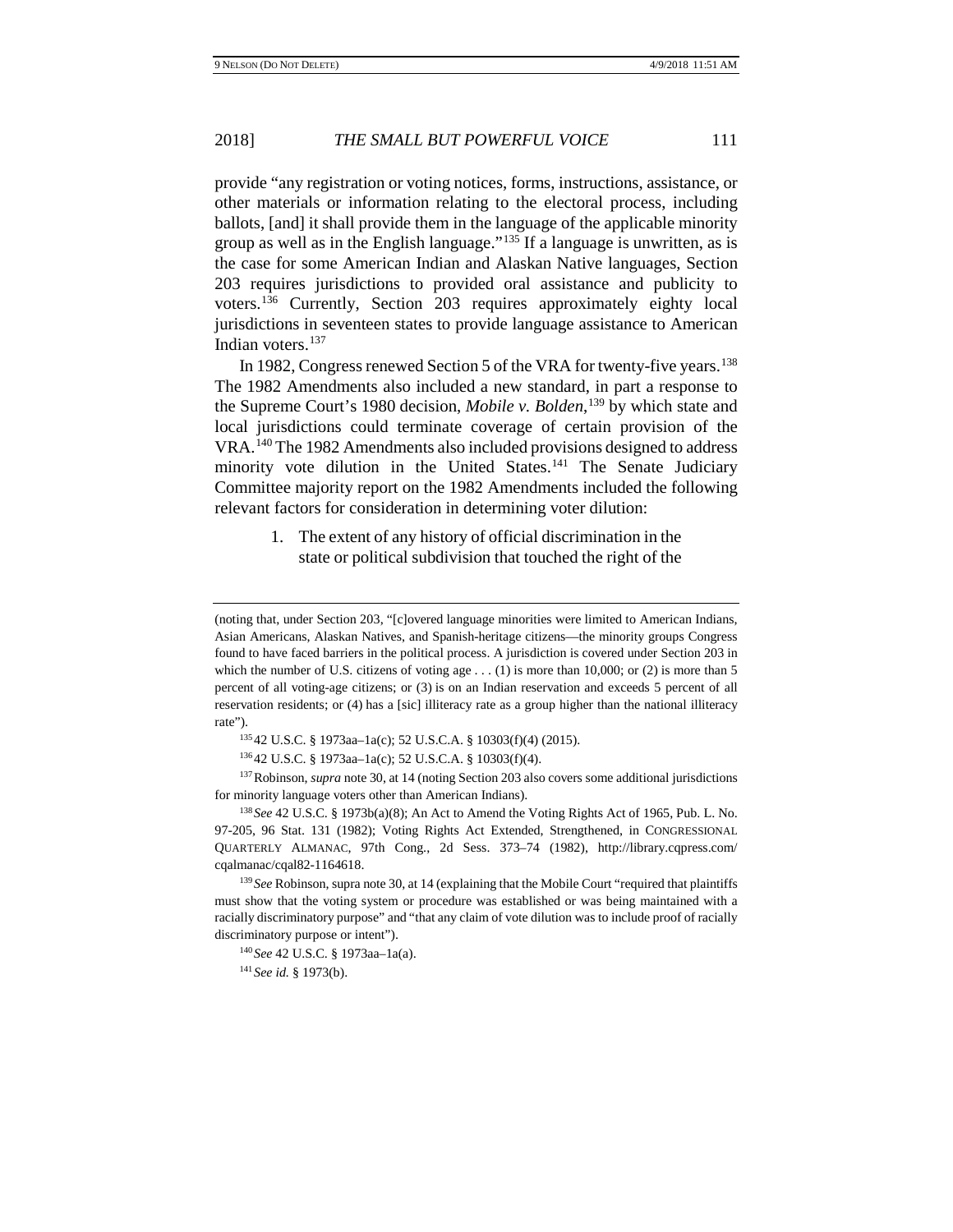members of the minority group to register, to vote, or otherwise to participate in the democratic process.

- 2. The extent to which voting in the elections of the state or political subdivision is racially polarized.
- 3. The extent to which the state or political subdivision has used unusually large election districts, majority vote requirements, anti-single shot provisions, or other voting practices or procedures that may enhance the opportunity for discrimination against the minority group.
- 4. If there is a candidate's slating process, whether the members of the minority group have been denied access to that process.
- 5. The extent to which the members of the minority group in the state or political subdivision bear the effects of discrimination in such areas as education, employment, and health, which hinders their ability to participate effectively in the political process.
- 6. Whether the political campaigns have been characterized by overt or subtle racial appeals.
- 7. The extent to which members of a minority group have been elected to public office in the jurisdiction.
- 8. Whether there is a significant lack of responsiveness on the part of election officials to the particularized needs of the member of the minority group.
- 9. Whether the policy underlying the state or political subdivisions' use of such voting qualifications, prerequisites to voting, standards, practice or procedure is tenuous.<sup>[142](#page-21-0)</sup>

<span id="page-21-0"></span>142S. JUDICIARY COMM. REP. NO. 97-417, at 28–29 (1982).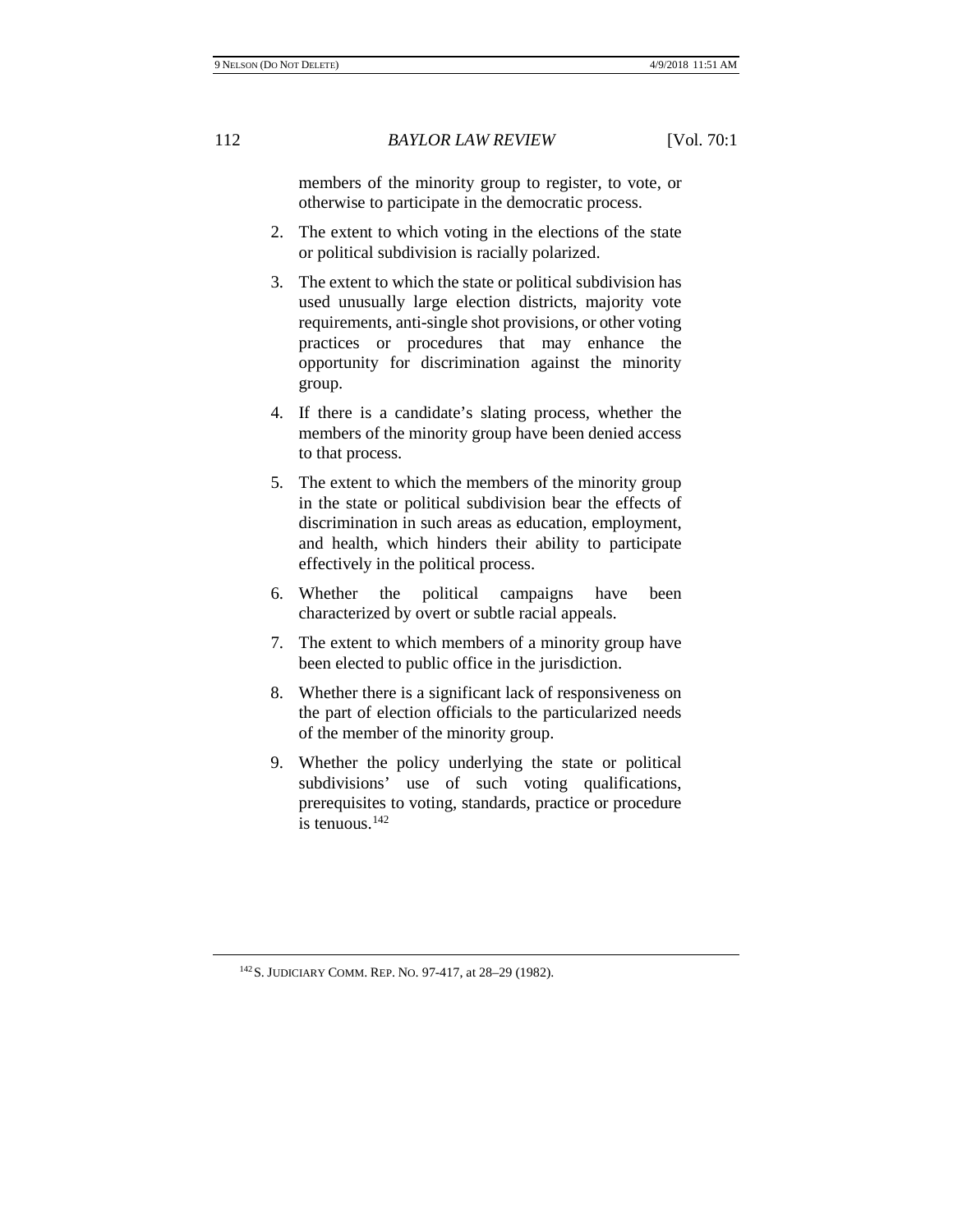These factors established not only a "clear standard for states and local jurisdictions to follow in redistricting processes[,]" but also assist federal district courts in evaluating and determining vote dilution cases.<sup>143</sup>

In 2006, Congress renewed Section 5 for an additional twenty-five years.[144](#page-22-1) Congressional hearings on the 2006 renewal identified significant progress in the efforts to ensure the protection of minority voting rights, but recognized that "[v]estiges of discrimination in voting continue to exist."[145](#page-22-2) In addition to extending the VRA, the 2006 Amendments also restored the "broader definition of purposeful discrimination and the emphasis on a minority community's ability to elect candidates of their choice," and allowed for prevailing parties in voting rights lawsuits to recover attorney's fees incurred during litigation[.146](#page-22-3) With the 2006 renewal, Section 5 covered nine states in their entirety: Alabama, Alaska, Arizona, Georgia, Louisiana, Mississippi, South Carolina, Texas, and Virginia.[147](#page-22-4) By this time, Section 5 also covered certain individual counties, cities, and towns in seven additional states: California, Florida, New York, North Carolina, South Dakota, Michigan, and New Hampshire.<sup>[148](#page-22-5)</sup>

#### 3. *Shelby County v. Holder* and the VRA

Section 5 of the VRA, the provision requiring certain jurisdictions to obtain preclearance from the federal court or federal government for changes relating to voter qualification or voter prerequisites, "was always the most controversial element of the [VRA]."<sup>[149](#page-22-6)</sup> This section was also "strongly

146Robinson, *supra* not[e 30,](#page-6-0) at 16–17.

<sup>147</sup> *Id.* at 12.

<sup>148</sup> *See id.*

<span id="page-22-6"></span>149Sellers, *supra* note [12,](#page-2-10) at 369.

<span id="page-22-0"></span><sup>143</sup>Robinson, *supra* not[e 30,](#page-6-0) at 15–16 (noting the Supreme Court, in *Thornburg v. Gingles*, 478 U.S. 30, 50–51 (1986), held that a plaintiff in a Section 2 challenge to a multimember district election must meet the following three criteria: "(1) [t]he minority population must be 'sufficiently large and geographically compact' to constitute a majority in one or more districts; (2) the minority population must be 'politically cohesive'; and (3) the majority population must vote as a bloc usually to defeat the minority's preferred candidate").

<span id="page-22-1"></span><sup>144</sup>Fannie Lou Hamer, Rosa Parks, and Coretta Scott King Voting Rights Act Reauthorization and Amendments Act of 2006, Pub. L. No. 109-246, 120 Stat. 577 (codified as amended at 42 U.S.C. §§ 1973b(a), 1973c).

<span id="page-22-5"></span><span id="page-22-4"></span><span id="page-22-3"></span><span id="page-22-2"></span><sup>&</sup>lt;sup>145</sup> *Id.* ("The record compiled by Congress demonstrates that, without the continuation of the Voting Rights Act of 1965 protections, racial and language minority citizens will be deprived of the opportunity to exercise their right to vote, or will have their votes diluted, undermining the significant gains made by minorities in the last 40 years.").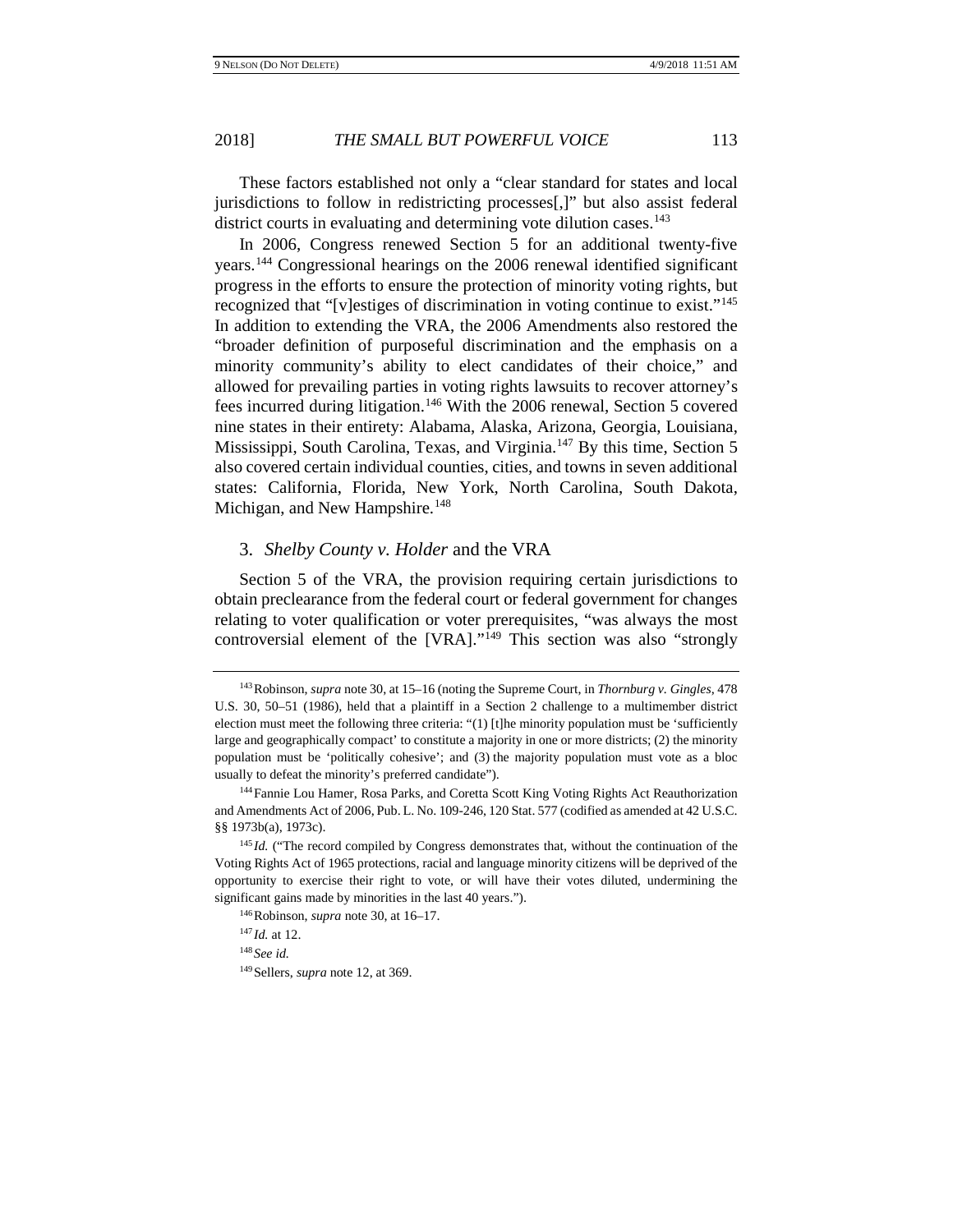opposed by jurisdictions [mostly located in the South] subject to the preclearance provision."[150](#page-23-0) In 2013, the Supreme Court addressed Shelby County, Alabama's constitutional challenge to both Section 4 and Section 5.[151](#page-23-1) Shelby County specifically argued that Section 4's coverage formula was outdated, and that "Congress failed in 2006 to build a record that distinguished between covered and noncovered jurisdictions and that, in any event, the regime of federal preclearance in Section 5 [of the VRA] violated states' rights" under the Fourteenth and Fifteenth Amendments.[152](#page-23-2) In a divided opinion, the Court invalidated Section 4(b) of the VRA, "which provided the coverage formula that determined which jurisdictions would be subject to section 5 preclearance, thereby rendering section 5 inoperative."<sup>[153](#page-23-3)</sup>

In the aftermath of *Shelby County*, Congress is "left with an opportunity to critically evaluate Section 4 and devise a new formula" for purposes of Section 5 of the VRA.<sup>[154](#page-23-4)</sup> One House of Representatives proposal, the Voting Rights Amendment Act of 2015, which sought to restore protections for minority voters removed as a result of *Shelby County*, has not been enacted.[155](#page-23-5) The amendments under this proposal "include universalistic rules (requiring disclosure of voting changes) with a continued use of a racetargeted preclearance scheme, including a new coverage formula for Section 4 . . . ."[156](#page-23-6) Despite bipartisan support, the future viability of the 2015 Amendments is in doubt given the current partisan makeup of Congress.<sup>[157](#page-23-7)</sup>

#### 4. The VRA and American Indians

Although it was passed, in large part, to address the disenfranchisement of African American voters in the Jim Crow-era South, the VRA "has been

<sup>150</sup> *Id.*

<sup>151</sup> *See* Shelby County v. Holder, 133 S. Ct. 2612, 2612 (2013).

<span id="page-23-2"></span><span id="page-23-1"></span><span id="page-23-0"></span><sup>152</sup>Wolfley, *You Gotta Fight*, *supra* not[e 16,](#page-2-8) at 272 (citing *Shelby County*, 133 S. Ct. at 2628– 29).

<span id="page-23-3"></span><sup>153</sup>*Developments in the Law — Indian Law*, *supra* not[e 1,](#page-1-10) at 1742 (citing *Shelby County*, 133 S. Ct. at 2631).

<sup>154</sup>Wolfley, *You Gotta Fight*, *supra* note [16,](#page-2-8) at 273.

<span id="page-23-5"></span><span id="page-23-4"></span><sup>155</sup> *See* Voting Rights Amendment Act of 2015, H.R. 885, 114th Cong. (2015); *see also*  Wolfley, *You Gotta Fight*, supra note [16,](#page-2-8) at 273–74.

<sup>156</sup>Wolfley, *You Gotta Fight*, *supra* note [16,](#page-2-8) at 273 (citing H.R. 885 §§ 3(b), 4).

<span id="page-23-7"></span><span id="page-23-6"></span><sup>&</sup>lt;sup>157</sup> See id. at 274 (explaining that movement on the House Bill seems unlikely given current conflict between Republicans and Democrats in Congress).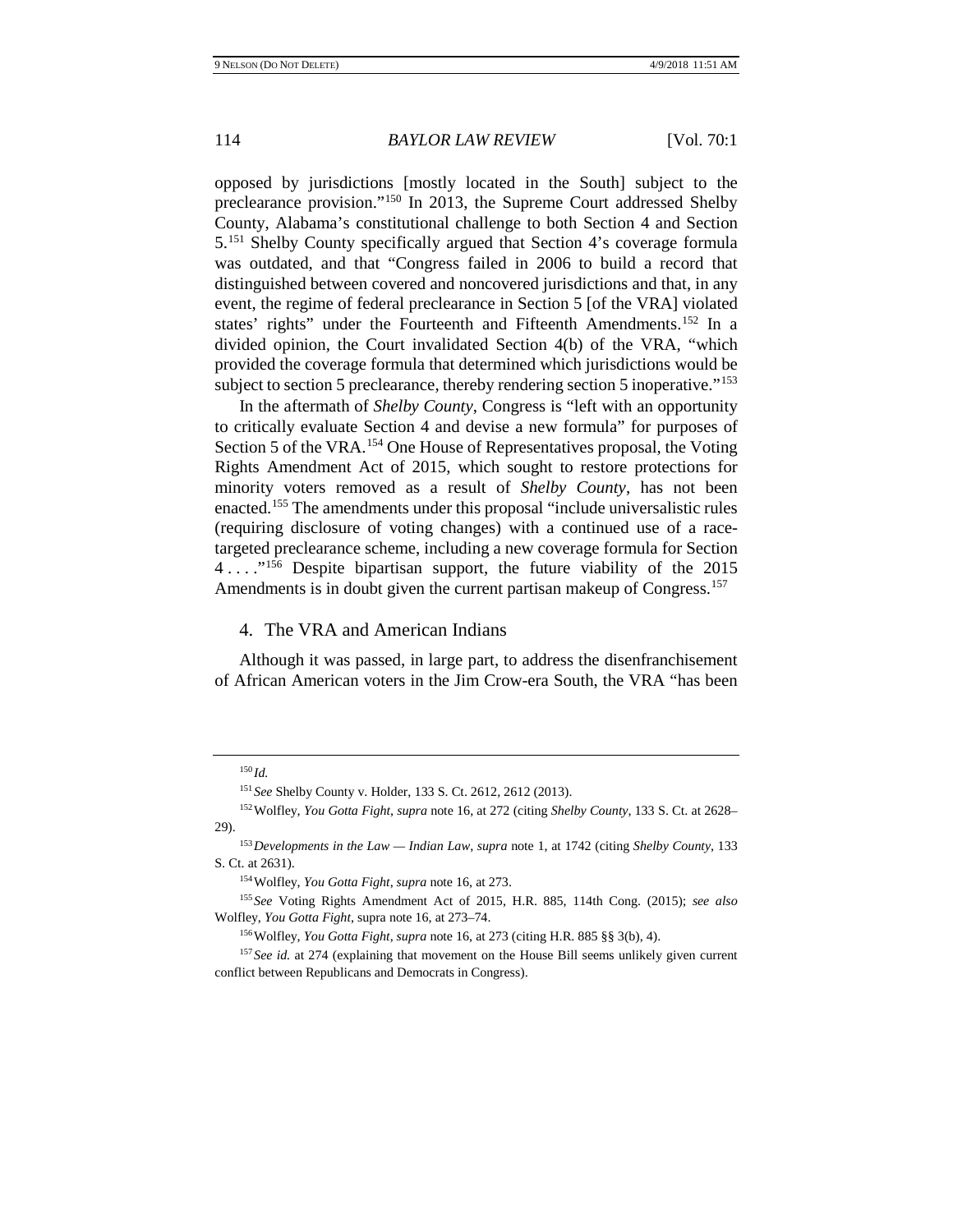the single most important tool in protecting Indian voting rights."[158](#page-24-0) "Advocates for voting rights for Indians have made steady use" of the VRA and its subsequent amendments in the effort to assert Indians' right to vote.<sup>[159](#page-24-1)</sup> Specifically, "[t]hey have challenged total exclusions from the ballot box, attempts to discourage their participation, and electoral systems that make their participation fruitless."[160](#page-24-2)

The VRA has also had a positive impact on American Indian voter registration and election turnout, and has increased representation in local elected offices, which "changes [American Indians'] perception of government responsiveness."[161](#page-24-3) Despite the passage of the VRA and the successful election of American Indian candidates,<sup>162</sup> however, it is also important to note that "Indian registration and voting rates remained low,"[163](#page-24-5) and American Indians continue to face economic<sup>[164](#page-24-6)</sup> and geographical barriers<sup>[165](#page-24-7)</sup> that depress voting rates among American Indian and Alaskan Native communities.

<span id="page-24-4"></span><span id="page-24-3"></span><span id="page-24-2"></span><sup>162</sup> *See* Ryan D. Dreveskracht, *Enfranchising Native Americans After* Shelby County v. Holder*: Congress's Duty to Act*, 70 NAT'L LAW. GUILD REV. 193, 214 (2013) (noting that the "successful election of Indian candidates has also brought about positive shifts to laws, services, and policies provided by counties to their Indian residents").

163Karlan, *supra* note [2,](#page-1-0) at 1433.

<span id="page-24-6"></span><span id="page-24-5"></span><sup>164</sup> *See* Wolfley, *You Gotta Fight*, *supra* not[e 16,](#page-2-8) at 280–81 (noting the "American Indians and Alaska Natives continue to suffer from some of the highest levels of poverty in the United States . . . [and] [a]mong tribal members nationwide, forty-nine percent of the available labor force is unemployed"). The connection "between a depressed socio-economic status and reduced political participation is direct as noted by the Supreme Court: 'political participation by minorities tends to be depressed where minority group members suffer effects of prior discrimination such as inferior education, poor employment opportunities, and low incomes.'" *Id.* at 281 (citing *Thornburg v. Gingles*, 478 U.S. 30, 69 (1986)).

<span id="page-24-7"></span><sup>165</sup> *See Developments in the Law — Indian Law*, *supra* note [1,](#page-1-10) at 1737. Specifically, the fact that "[r]egistration [to vote] in person may be difficult given geographic distance, and though states must provide for voter registration by mail, '[r]egistration forms have been rejected for failing to have a proper street address, even though there is no address numbering system in many rural areas.'" *Id.* (citing Adam Cohen, Opinion*, Editorial Observer*; *Indians Face Obstacles Between the Reservation and the Ballot Box*, N.Y. TIMES (June 21, 2004), http://www.nytimes.com/ 2004/06/21/opinion/

editorial-observer-indians-face-obstacles-between-reservation-ballot-box.html). Moreover, with proper registration Indian voters may still face limitations:

<span id="page-24-1"></span><span id="page-24-0"></span><sup>158</sup>*Developments in the Law — Indian Law*, *supra* note [1,](#page-1-10) at 1742 (citing MCCOOL ET. AL., *supra* not[e 15,](#page-2-7) at 88–89).

<sup>159</sup>MCCOOL ET AL., *supra* not[e 15,](#page-2-9) at 44.

<sup>160</sup> *Id.* at 88–89.

<sup>161</sup>Robinson, *supra* not[e 30,](#page-6-0) at 18.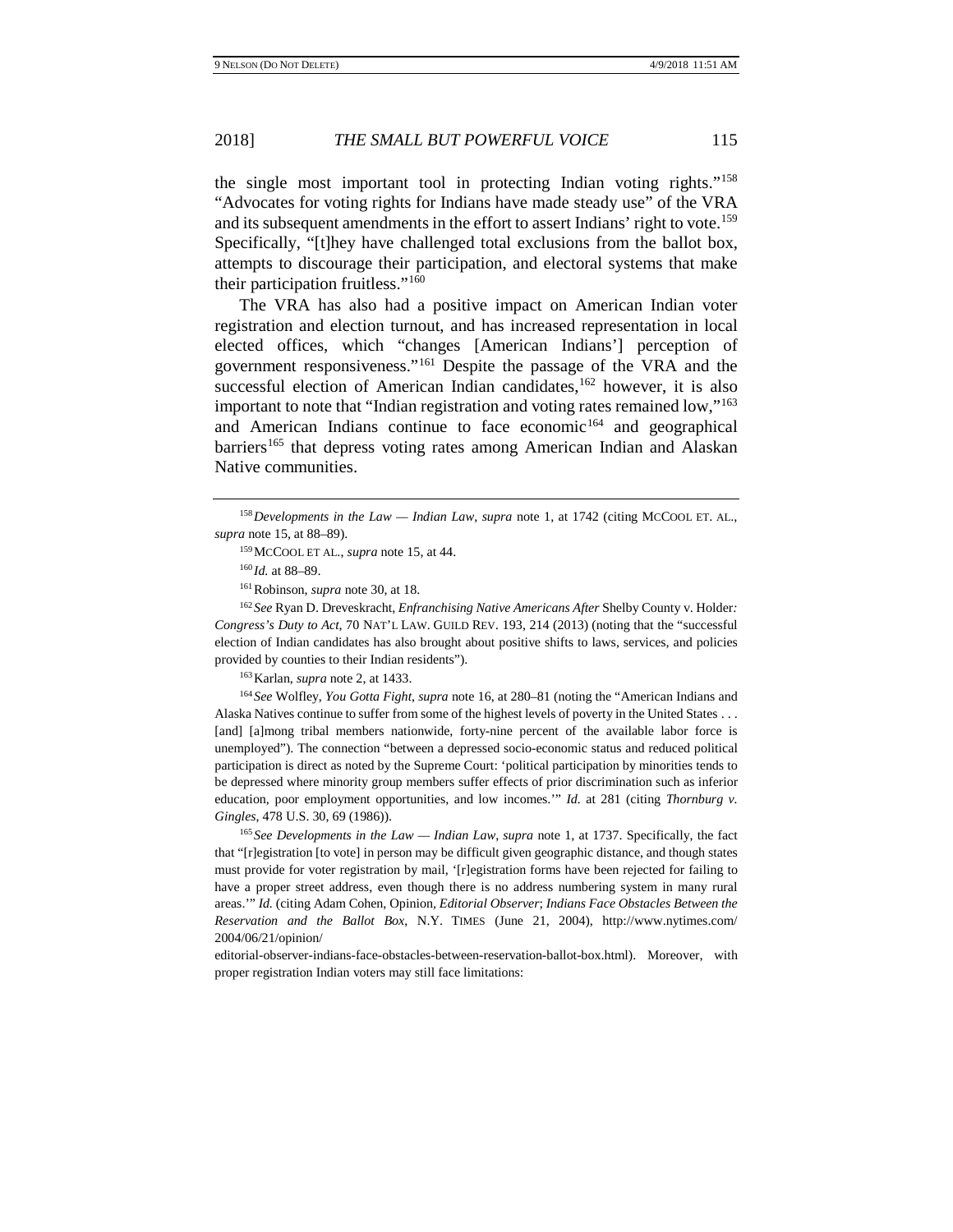#### III. VOTING RIGHTS CASES ON BEHALF OF AMERICAN INDIANS

At least ninety voting rights cases were brought on behalf of Native American voters between 1965 and 2016.<sup>[166](#page-25-0)</sup> These cases were brought under the Voting Rights Act, the National Voter Registration Act, the Fourteenth Amendment, and/or the Fifteenth Amendment.<sup>[167](#page-25-1)</sup> The cases included in this list were identified through documents provided by the Department of Justice's Voting Section, the Voting Rights Project of the American Civil Liberties Union (ACLU), archives of the National Indian Youth Council held at the Center for Southwest Research at the University of New Mexico, and searches of the Department of Justice and ACLU's Voting Rights Project websites, LexisNexis, PACER docket, state dockets, and literature reviews.

| <b>Case Name</b>  | Latest/Major<br><b>Court Opinion</b> | <b>Holding</b>                                                                     |
|-------------------|--------------------------------------|------------------------------------------------------------------------------------|
| Klahr v. Williams | 339 F. Supp. 922<br>(D. Ariz. 1972)  | In long-running<br>redistricting dispute,<br>court finds Navajo<br>Reservation was |

**Table 1: American Indian Voting Rights Cases, 1965-2016**

[E]ven if an Indian voter successfully registers and procures the requisite identification, she may still lack access to the physical places and mechanisms for voting. Polling places are often far from Indian communities: some communities are more than 100 miles from the nearest polling place by road, and [some] communities are not connected by road to their polling places at all.

*Id.* at 1738 (citing Natalie Landreth, Opinion, *Why Should Some Native Americans Have to Drive 163 Miles to Vote?*, THE GUARDIAN (June 10, 2015, 12:00 pm), http:/www.theguardian.com/ commentisfree/2015/jun/10/native-americans-voting-rights).

<span id="page-25-0"></span><sup>166</sup> *See infra* Table 1. The exact number of cases is difficult to determine as some cases may be unpublished. This total includes cases filed and one Department of Justice "notice letter" of authorization to sue, which settled without a complaint being filed.

<span id="page-25-1"></span><sup>167</sup> *See, e.g.*, Apache County v. U.S., 256 F. Supp. 903, 905 (D.D.C. 1966) (seeking a declaratory judgement on behalf of the Navajo Indians under the Voting Rights Act); Klahr v. Williams, 339 F. Supp. 922, 925 (D. Ariz. 1972) (challenging the apportionment of the Navajo Indian Reservation as a violation of the Equal Protection Clause of the Fourteenth Amendment); Goddard v. Babbitt, 536 F. Supp. 538, 543 (D. Ariz. 1982) (arguing Arizona's redistricting legislation violated the Fifteenth Amendment because it diluted racial and ethnic minority voting strength).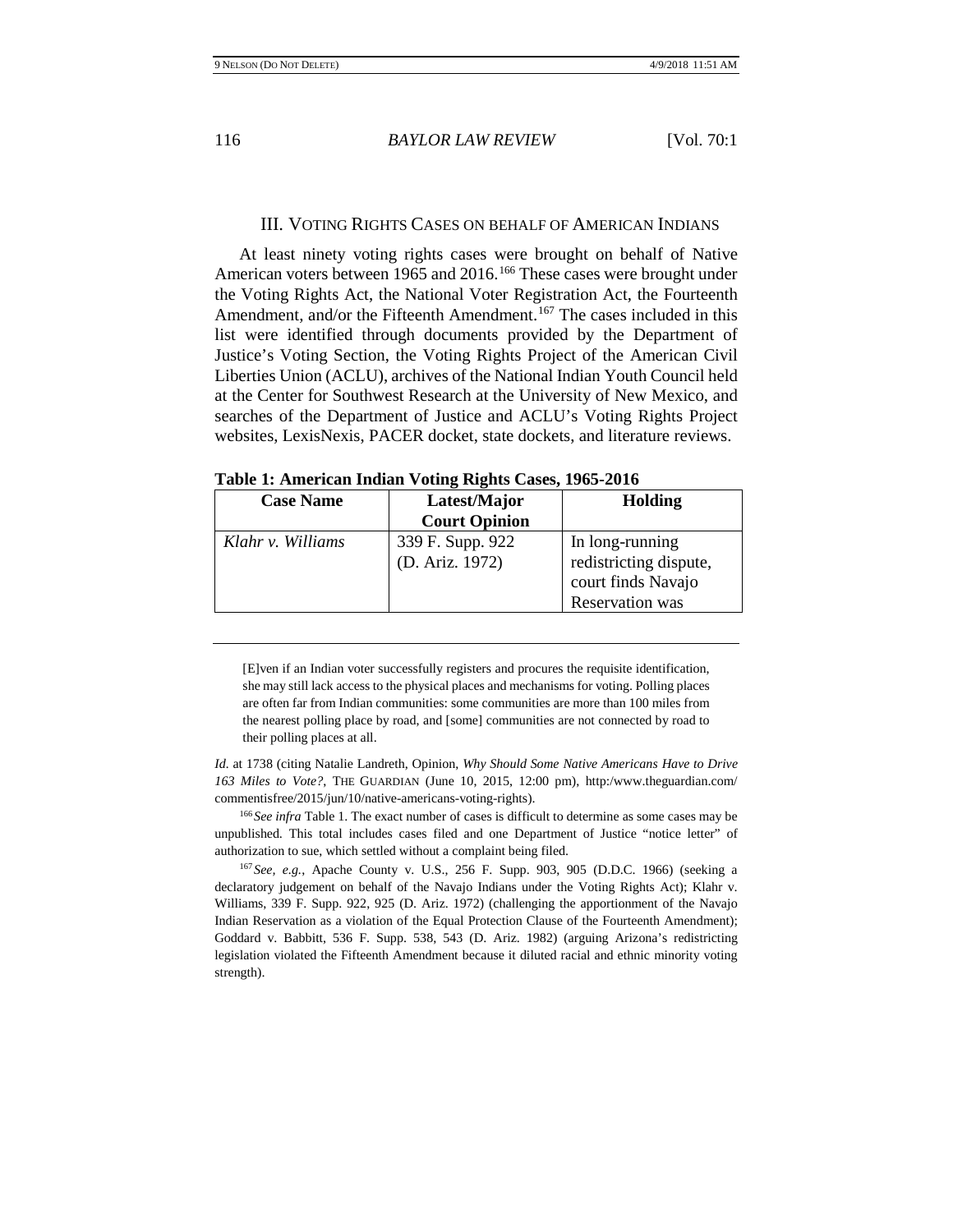|                           |                        | intentionally divided to               |
|---------------------------|------------------------|----------------------------------------|
|                           |                        | destroy electoral                      |
|                           |                        | strength.                              |
| Apache County v. U.S.     | 256 F. Supp. 903       | Intervention denied.                   |
|                           | (D.D.C. 1966)          | Bailout is permitted.                  |
| Goodluck v. Apache        | 417 F. Supp. 13 (D.    | Indians are citizens and               |
| County                    | Ariz. 1975), aff'd 429 | have the right to vote.                |
| consolidated with:        | U.S. 876 (1976)        | The apportionment is                   |
| U.S. v. Arizona           |                        | invalid.                               |
| Little Thunder v.         | 518 F.2d 1253 (8th     | Yes, plaintiffs prevail.               |
| South Dakota              | Cir. 1975)             |                                        |
| Maine v. U.S.             | Order and partial      | Eighteen municipalities                |
|                           | summary judgment,      | are released from                      |
|                           | Sept. 17, 1976;        | coverage, but                          |
|                           | stipulation July 5,    | Passamaquoddy                          |
|                           | 1977                   | <b>Pleasant Point</b>                  |
|                           |                        | <b>Reservation remains</b>             |
|                           |                        | covered under Sec.                     |
|                           |                        | 203.                                   |
| Simenson v. Bell and      | Memorandum and         | County fails to show                   |
| Plotkin (originally       | order, Jan. 24, 1978   | that illiteracy rate of                |
| Simenson v. Levi and      |                        |                                        |
| Barabba)                  |                        | Indians in county is<br>below national |
|                           |                        |                                        |
| New Mexico v. U.S.        |                        | average.                               |
|                           | Order, July 30, 1976   | English-only elections<br>were not     |
|                           |                        |                                        |
|                           |                        | discriminatory because                 |
|                           |                        | language minority was                  |
|                           |                        | also fluent in English.                |
| Choctaw and               | Order, May 12, 1978    | English-only elections                 |
| McCurtain Counties v.     |                        | were not                               |
| U.S.                      |                        | discriminatory because                 |
|                           |                        | language minority was                  |
|                           |                        | also fluent in English.                |
| <b>Independent School</b> | Memorandum             | Summary judgment for                   |
| Dist. Of Tulsa v. Bell    | opinion,               | plaintiff. DOJ did not                 |
|                           | December 7, 1977       | object.                                |
| <b>Apache County High</b> | Memorandum             | Summary judgment for                   |
| <b>School District</b>    | opinion, June 12, 1980 | defendants.                            |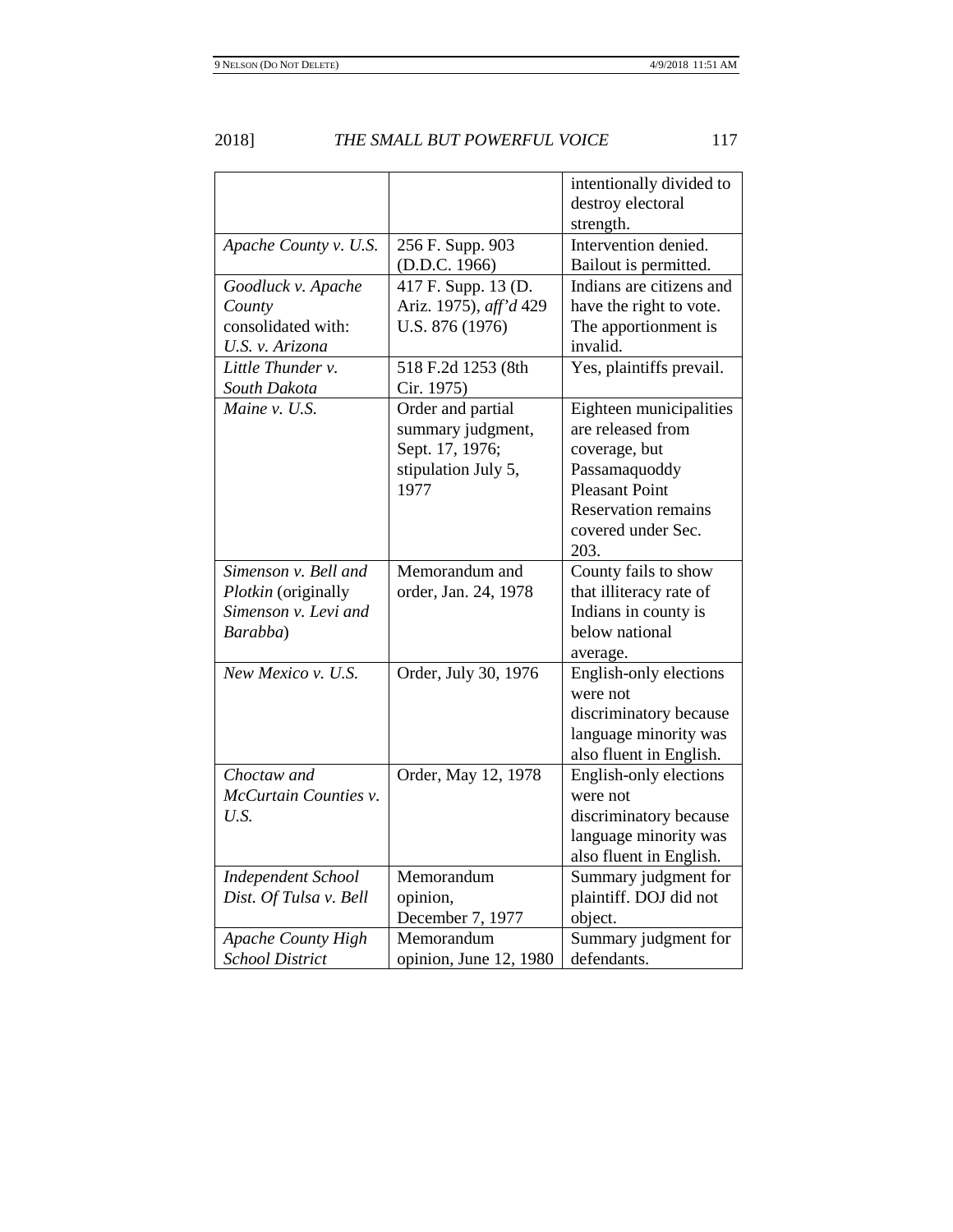| (Arizona) v. U.S.     |                       |                                  |
|-----------------------|-----------------------|----------------------------------|
| U.S. v. Town of       | Order, February 17,   | Plaintiffs win                   |
| <b>Bartelme</b>       | 1978                  | preliminary injunction.          |
| U.S. v. Humboldt      | Order, September 7,   | Plaintiffs win                   |
| County                | 1978                  | temporary restraining            |
|                       |                       | order.                           |
| U.S. v. Thurston      | Consent decree May    | County agrees to create          |
| County, Neb.          | 9, 1979               | seven single-member              |
|                       |                       | districts.                       |
| U.S. v. Tripp County, | Order, February 6,    | State ordered to submit          |
| S.D.                  | 1979                  | plan.                            |
| U.S. v. South Dakota; | 636 F. 2d. 241 (8th   | 8 <sup>th</sup> Circuit reverses |
| Fall River County,    | Cir. 1980)            | District Court and rules         |
| S.D.                  |                       | exclusion does violate           |
|                       |                       | Equal Protection.                |
| U.S. v. County of San | Stipulation, April 8, | County agreed to                 |
| Juan, N.M.            | 1980                  | change to single-                |
|                       |                       | member districts after           |
|                       |                       | 1980 census.                     |
| U.S. v. County of San | Stipulation, April 8, | County agrees to                 |
| Juan, N.M.            | 1980                  | expand Navajo voter              |
|                       |                       | registration,                    |
|                       |                       | information, and                 |
|                       |                       | assistance program.              |
| U.S. v. South Dakota; | Order, May 20, 1980   | Implementation of the            |
| Tripp County, Fall    |                       | law is enjoined.                 |
| <b>River County</b>   |                       |                                  |
| Canady v. Lumberton   | 454 U.S. 957 (1981)   | District court required          |
| City                  |                       | preclearance, and                |
|                       |                       | <b>Supreme Court</b>             |
|                       |                       | enjoined election                |
|                       |                       | without it.                      |
| South Dakota v. U.S.  | Consent decree, Dec.  | Act is not pre-cleared.          |
|                       | 2, 1981               | New tax, contracting,            |
|                       |                       | and election provisions          |
|                       |                       | are agreed to.                   |
| Goddard v. Babbitt    | 536 F. Supp. 538 (D.  | Districts struck down;           |
|                       | Ariz. 1982)           | stipulated revised plan          |
|                       |                       | places reservation in            |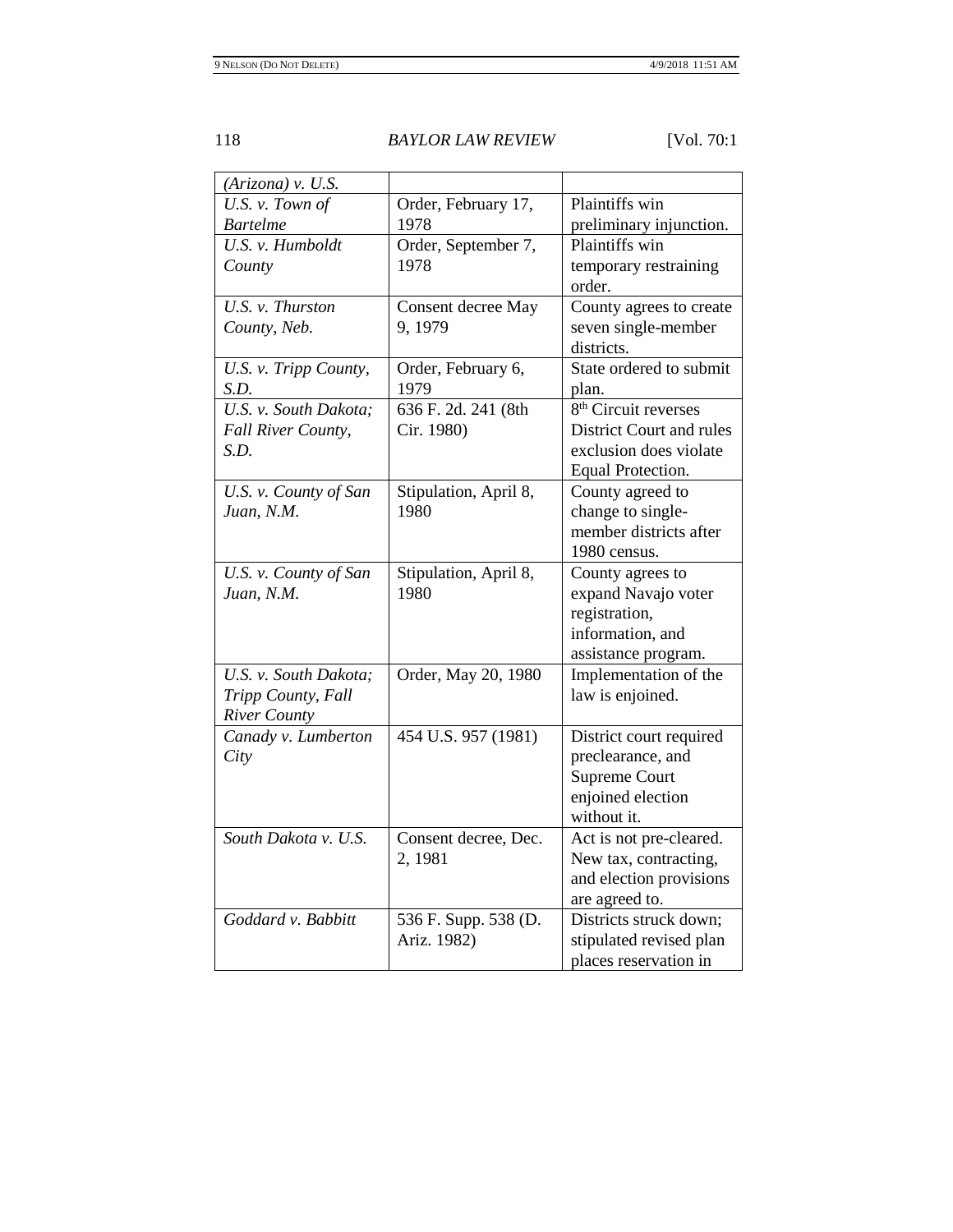|                            |                       | one district instead of         |
|----------------------------|-----------------------|---------------------------------|
|                            |                       | three.                          |
| Sanchez v. King            | 550 F. Supp. 13       | Apportionment based             |
|                            | (D.N.M. 1982),        | on prior votes cast             |
|                            | aff'd 459 U.S. 801    | violates Equal                  |
|                            | $(1983)$ ; order on   | Protection. Subsequent          |
|                            | remand Aug. 8, 1984   | plan dilutes votes in           |
|                            |                       | violation of Sec. 2.            |
| <b>Shakopee</b>            | 771 F.2d 1153 (8th    | 8 <sup>th</sup> Circuit upholds |
| <b>Mdewakanton Sioux</b>   | Cir. 1985)            | district court injunction       |
| Community, Edith           |                       | and rules deannexation          |
| Crooks, and the U.S.       |                       | is invalid, so Indians          |
| (intervenor) $v$ . City of |                       | may vote.                       |
| Prior Lake, Minn.          |                       |                                 |
| Windy Boy v. Big           | 647 F. Supp 1002 (D.  | Court orders                    |
| Horn County, Mont.         | Mont. 1986)           | defendants to propose           |
|                            |                       | new plan with at least          |
|                            |                       | some members elected            |
|                            |                       | by district.                    |
| U.S. v. San Juan           | Settlement and order, | County agrees to                |
| County, Utah               | April 4, 1984         | change to three single-         |
|                            |                       | member districts.               |
|                            |                       |                                 |
| U.S. v. San Juan           | Settlement and order, | County agrees to                |
| County, Utah               | January 11, 1983      | improve assistance to           |
|                            |                       | Navajo voters.                  |
| Largo v. McKinley          | Consent decree,       | School district adopts          |
| <b>Consolidated School</b> | March 21, 198         | single-member districts         |
| <i>District</i>            |                       | in November 1986.               |
| Estevan v. Grants-         | Order to enjoin       | Parties agree to                |
| Cibola County School       | election, Dec. 17,    | postpone election to            |
| <b>District</b>            | 1984                  | see if legislature              |
|                            |                       | mandates single                 |
|                            |                       | districts, which it             |
|                            |                       | shortly does.                   |
| Tso v. Cuba                | Consent decree, May   | Five single-member              |
| <b>Independent School</b>  | 18, 1987              | districts created, with         |
| <b>District</b>            |                       | new elections for all           |
|                            |                       | seats.                          |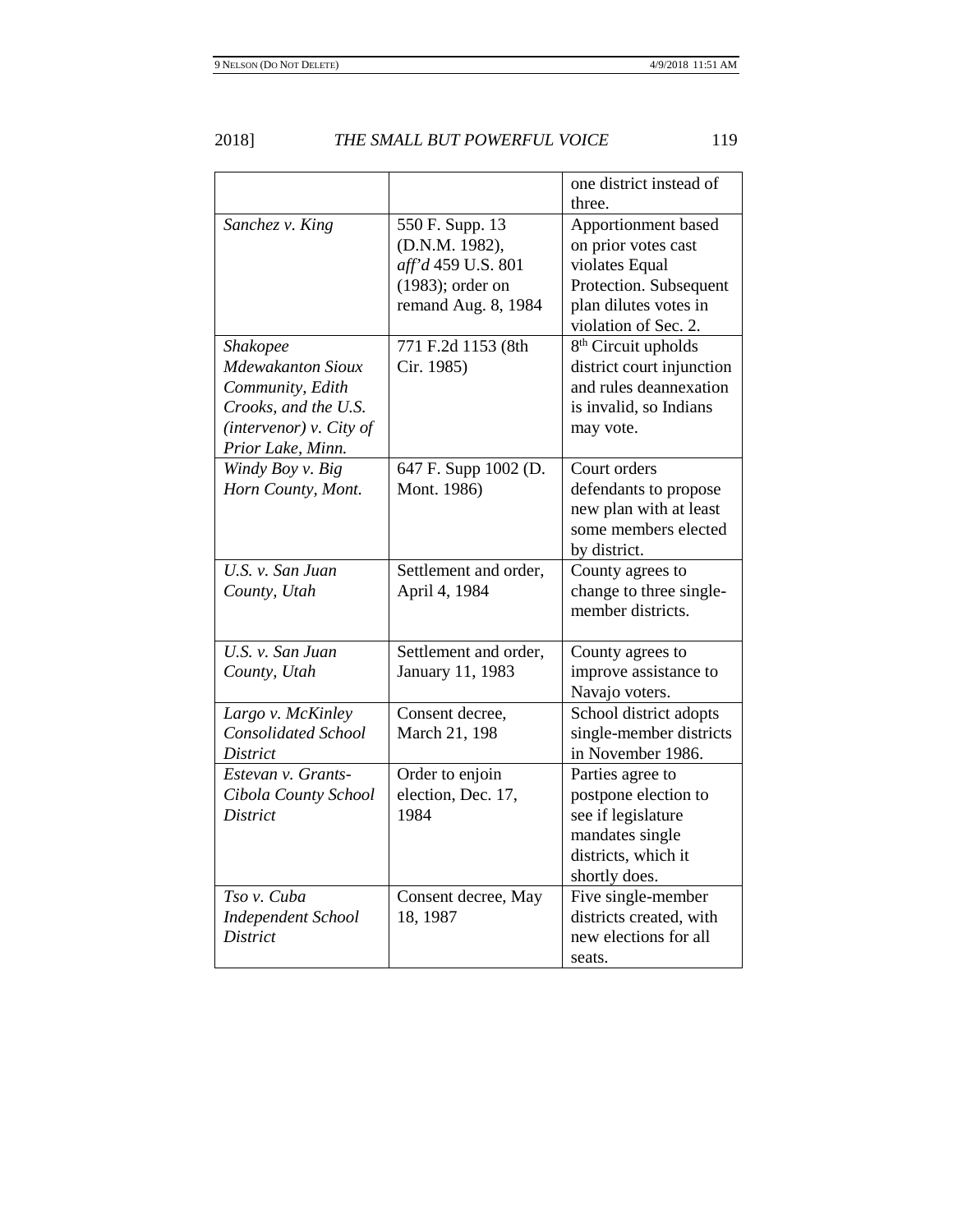| Buckanaga v. Sisseton<br>School Dist., S.D. | 804 F.2d 469 (8th Cir.<br>1986); 15 Indian L.<br>Rep. 3119 (D.S.D. | Court of Appeals<br>reverses District Court<br>and finds violation. |
|---------------------------------------------|--------------------------------------------------------------------|---------------------------------------------------------------------|
|                                             | 1988)                                                              | 1988 consent decree                                                 |
|                                             |                                                                    | adopts cumulative                                                   |
|                                             |                                                                    | voting for at-large                                                 |
|                                             |                                                                    | seats.                                                              |
| American Horse v.                           | Order, November 5,                                                 | Court orders county to                                              |
| Kundert                                     | 1984                                                               | permit Indians to vote.                                             |
| Felipe and Ascencio v.                      | Consent decree, Feb.                                               | County adopts single-                                               |
| Cibola County                               | 18, 1987                                                           | member districts for                                                |
| Commission                                  |                                                                    | commissioner                                                        |
|                                             |                                                                    | elections.                                                          |
| Fiddler v. Sieker                           | Order, October 22,                                                 | Court ordered extended                                              |
|                                             | 1986                                                               | deadline for                                                        |
|                                             |                                                                    | registration.                                                       |
| <b>Black Bull v. Dupree</b>                 | Settlement, May 14,                                                | School district agrees                                              |
| <b>School District</b>                      | 1986                                                               | to establish polling                                                |
|                                             |                                                                    | places on reservation,                                              |
|                                             |                                                                    | reschedule election,                                                |
|                                             |                                                                    | and do more publicity.                                              |
| Kirk v. San Juan                            | Order, February 1987                                               | Court requires single-                                              |
| College Board                               |                                                                    | member districts.                                                   |
| U.S. v. McKinley                            | 941 F. Supp. 1062                                                  | County agrees to                                                    |
| County, N.M.                                | (D.N.M. 1996)                                                      | improved assistance                                                 |
|                                             |                                                                    | and federal examiners,                                              |
|                                             |                                                                    | but when US wants to                                                |
|                                             |                                                                    | extend examiners for                                                |
|                                             |                                                                    | 10 more years, court                                                |
|                                             |                                                                    | refuses. Parties settle in                                          |
|                                             |                                                                    | 1997 for extension till                                             |
|                                             |                                                                    | 2001.                                                               |
| U.S. v. McKinley                            | Consent decree, Jan.                                               | County agrees to                                                    |
| County, N.M.                                | 13, 1986                                                           | restructure the precinct                                            |
|                                             |                                                                    | boundaries, increase                                                |
|                                             |                                                                    | the number of polling                                               |
|                                             |                                                                    | places from 19 to 25,                                               |
|                                             |                                                                    | announce the new                                                    |
|                                             |                                                                    | precincts to voters.                                                |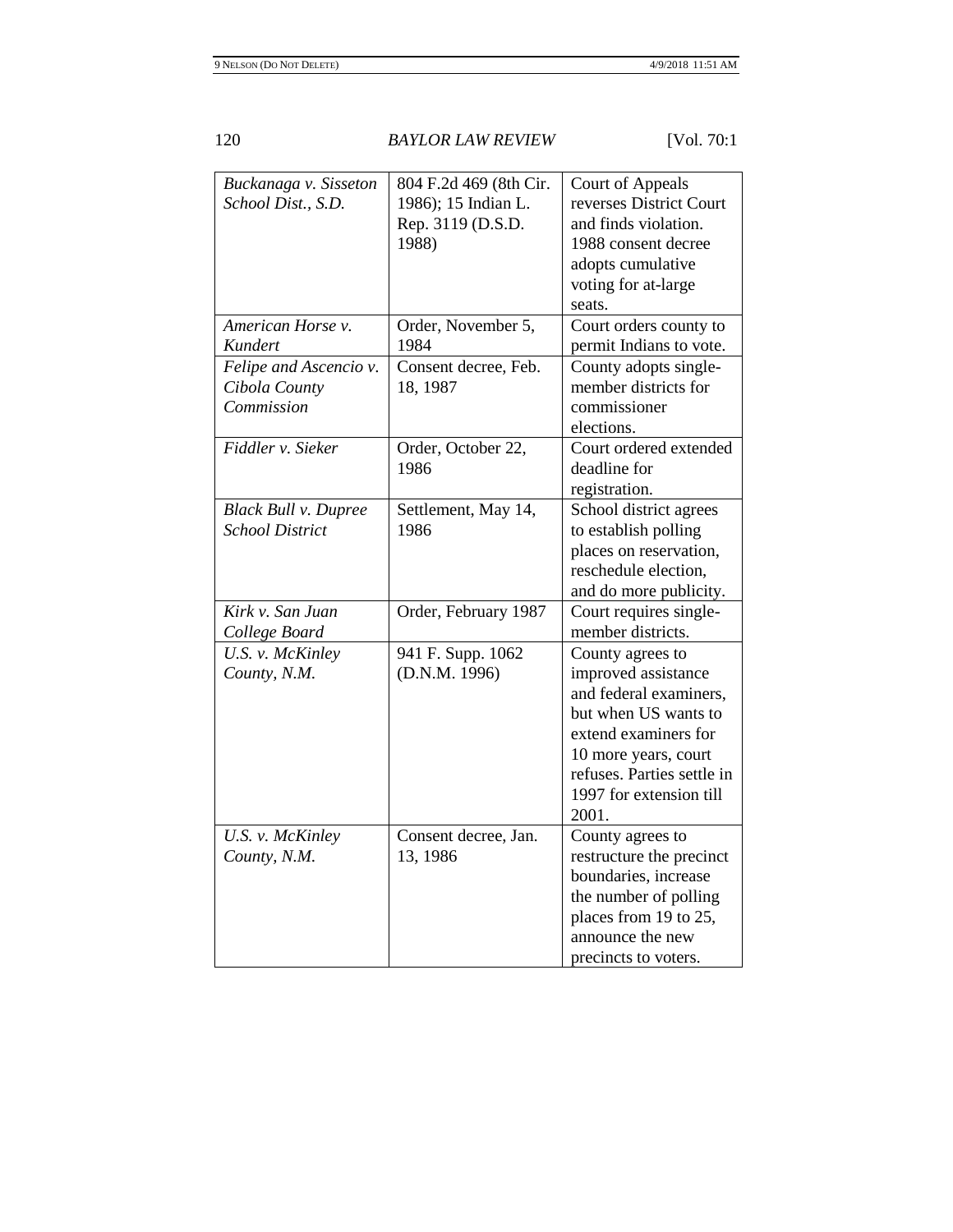| Casuse v. City of<br>Gallup                              | 746 P.2d 1103 (N.M.<br>1987)                                                        | Case certified to New<br>Mexico Supreme<br>Court, which rules state<br>law invalidates home<br>rule charter.                                                               |
|----------------------------------------------------------|-------------------------------------------------------------------------------------|----------------------------------------------------------------------------------------------------------------------------------------------------------------------------|
| Clark v. Holbrook<br><b>Unified School</b><br>District   | 703 F. Supp. 56 (D.C.<br>Ariz. 1989)                                                | Judge orders hearing<br>on plaintiffs' motion<br>for a preliminary<br>injunction.                                                                                          |
| U.S. v. Arizona                                          | Consent decrees, May<br>22, 1989 and Sept. 28,<br>1993; dismissed Dec.<br>14, 1995. | State agrees to create<br>Navajo Election<br>Information program.                                                                                                          |
| Bowannie v.<br>Bernalillo School<br>District             | Consent decree, Nov.<br>23, 1988                                                    | District adopts single-<br>member districts.                                                                                                                               |
| U.S. v. State of New<br>Mexico; Sandoval<br>County, N.M. | Settlement in 1990;<br>consent orders in<br>1994, 1997, 2011                        | State agrees to create<br>Native American<br><b>Election Information</b><br>program; county fails<br>to fully comply, then<br>later consents to terms.                     |
| Cuthair v.<br>Montezuma-Cortez,<br>Colo. School District | 7 F. Supp. 2d 1152<br>(D. Colo. 1998)                                               | At-large election for all<br>seats does violate Sec.<br>2. Under consent<br>decree one majority-<br>minority district is<br>created, with other<br>seats elected at-large. |
| Grinnell v. Sinner                                       | None                                                                                | The plaintiffs failed to<br>demonstrate the first<br>Gingles test factor<br>because the plaintiffs<br>could not create a<br>district with an Indian<br>majority.           |
| Stabler v. Thurston<br>County, Neb.                      | 129 F.3d 1015 (8th Cir.<br>1997), cert. denied<br>523 U.S. 1118 (1998)              | Court of Appeals<br>upholds District Court<br>requirement of third                                                                                                         |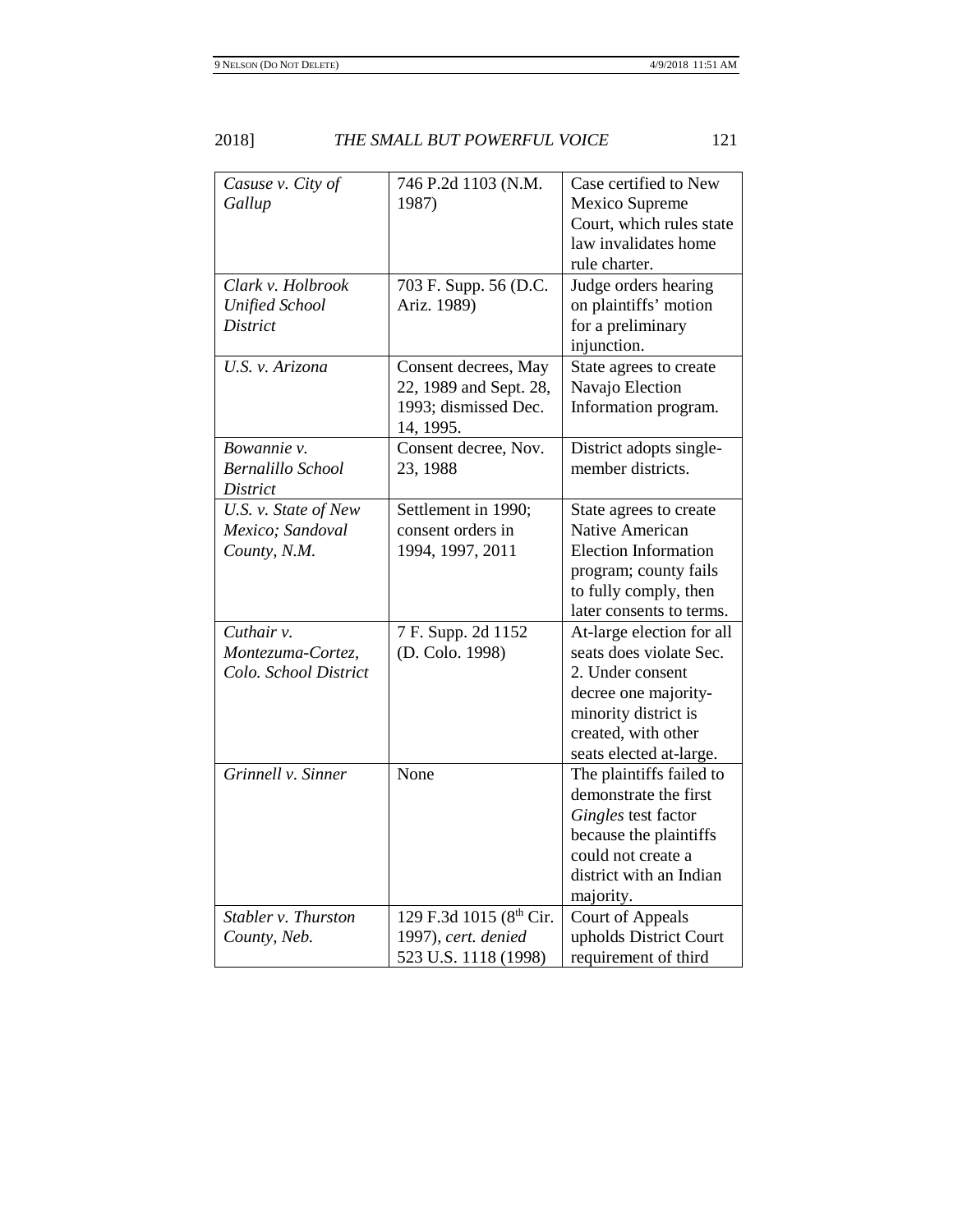|                                                             |                                                                                                                           | majority-minority<br>district, but finds<br>plaintiffs did not meet<br>three Gingles<br>preconditions for<br>striking at-large school<br>board and village<br>elections.                         |
|-------------------------------------------------------------|---------------------------------------------------------------------------------------------------------------------------|--------------------------------------------------------------------------------------------------------------------------------------------------------------------------------------------------|
| U.S. v. Cibola County,<br>N.M.                              | Joint stipulation April<br>21, 1994; order April<br>22, 2004                                                              | County agrees to<br>detailed Native<br><b>American Election</b><br><b>Information Program;</b><br>after ten years DOJ<br>obtains two-year<br>extension due to<br>incomplete<br>implementation.   |
| U.S. v. Socorro<br>County, N.M.                             | Consent agreement,<br>April 11, 1994                                                                                      | County agrees to<br>detailed Native<br><b>American Election</b><br><b>Information Program.</b>                                                                                                   |
| U.S. v. Arizona                                             | No. CIV-94-1845-<br>PHX-EHC, 1994 U.S.<br>Dist. LEXIS 17606<br>(D. Ariz. Oct. 17,<br>1994)                                | Court enjoins judicial<br>election until<br>preclearance obtained.                                                                                                                               |
| Arizona v. Reno                                             | 887 F. Supp. 318<br>(D.D.C. 1995), cert.<br>granted but then<br>dismissed pursuant to<br>Rule 46, 516 U.S.<br>1155 (1996) | Sec. 5 preclearance<br>does not require<br>meeting the Sec. 2<br>standard of<br>nondiscriminatory<br>effects, but U.S. is<br>entitled to discovery<br>for evidence of<br>discriminatory purpose. |
| Old Person v. Brown<br>(originally Old Person<br>v. Cooney) | 230 F.3d 1113 (9th<br>Cir. 2000); 182 F.<br>Supp. 2d 1002 (D.<br>Mont. 2002)                                              | 9th Circuit vacates<br>finding of no dilution,<br>but on remand district<br>court again finds no                                                                                                 |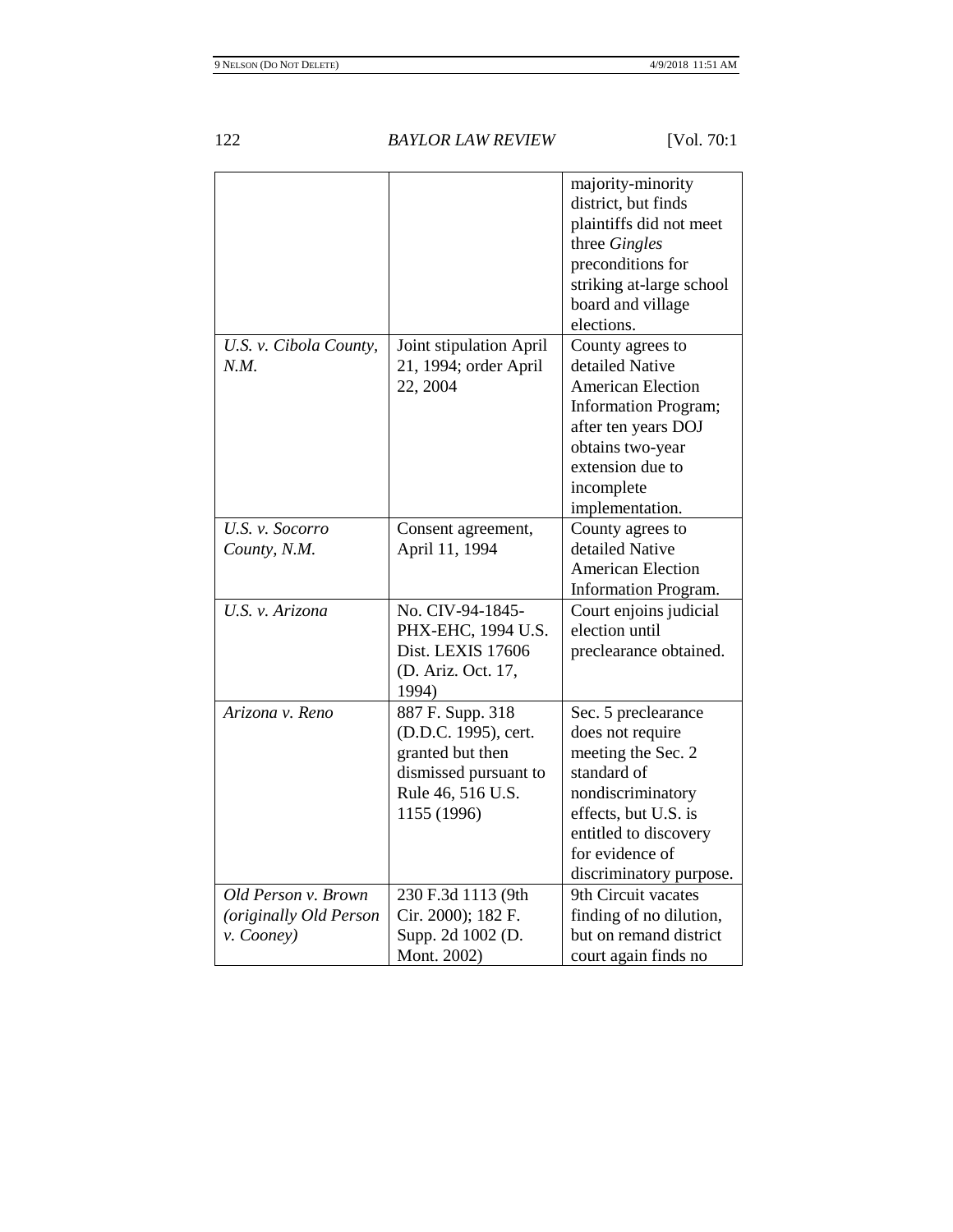|                                                                 |                                                                               | dilution and even if<br>dilution, no available<br>remedy, given<br>imminence of post-<br>2000 redistricting.                       |
|-----------------------------------------------------------------|-------------------------------------------------------------------------------|------------------------------------------------------------------------------------------------------------------------------------|
| U.S. v. Parshall, N.D.,<br><b>School District</b>               | None                                                                          | <b>Negotiations following</b><br>notice letter led to<br>election of April 15,<br>1997, adopting district<br>system for elections. |
| U.S. v. Roosevelt<br>County, Mont., Board<br>of Commissioners   | Consent agreement,<br>March 24, 2000                                          | County agrees to create<br>three single-member<br>districts.                                                                       |
| U.S. v. Bernalillo<br>County, N.M.                              | Consent decree, April<br>27, 1998; stipulation<br>July 1, 2003                | County agrees to<br>provide numerous<br>specific types of<br>assistance to Navajo-<br>speaking voters.                             |
| U.S. v. Benson<br>County, N.D.                                  | Consent decree: Mar.<br>10, 2000.                                             | Five single-member<br>districts have been<br>implemented because<br>at-large voting violates<br>Section 2.                         |
| Matt v. Ronan School<br>District                                | Stipulation, January<br>13,2000                                               | School district agrees<br>to create two multi-<br>member districts, one<br>of which is majority-<br>minority.                      |
| Alden v. Rosebud<br>County Board of<br><b>Commissioners</b>     | Order, May 10, 2000                                                           | Court orders creation<br>of three single-member<br>districts before<br>redistricting based on<br>2000 census occurs.               |
| U.S. v. Day County<br>and Enemy Swim<br>Sanitary District, S.D. | Consent decree with<br>county, May 14, 1999;<br>with sanitary district<br>n/a | County defendants<br>agree to approve<br>incorporation of<br>inclusive sanitary<br>district but not                                |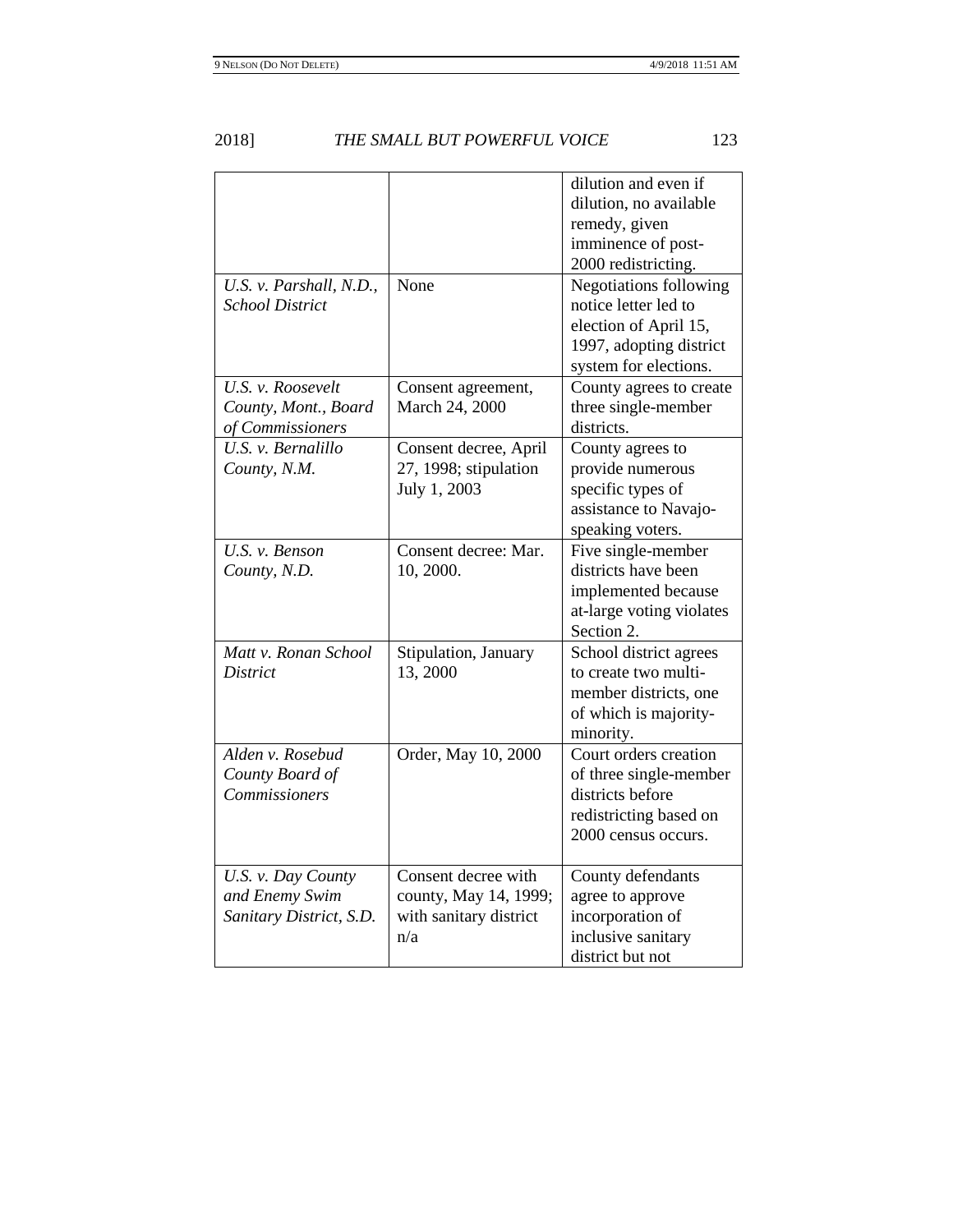|                                      |                                                                                                          | restricted district;<br><b>Enemy Swim District</b><br>continues litigation, but<br>settles after motion for<br>summary judgment is<br>denied.                                                                  |
|--------------------------------------|----------------------------------------------------------------------------------------------------------|----------------------------------------------------------------------------------------------------------------------------------------------------------------------------------------------------------------|
| U.S. v. Blaine County,<br>Mont.      | 363 F.3d 897 (9th Cir.<br>2004)                                                                          | 9 <sup>th</sup> Circuit upholds<br>district court ruling that<br>at-large elections do<br>violate Sec. 2 and<br>dismissing defendants'<br>argument that Sec. 2 is<br>unconstitutional.                         |
| McConnell v Blaine<br>Co.            | Denial of intervention:<br>37 F. App'x 276 (9th<br>Cir. 2002)                                            | Private suit filed when<br>courts denied<br>plaintiffs' intervention<br>in U.S. v. Blaine<br>County. Private parties<br>appear as plaintiff-<br>intervenors-appellees<br>in 363 F.3d 897.                      |
| Emery v. Hunt                        | 615 N.W.2d 590 (S.D.<br>2000)<br>USDC order, Aug. 10,<br>2000<br>272 F.3d 1042 (8th<br>Cir. 2001) (fees) | <b>USDC</b> certifies to state<br>supreme court, which<br>rules redistricting<br>permitted only once a<br>decade. Federal claims<br>are mooted. Attorney<br>fee issues later go to 8 <sup>th</sup><br>Circuit. |
| Frank v. Forest<br>County, Wis.      | 336 F.3d 570 (7th Cir.<br>2003)                                                                          | Deviation in size is<br>acceptable when<br>district populations are<br>so small. Plaintiffs fail<br>to meet Gingles<br>political cohesion<br>criterion on Sec. 2<br>claim.                                     |
| Vigil v. Lujan<br>(Consolidated with | None                                                                                                     | Decision: Growe v.<br><i>Emison</i> established that                                                                                                                                                           |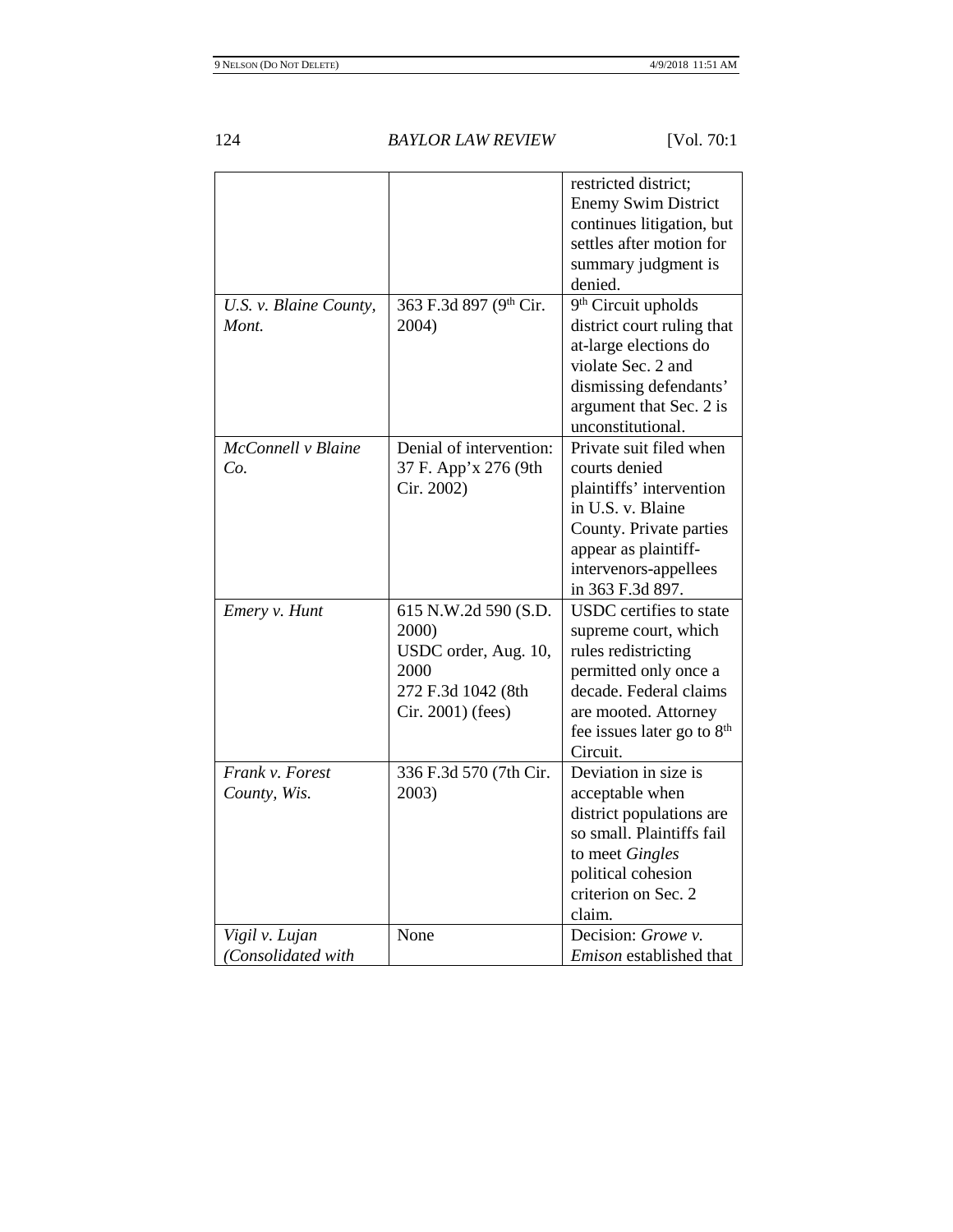| Padilla v. Johnson)   |                        | federal courts were to   |
|-----------------------|------------------------|--------------------------|
|                       |                        | defer to state           |
|                       |                        | proceedings. The court   |
|                       |                        | ordered that they        |
|                       |                        | would defer to the state |
|                       |                        | but retained             |
|                       |                        | jurisdiction over the    |
|                       |                        | matter and could set a   |
|                       |                        | deadline for the state.  |
|                       |                        | March 15, dismissed as   |
|                       |                        | moot.                    |
| Bone Shirt v.         | Re preclearance: 200   | Legislative districts do |
| Hazeltine             | F. Supp. 2d 1150       | require preclearance,    |
|                       | (D.S.D. 2002)          | and particular districts |
|                       | Re vote dilution: 336  | do violate Sec. 2.       |
|                       | F. Supp. 2d 976        |                          |
|                       | (D.S.D. 2004)          | The Court of Appeals     |
|                       | Opinion, Aug. 22,      | Affirmed the Sec. 2      |
|                       | 2006                   | decision.                |
| Quick Bear Quiver v.  | Consent order, Nov. 8, | S.D. agreed to seek      |
| Hazeltine             | 2002                   | preclearance of 600+     |
| (Quick Bear Quiver v. | Opinion and Order,     | statutes and regulations |
| Nelson)               | Jul. 13, 2005. 387 F.  | since 1972 and refrain   |
|                       | Supp. 2d 1027 (2005)   | from implementing two    |
|                       |                        | specific statutes until  |
|                       |                        | preclearance obtained.   |
|                       |                        |                          |
|                       |                        | HB1265 became            |
|                       |                        | effective without        |
|                       |                        | preclearance in 2005,    |
|                       |                        | allowing for             |
|                       |                        | redistricting multiple   |
|                       |                        | times per decade. The    |
|                       |                        | court issued a           |
|                       |                        | preliminary injunction,  |
|                       |                        | enjoining its            |
|                       |                        | enforcement.             |
| Navajo Nation v.      | 230 F. Supp. 2d 998    | Indian plaintiffs        |
| Arizona Independent   | (D. Ariz. 2002)        | withdrew from the case   |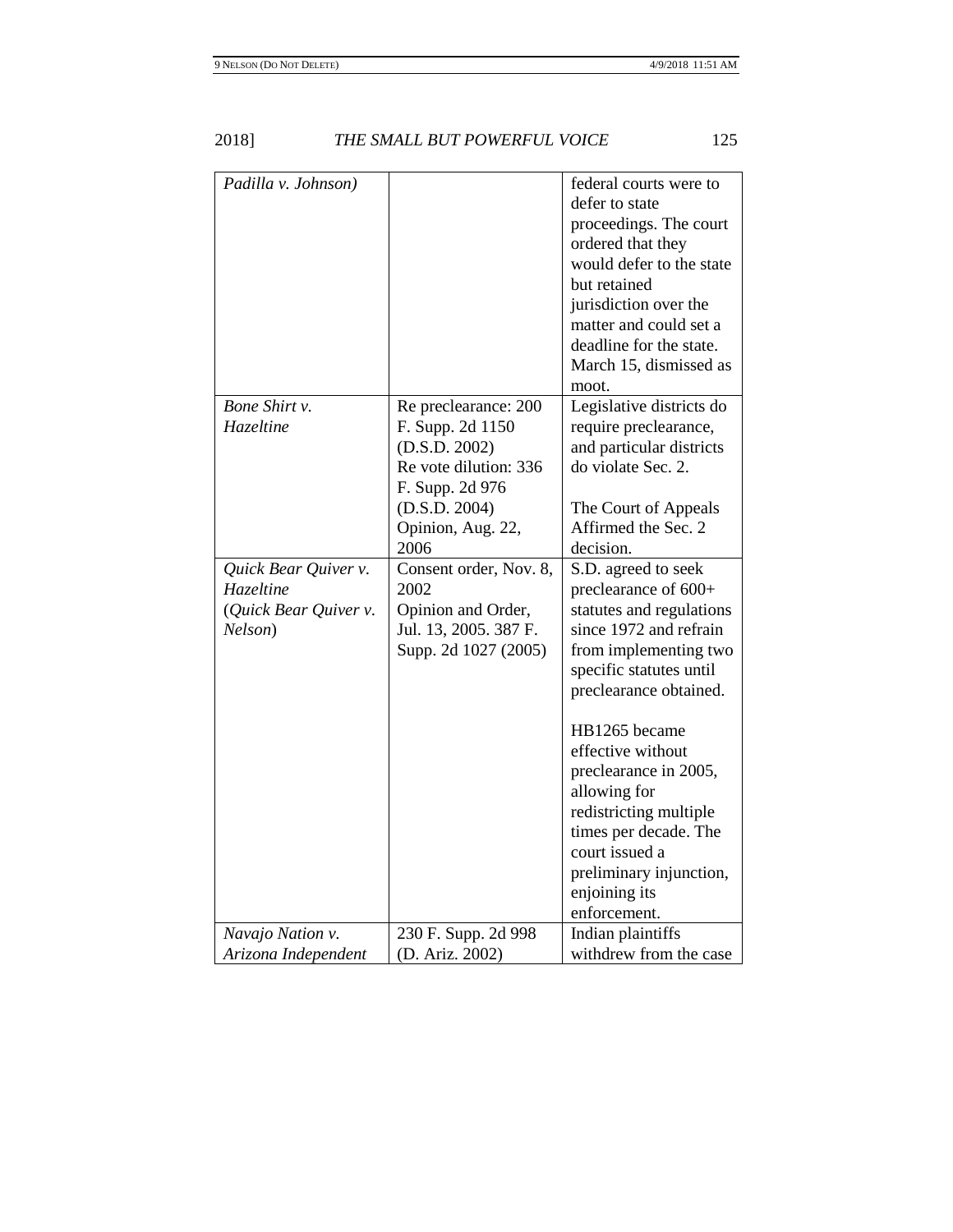| Redistricting<br>Commission<br>Weddell v. Wagner                       | Consent decree,                     | when DOJ objected to<br>preclearance because<br>of districts in Hispanic<br>but not Indian areas of<br>the state.<br>School board members                                                                                                                                                                                                                                                                                                |
|------------------------------------------------------------------------|-------------------------------------|------------------------------------------------------------------------------------------------------------------------------------------------------------------------------------------------------------------------------------------------------------------------------------------------------------------------------------------------------------------------------------------------------------------------------------------|
| <b>Community School</b><br>District                                    | March 18, 2003                      | will continue to be<br>elected at-large, but a<br>cumulative voting<br>system will be enacted.<br>Polling place will be<br>relocated.                                                                                                                                                                                                                                                                                                    |
| Jepsen v. Vigil-Giron                                                  | None                                | The court agreed that<br>the Navajo and Jicarilla<br><b>Apache Nations had</b><br>established all of the<br>Gingles factors and<br>demonstrated their case<br>through the totality of<br>the circumstances. The<br>nations' plan was<br>chosen as the remedy<br>in the Northwestern<br>quadrant of the state,<br>unlike the vetoed first<br>and second house<br>plans. The second<br>house plan was enacted<br>in the rest of the state. |
| Cottier v. City of<br>Martin, S.D.<br>(originally Wilcox v.<br>Martin) | <b>Reply Brief</b><br>Oct. 25, 2010 | In District Court, the<br>Plaintiffs failed to<br>prove white bloc<br>voting sufficiently to<br>meet third Gingles<br>criterion.<br>The Court of Appeals<br>reversed this and<br>remanded the case                                                                                                                                                                                                                                       |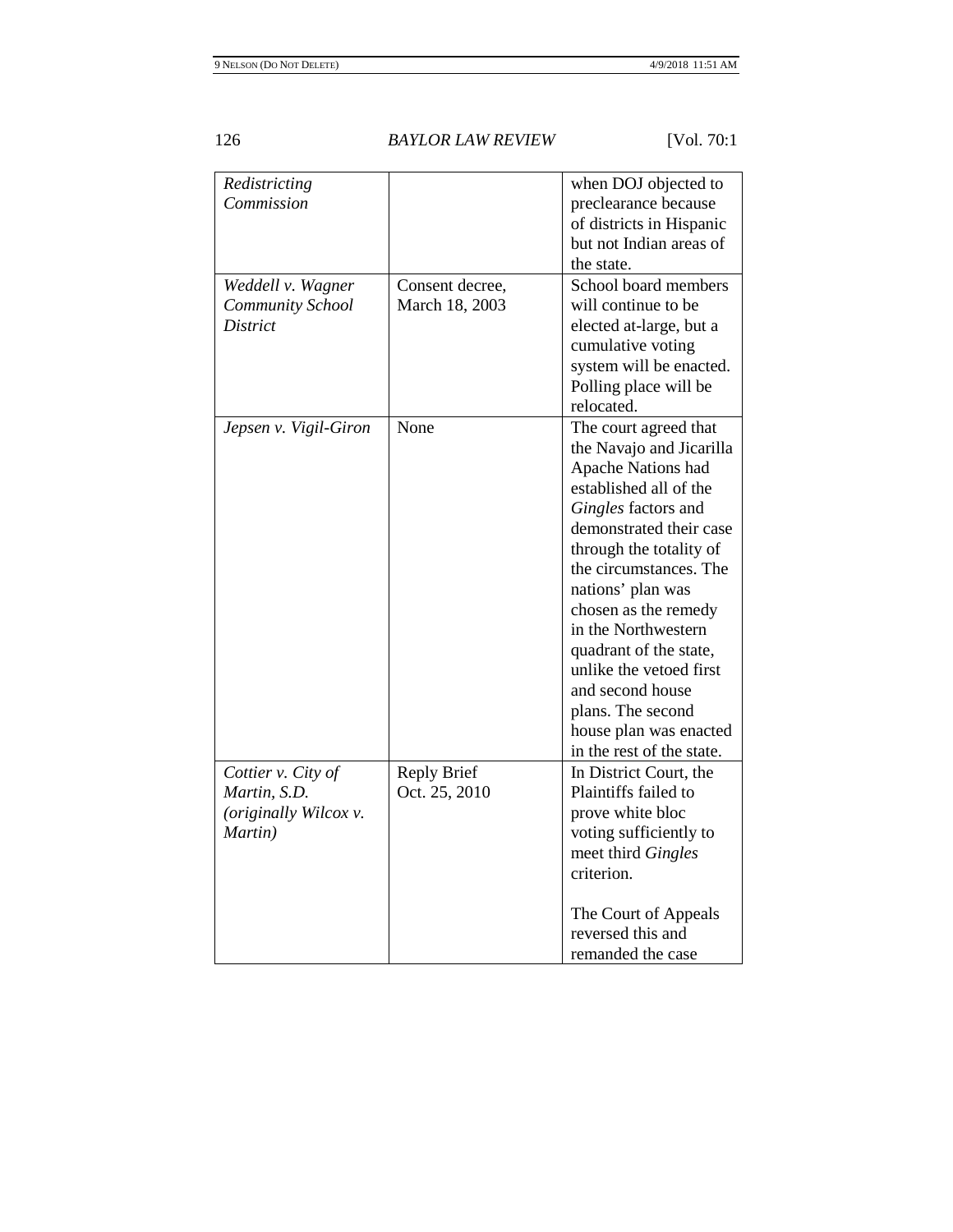|                                              |                                                     | back to the district to<br>determine eligibility<br>for relief.                                                                                                                                                  |
|----------------------------------------------|-----------------------------------------------------|------------------------------------------------------------------------------------------------------------------------------------------------------------------------------------------------------------------|
|                                              |                                                     | The Court of Appeals<br>vacated the reversal<br>and remanded for<br>dismissal.                                                                                                                                   |
|                                              |                                                     | Writ for Certiorari<br>denied.                                                                                                                                                                                   |
| Kirkie v. Buffalo<br>County, S.D.            | Consent decree, Feb.<br>10, 2004.                   | County agreed to new<br>equal-sized districts<br>and a special election.                                                                                                                                         |
| Daschle v. Thune                             | Temporary<br>Restraining Order:<br>November 2, 2004 | The court issued a<br>temporary restraining<br>order so that the<br>candidate and his<br>supporters could no<br>longer follow and keep<br>record of Indian voters.                                               |
| Johnson-Lee v. City of<br><b>Minneapolis</b> | Per Curium Opinion:<br>Mar. 3, 2006                 | The plaintiffs failed to<br>demonstrate the 1 <sup>st</sup> and<br>3 <sup>rd</sup> Gingles provision.<br>Defendants motion for<br>summary judgment<br>granted. The court of<br>appeals affirmed the<br>decision. |
| ACLU of Minnesota v.<br>Kiffmeyer            | Consent Decree: Sept.<br>12, 2005                   | The state will permit<br>tribal ID for voter<br>identification and for<br>registration in<br>conjunction with a<br>utility bill providing an<br>address.                                                         |
| Hartung v. City of<br>Billings, Mont.        | Order: Jan. 26, 2006                                | The Billings City<br>Council adopted an                                                                                                                                                                          |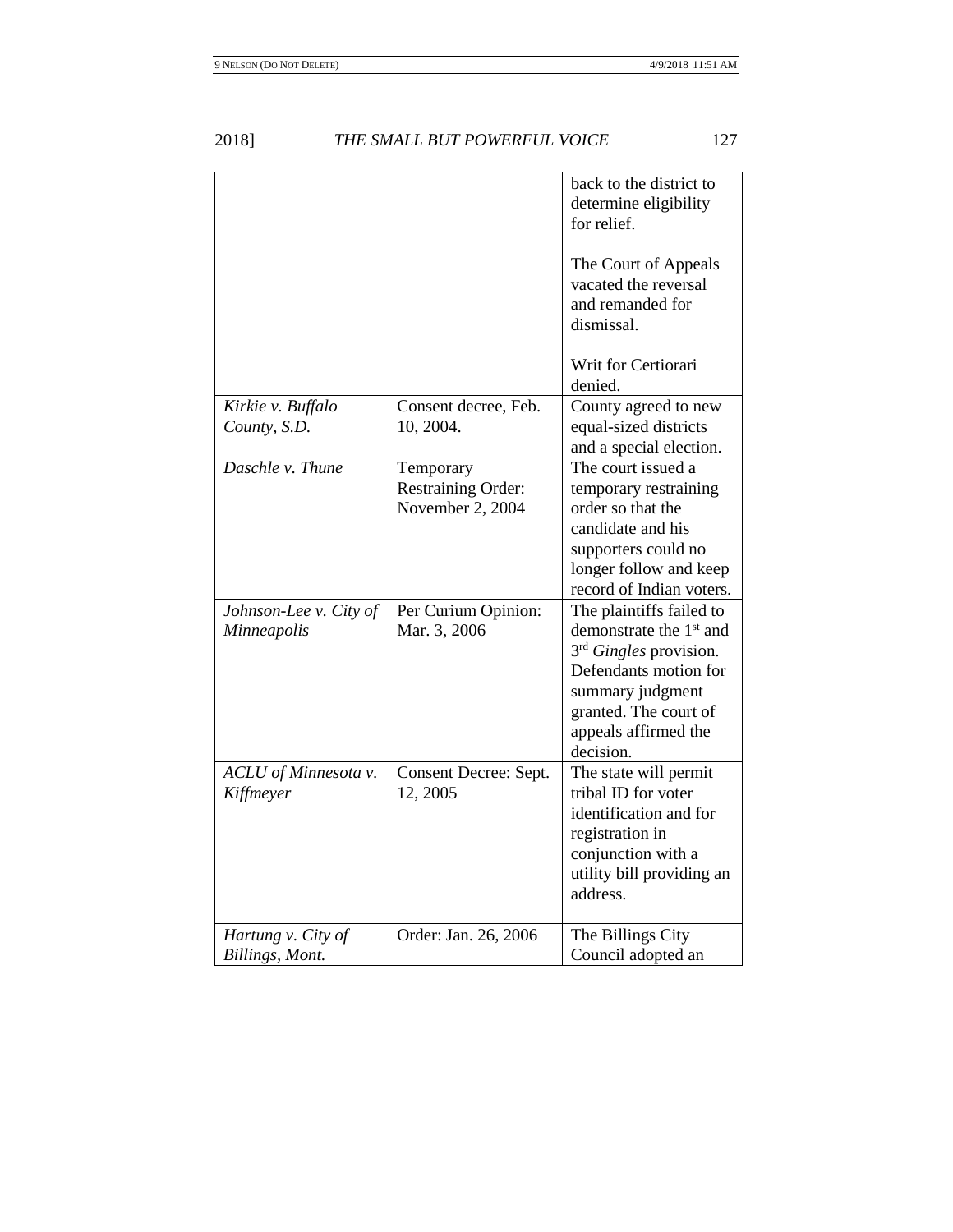|                      |                      | emergency ordinance                             |
|----------------------|----------------------|-------------------------------------------------|
|                      |                      | changing the ward                               |
|                      |                      | boundaries which was                            |
|                      |                      | later accepted as a                             |
|                      |                      | permanent change.                               |
|                      |                      | Following the                                   |
|                      |                      | plaintiff's Suggestion                          |
|                      |                      | of Mootness, the case                           |
|                      |                      | was dismissed as moot.                          |
| Blackmoon v. Charles | Consent Decree: Dec. | The Consent Decree                              |
| Mix County           | 4, 2007.             | ordered federal                                 |
|                      |                      | observers until Dec. 1,                         |
|                      |                      | 2014. The court would                           |
|                      |                      | retain jurisdiction over                        |
|                      |                      | the case until Dec. 1,                          |
|                      |                      | 2024, meaning the                               |
|                      |                      | county would be                                 |
|                      |                      | subject to preclearance                         |
|                      |                      | for the same period.                            |
|                      |                      | The 2006 districting                            |
|                      |                      | remedy would remain                             |
|                      |                      | in use.                                         |
| Large v. Fremont     | Opinion: Feb. 22,    | By the Gingles and                              |
|                      | 2012.                |                                                 |
| County, Wyo.         |                      | Totality measures, the                          |
|                      |                      | at-large system dilutes<br>the Native Vote. The |
|                      |                      | defendants must                                 |
|                      |                      |                                                 |
|                      |                      | propose a remedy by                             |
|                      |                      | July 30, 2010. The                              |
|                      |                      | following proposed                              |
|                      |                      | remedy failed to fix the                        |
|                      |                      | problem. The district                           |
|                      |                      | court implemented a                             |
|                      |                      | single member district                          |
|                      |                      | plan. The court of                              |
|                      |                      | appeals affirmed the                            |
|                      |                      | district decision.                              |
| Janis v. Nelson      | Settlement           | Individuals sentenced                           |
|                      | Agreement: May 25,   | to probation or a fine                          |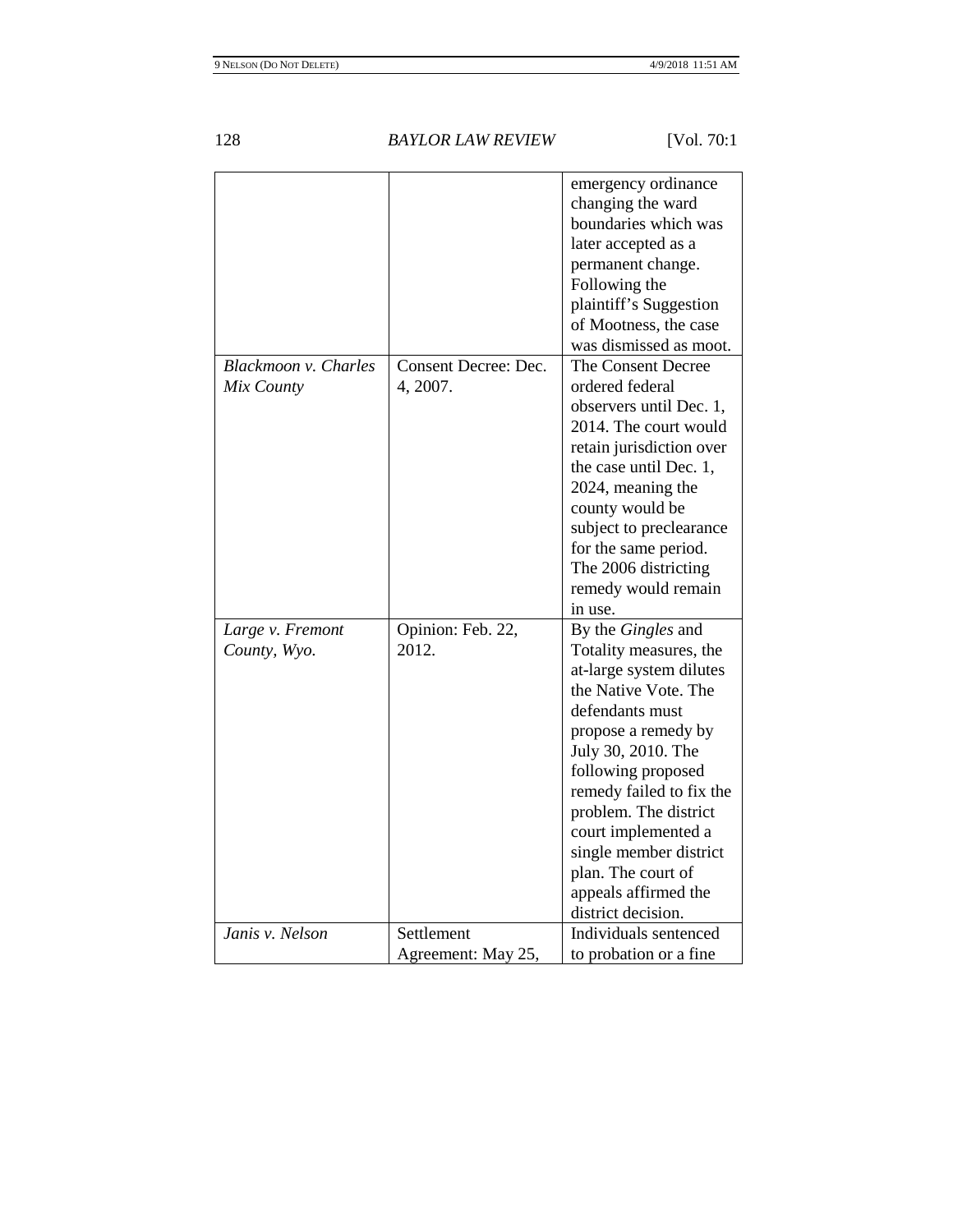|                                                     | 2010.                                            | retain the right to vote<br>while those sentenced<br>to prison do not. The<br>state will train auditors<br>and poll workers about<br>felony exclusion, and<br>the exclusion<br>algorithms of Shannon<br>and Todd counties will<br>be submitted for<br>preclearance. |
|-----------------------------------------------------|--------------------------------------------------|---------------------------------------------------------------------------------------------------------------------------------------------------------------------------------------------------------------------------------------------------------------------|
| Spirit Lake Tribe v.<br>Benson County, N.D.         | Memorandum and<br>Order, Oct. 21, 2010           | The preliminary<br>injunction was partially<br>granted and partially<br>denied as the Fort<br><b>Totten and Warwick</b><br>polling locations were<br>to stay open while the<br>county could close the<br>others as it pleased.                                      |
| <b>Brooks v. Gant</b>                               | Memorandum<br>Opinion and Order,<br>Aug. 6, 2013 | The county agreed to<br>provide a location for<br>the full early voting<br>period through 2018.<br>Therefore, all motions<br>for summary judgment<br>denied as moot and<br>motion for dismissal<br>granted.                                                         |
| Maestas v. Hall<br>(Consolidated Egolf v.<br>Duran) | Opinion: Feb. 21,<br>2012                        | The legislative map<br>violated the VRA. The<br>court remanded it back<br>to the district court to<br>draw its own maps.                                                                                                                                            |
| <b>Wandering Medicine</b><br>v. McCulloch           | Settlement: June 10,<br>2014.                    | The counties must<br>open satellite offices<br>and the tribes must<br>provide space for them.                                                                                                                                                                       |
| Arizona v. Inter Tribal                             | Opinion: June 17,                                | In a 7-2 decision, the                                                                                                                                                                                                                                              |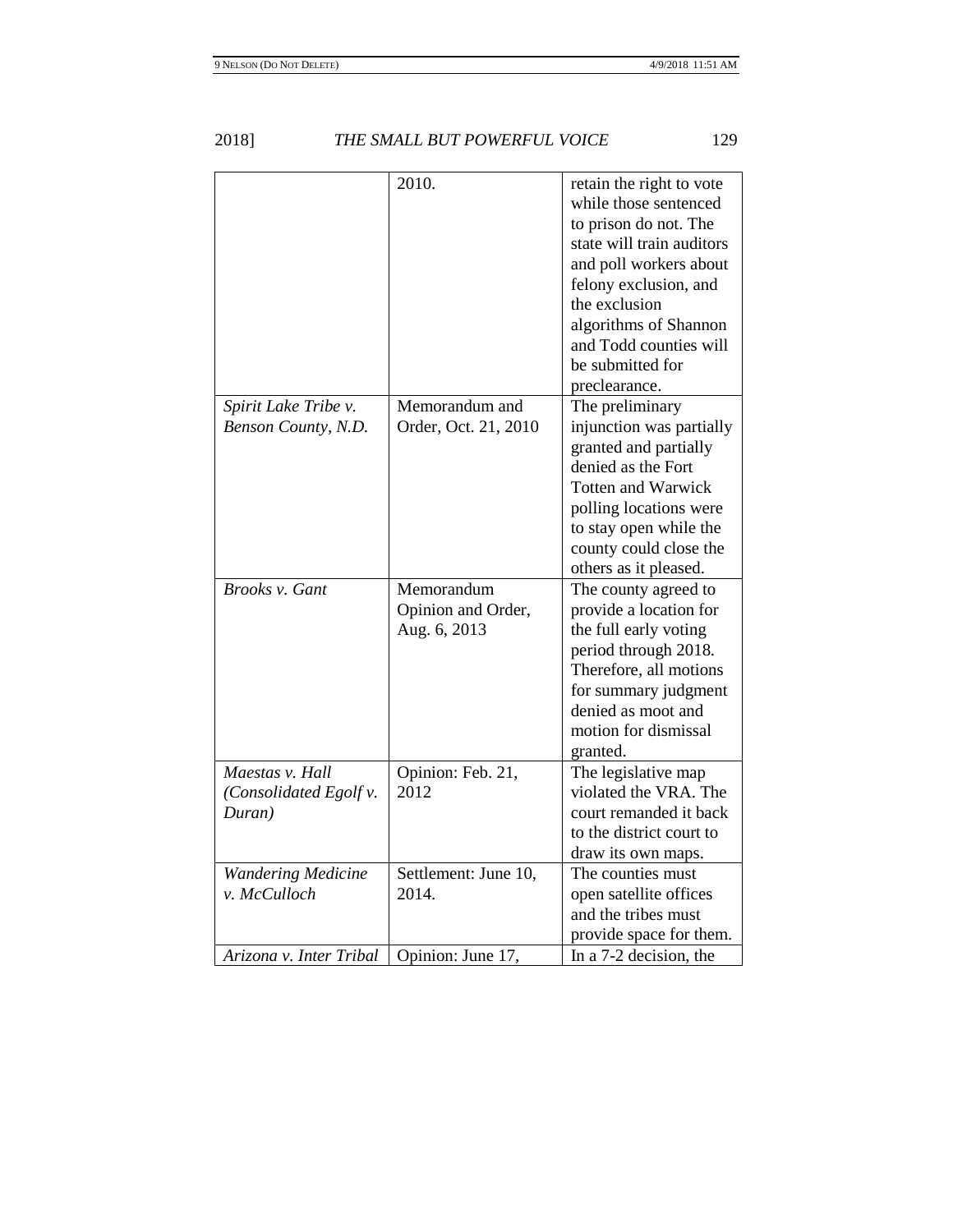| Council of Arizona     | 2013                       | <b>Supreme Court</b>     |
|------------------------|----------------------------|--------------------------|
|                        |                            | affirmed the U.S. Court  |
|                        |                            | of Appeals for the       |
|                        |                            | Ninth Circuit decision.  |
|                        |                            | NVRA's requirement       |
|                        |                            | for states to use the    |
|                        |                            | "accept and use"         |
|                        |                            | uniform federal form     |
|                        |                            | for voter qualifications |
|                        |                            | preempts Arizona's       |
|                        |                            | state proposition. The   |
|                        |                            | Elections Clause is      |
|                        |                            | what allows Congress     |
|                        |                            | to establish such a      |
|                        |                            | standard.                |
| Jackson v. Board of    | Consent Decree: Mar.       | New single member        |
| Trustees of Wolf Point | 13, 2014                   | districts have been      |
|                        | Order: Apr. 9, 2014        | established with only    |
|                        |                            | 1.54 population          |
|                        |                            | variance with one at-    |
|                        |                            | large member. The        |
|                        |                            | decision is based on the |
|                        |                            | Fourteenth               |
|                        |                            | <b>Amendment Equal</b>   |
|                        |                            | Protection Clause, not   |
|                        |                            | the VRA.                 |
| Toyukak v. Treadwell   | <b>Stipulated Judgment</b> | The Court released a     |
|                        | and Order: Sept. 30,       | partial Decision on      |
|                        | 2015.                      | Record on September      |
|                        |                            | 3, 2014, favoring the    |
|                        |                            | plaintiffs Section 203   |
|                        |                            | claim. According to an   |
|                        |                            | order of interim         |
|                        |                            | remedies, the Division   |
|                        |                            | of Elections was to      |
|                        |                            | follow the 2014          |
|                        |                            | Language Assistance      |
|                        |                            | Program Tasks List for   |
|                        |                            | the three census areas   |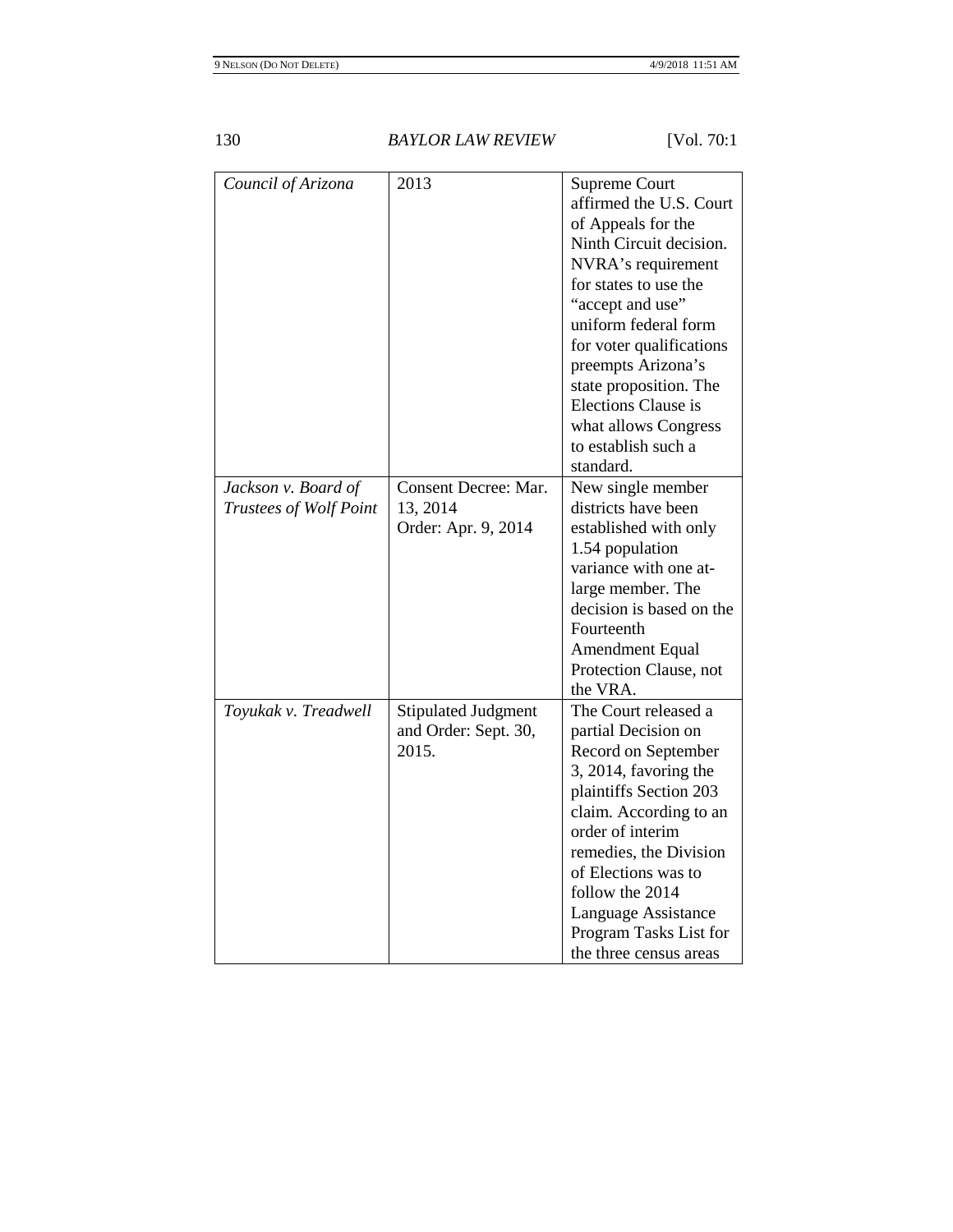|                                                  |                                                                                                    | in the 2014 general<br>election Changes<br>include a toll-free help<br>line, another edit and<br>full translation of the<br><b>Official Election</b><br>Pamphlet, a voter term<br>glossary, and bilingual<br>poll worker screening<br>and training. Case was<br>settled in 2015. |
|--------------------------------------------------|----------------------------------------------------------------------------------------------------|----------------------------------------------------------------------------------------------------------------------------------------------------------------------------------------------------------------------------------------------------------------------------------|
| Poor Bear v. Jackson<br>County, S.D.             | Order: June 17, 2016                                                                               | Motion to dismiss<br>granted on ripeness.                                                                                                                                                                                                                                        |
| Brakebill v. Jaeger                              | Preliminary<br>Injunction: Order,<br>Aug. 1, 2016<br>Fail-Safe Provision:<br>Order, Sept. 20, 2016 | The Court granted a<br>preliminary injunction<br>as plaintiffs proved<br>harms and public<br>interest by the<br>Dataphase factors. The<br>decision is based on the<br>Constitutional<br>argument, not the<br>VRA. Fail-safe<br>provisions must be re-<br>implemented.            |
| Sanchez v. Cegavske                              | Order: Oct. 7, 2016                                                                                | The request for the<br>motion for injunction is<br>granted regarding early<br>and election-day in-<br>person voting but<br>denied for in-person<br>voter registration,<br>based on the Sec. 2<br>claim.                                                                          |
| <b>United States and</b><br>Shannon County, S.D. | Memorandum of<br>Agreement: Apr. 23,<br>2010                                                       | Avoiding costly<br>litigation, the parties<br>came to an agreement.<br>The county must<br>establish a plan to                                                                                                                                                                    |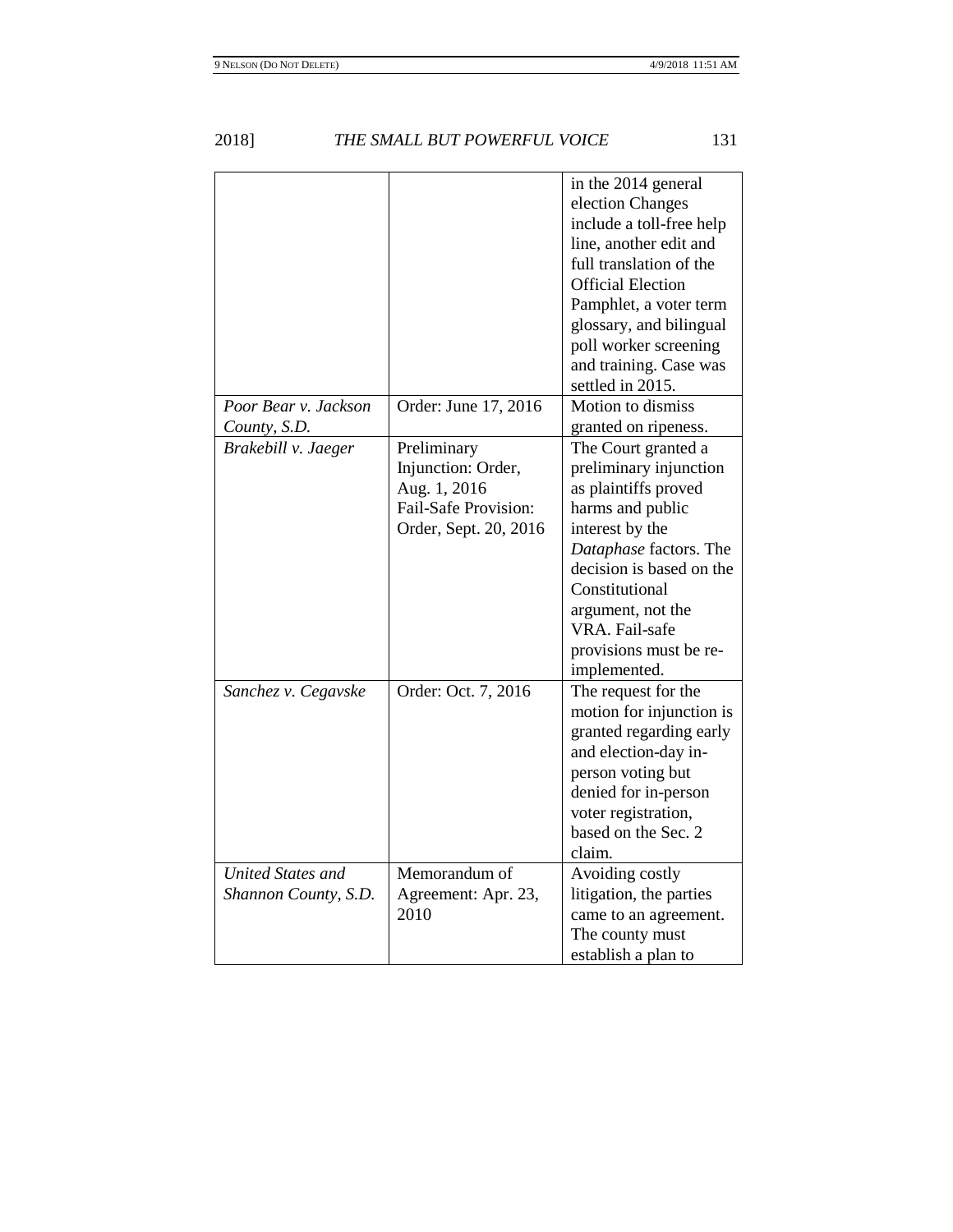|                                                                    |                                                                              | provide materials,<br>assistance, poll worker<br>training, an election<br>coordinator, and must<br>welcome federal<br>observers.                                                                                                                 |
|--------------------------------------------------------------------|------------------------------------------------------------------------------|--------------------------------------------------------------------------------------------------------------------------------------------------------------------------------------------------------------------------------------------------|
| Navajo Nation Human<br>Rights Commission v.<br>San Juan County     | Complaint: Feb. 25,<br>2016.<br>Motion regarding<br>discovery: March<br>2017 | Motion regarding<br>discovery denied. No<br>decision yet.                                                                                                                                                                                        |
| Navajo Nation v. San<br>Juan County, Utah                          | Memorandum<br>Decision and Order,<br>Feb. 19, 2016                           | Summary judgment<br>granted for Navajo<br>Nation based on 2011<br>reapportionment of the<br>single-member<br>districts.                                                                                                                          |
| Feldman v. Arizona<br>Secretary of State's<br><i><b>Office</b></i> | En Banc Opinion and<br>Order: Nov. 4, 2016.                                  | The cases were not<br>consolidated. The<br>preliminary injunction<br>as to Arizona H.B.<br>2023 was denied. The<br>Ninth Circuit court<br>affirmed this denial.<br>The En Banc court<br>granted the preliminary<br>injunction pending<br>appeal. |

# *A. Litigation by Geography and Political Subdivision*

Most voting rights litigation for Native Americans has occurred in the western and midwestern United States.<sup>[168](#page-41-0)</sup> Of the ninety cases, fifty-two are

<span id="page-41-0"></span><sup>168</sup>*Census Regions and Division of the United States*, U.S. CENSUS BUREAU (2015), https://www.census.gov/geo/reference/webatlas/divisions.html. The geographical divisions used in this Article come from the U.S. Census Bureau. The four regions are the Northeast, the Midwest, the South, and the West. The Northeast region includes Connecticut, Maine, Massachusetts, New Hampshire, New Jersey, New York, Pennsylvania, Rhode Island, and Vermont. The Midwest region includes: Illinois, Indiana, Iowa, Michigan, Minnesota, Missouri, Nebraska, North Dakota, Ohio,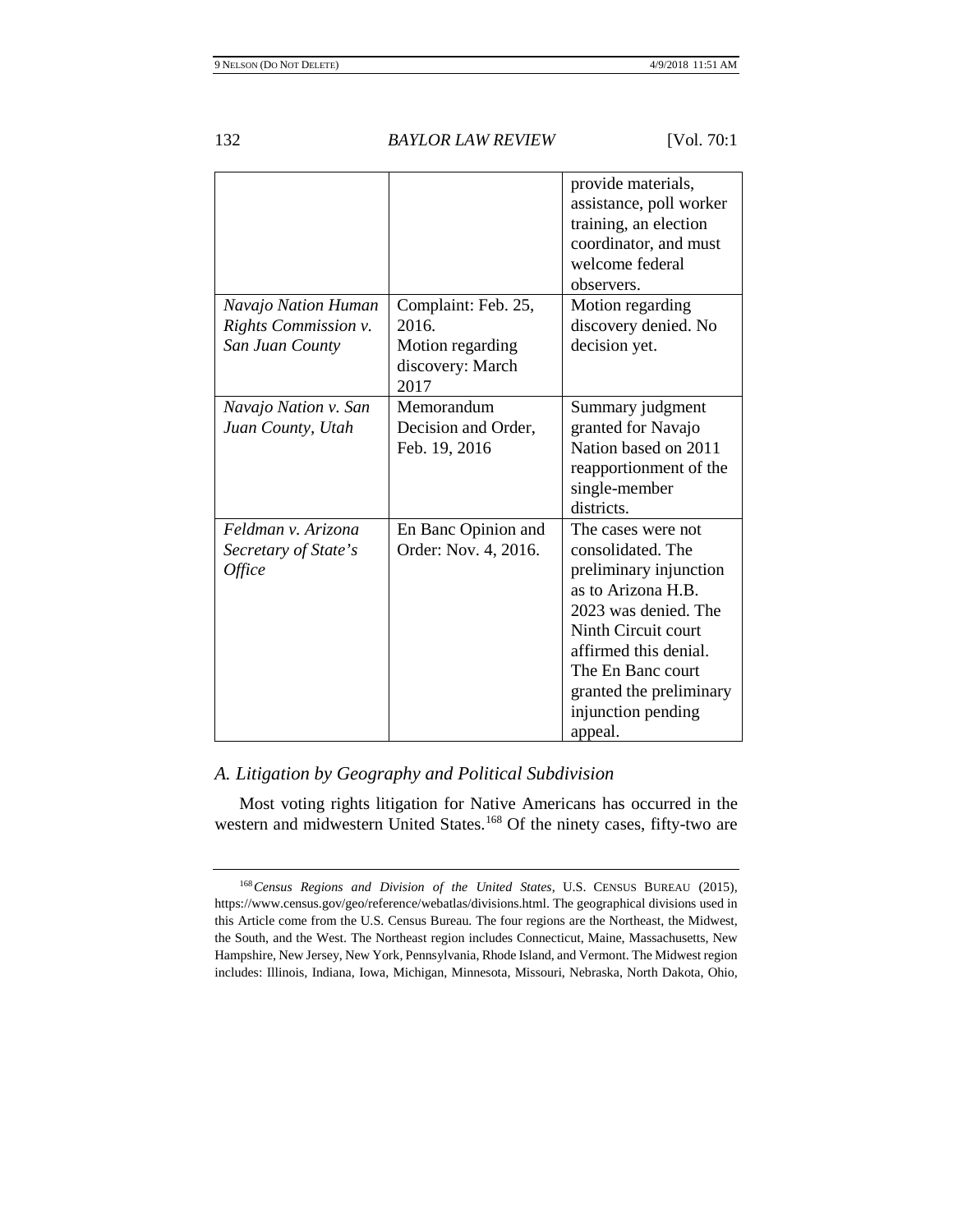in the West, and thirty-four cases are in the Midwest, twenty-two of which are in South Dakota. It is not surprising that the majority of the cases come from these two regions considering their larger populations of American Indians as compared to other parts of the country. For comparison, three cases are in the South, and one case is in the Northeast region.

<span id="page-42-0"></span>Four states stand out as having significantly more cases than others: South Dakota, New Mexico, Arizona, and Montana. South Dakota has had twentytwo American Indian voting rights cases, more than any other state in the nation, since 1965. American Indians make up 10.4% of the population in South Dakota,<sup>[169](#page-42-1)</sup> and there are nine tribes with reservations and tribal lands in the state, more than any other state.<sup>[170](#page-42-2)</sup> New Mexico has had twenty voting rights cases. New Mexico is home to nineteen pueblos and three reservations[,171](#page-42-3) and American Indians constitute 11.9% of the state's population.[172](#page-42-4) Arizona's population is comprised of 6.3% of American

<span id="page-42-2"></span><sup>170</sup> *See Nine Tribes in South Dakota*, S.D. DEP'T OF TRIBAL REL. (2011), http://www.sdtribalrelations.com/ninetribes.aspx. The nine tribes and reservations in South Dakota are Cheyenne River Indian Reservation, Crow Creek Indian Reservation, Flandreau Santee Tribal Lands, Lower Brule Indian Reservation, Pine Ridge Indian Reservation, Rosebud Indian Reservation, Sisseton-Wahpeton Oyate Tribal Lands, Standing Rock Indian Reservation, and Yankton Tribal Lands. *Id.* More information on each tribe and their reservation/tribal land is available from the South Dakota Department of Tribal Relations.

<span id="page-42-3"></span><sup>171</sup> *See* N.M. INDIAN AFF. DEP'T, http://www.iad.state.nm.us/index.html. The nineteen pueblos in New Mexico are: Acoma, Cochiti, Isleta, Jemez, Laguna, Nambe, Ohkay Owingeh, Picuris, Pojoaque, Sandia, San Felipe, San Ildefonso, Santa Ana, Santa Clara, Santo Domingo, Taos, Tesuque, Zia, and Zuni. *Id.* The Apache Tribes and Nations are: (1) Apache: Jicarilla; (2) Apache: Mescalero; and (3) Fort Sill Apache Tribe. The Navajo Nation also is located partially in the state of New Mexico. *Id.* More information on each is available from the New Mexico Indian Affairs Department.

<span id="page-42-4"></span>172U.S. CENSUS BUREAU, *supra* note [169.](#page-42-0) The population estimate for American Indians is based upon those who identify their race as American Indian or Alaskan Native alone or in combination with another race. *Id.*

South Dakota, and Wisconsin. The South includes Alabama, Arkansas, Delaware, District of Columbia, Florida, Georgia, Kentucky, Louisiana, Maryland, Mississippi, North Carolina, Oklahoma, South Carolina, Texas, Tennessee, Virginia, West Virginia. The West includes: Alaska, Arizona, California, Colorado, Hawaii, Idaho, Montana, Nevada, New Mexico, Utah, Washington, and Wyoming. *Id.*; *see infra* Table 2.

<span id="page-42-1"></span><sup>169</sup>*Population Division, Annual Estimates of the Resident Population by Sex, Race, and Hispanic Origin for the United States, States, and Counties: April 1, 2010 to July 1, 2016, U.S.* CENSUS BUREAU (2017), https://factfinder.census.gov/faces/tableservices/jsf/pages/productview .xhtml?src=bkmk. The population estimate for American Indians is based upon those who identify their race as American Indian or Alaskan Native alone or in combination with another race. *Id.*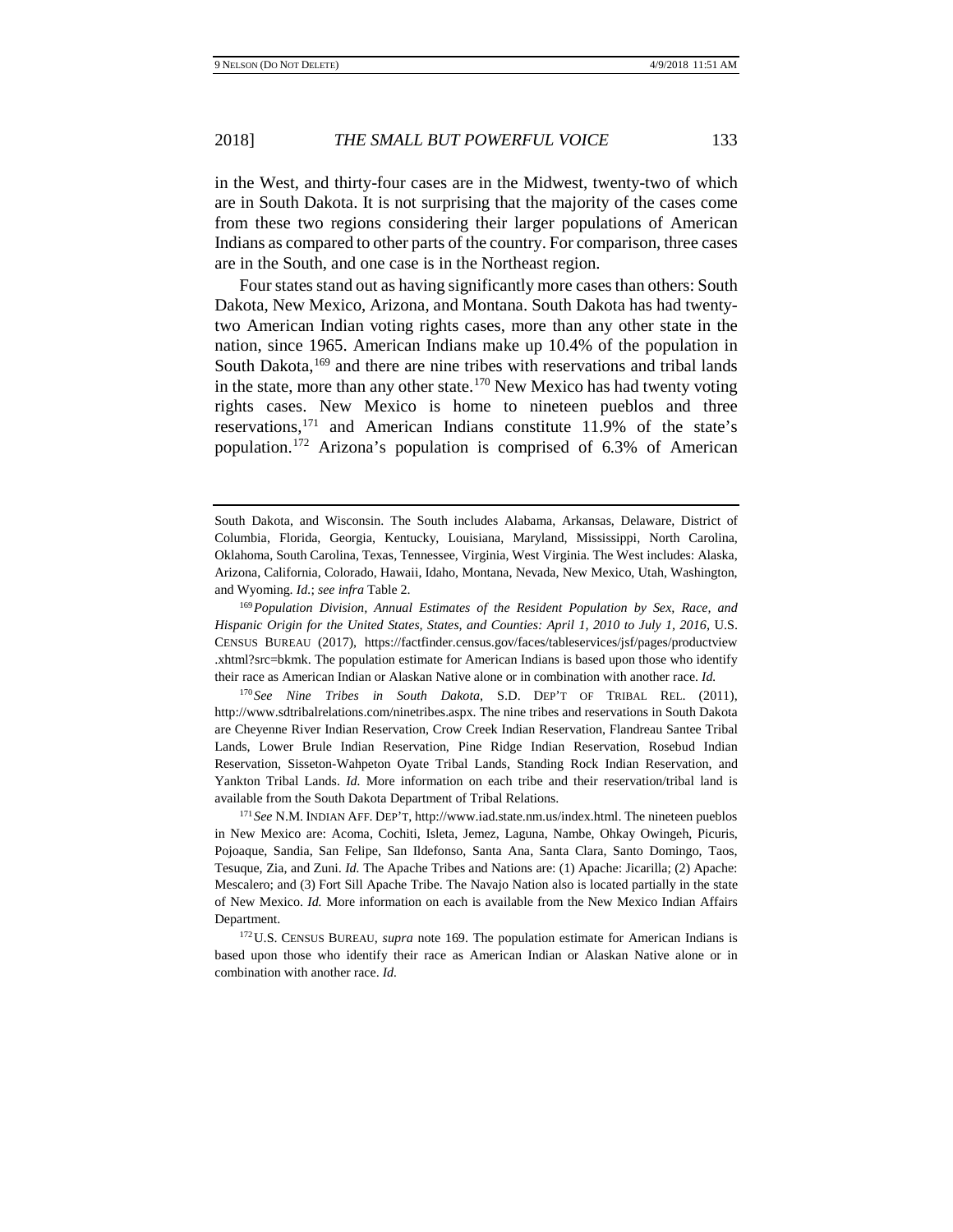Indians<sup>[173](#page-43-0)</sup> and has twenty-two distinct tribes.<sup>[174](#page-43-1)</sup> The state of Arizona has had twelve voting rights cases. Montana's population is comprised 8.4% of American Indians<sup>[175](#page-43-2)</sup> and includes seven reservations and the state recognized Little Shell Tribe of Chippewa Indians.<sup>[176](#page-43-3)</sup> Montana has had eleven voting rights cases between 1965 and 2016 brought on behalf of Native Americans. The other states have had five or fewer voting rights cases since 1965.

| <b>Region</b> | <b>Cases</b> |
|---------------|--------------|
| West          | 52           |
| Midwest       | 34           |
| South         |              |
| Northeast     |              |

**Table 2: American Indian Voting Rights Cases by Region, 1965-2016**

<span id="page-43-2"></span>175U.S. CENSUS BUREAU, *supra* note [169.](#page-42-0) The population estimate for American Indians is based upon those who identify their race as American Indian or Alaskan Native alone or in combination with another race. *Id.*

<span id="page-43-3"></span><sup>176</sup> *See* MONT. GOVERNOR'S OFF. OF INDIAN AFF. (2016), http://tribalnations.mt.gov/ tribalnations. Montana is home to the state-recognized Little Shell Tribe of Chippewa Indians and seven federally recognized Indian tribes and their reservations: Blackfeet Tribe of the Blackfeet Reservation, Chippewa Cree Tribe of the Rocky Boy's Reservation, Confederated Salish & Kootenai Tribes of the Flathead Reservation, Crow Tribe of the Crow Reservation, Fort Belknap Tribes of the Fort Belknap Reservation, Fort Peck Tribes of the Fort Peck Reservation, and Northern Cheyenne Tribe of the Northern Cheyenne Reservation. *See id.*

<sup>173</sup> *Id.*

<span id="page-43-1"></span><span id="page-43-0"></span><sup>174</sup> *See* ARIZ. GOVERNOR'S OFF. ON TRIBAL REL., https://gotr.azgovernor.gov/gotr/tribesarizona (last updated December 14, 2016); ARIZ. DEP'T OF ECON. SECURITY (2017), https://des.az.gov/about-des/tribal-relations/arizona-tribes-information. The twenty-two tribes in Arizona are: Ak-Chin Indian Community, Cocopah Indian Tribe, Colorado River Indian Tribes, Fort McDowell Yavapai Nation, Fort Mojave Tribe, Gila River Indian Community, Havasupai Tribe, Hopi Tribe, Hualapai Tribe, Kaibab-Paiute Tribe, Navajo Nation, Pascua Yaqui Tribe, Pueblo of Zuni, Quechan Tribe, Salt River Pima-Maricopa Indian Community, San Carlos Apache Tribe, San Juan Southern Paiute Tribe, Tohono O'odham Nation, Tonto Apache Tribe, White Mountain Apache Tribe, Yavapai-Apache Nation, and Yavapai-Prescott Indian Tribe. *Id.*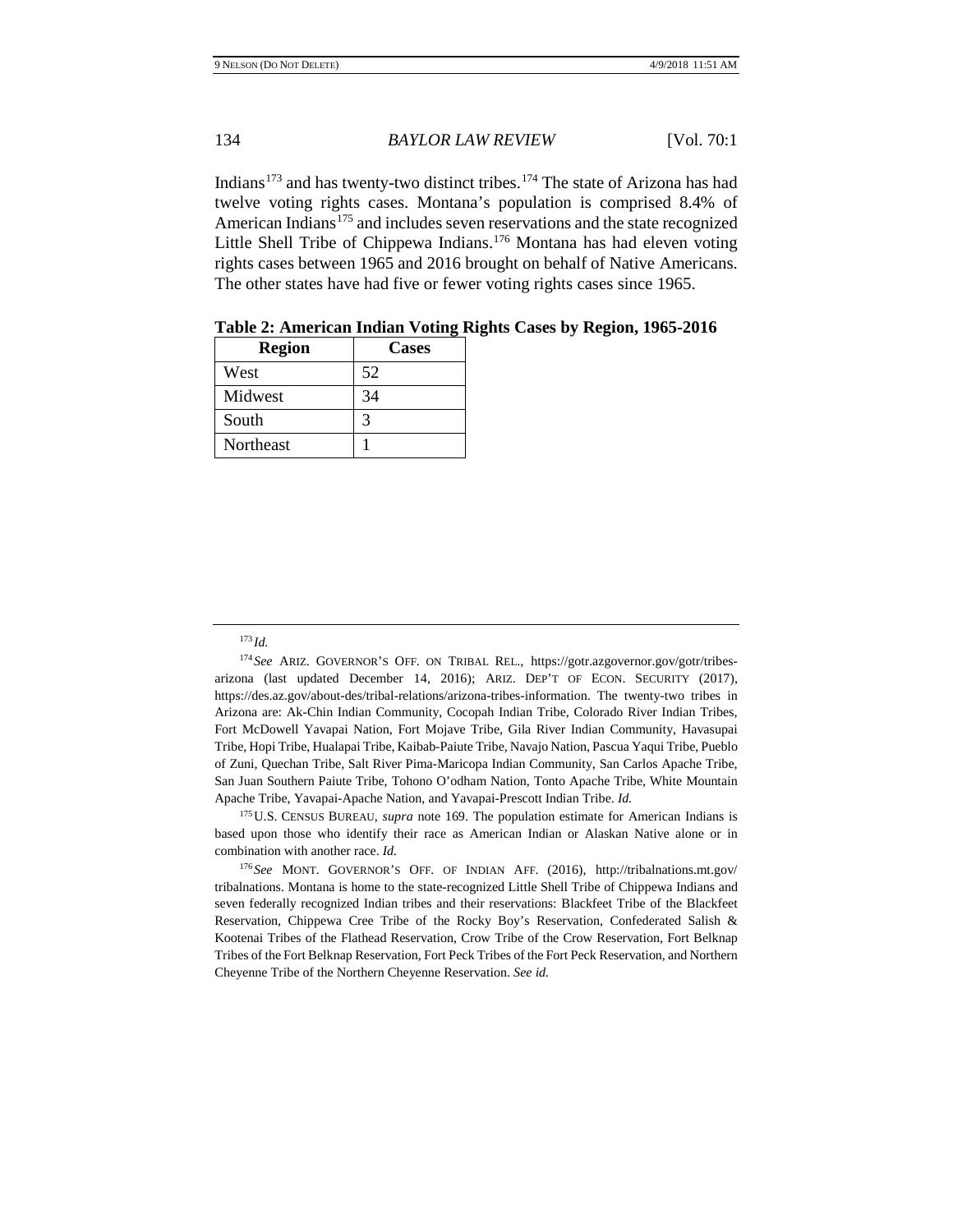| <b>State</b>    | <b>Cases</b>   | <b>American Indian Population as a</b><br><b>Percent of Total State</b><br>Population <sup>177</sup> |
|-----------------|----------------|------------------------------------------------------------------------------------------------------|
| South Dakota    | 22             | 10.4%                                                                                                |
| New Mexico      | 20             | 11.9%                                                                                                |
| Arizona         | 12             | 6.3%                                                                                                 |
| Montana         | 11             | 8.4%                                                                                                 |
| North Dakota    | 5              | 6.6%                                                                                                 |
| Utah            | 4              | 2.3%                                                                                                 |
| Minnesota       | 3              | 2.2%                                                                                                 |
| <b>Oklahoma</b> | $\overline{2}$ | 13.7%                                                                                                |
| Wisconsin       | $\overline{2}$ | 1.8%                                                                                                 |
| Nevada          | $\overline{2}$ | 2.7%                                                                                                 |
| Nebraska        | $\overline{2}$ | 2.1%                                                                                                 |
| Maine           | 1              | 1.5%                                                                                                 |
| North Carolina  | 1              | 2.3%                                                                                                 |
| Colorado        | $\mathbf{1}$   | 2.7%                                                                                                 |
| Wyoming         | 1              | 3.7%                                                                                                 |
| Alaska          | 1              | 19.9%                                                                                                |
| <b>Total</b>    | 90             |                                                                                                      |

**Table 3: American Indian Voting Rights Cases by State, 1965-2016**

Cases include challenges to states, counties, municipalities, school districts, and special service districts. Of the ninety cases, forty-five are challenges to election laws or procedures in counties. Twenty-four are challenges to states, sixteen are challenges to school districts, eight challenge municipalities, and one challenges a sanitary district.

<span id="page-44-0"></span><sup>177</sup>U.S. CENSUS BUREAU, *supra* note [169.](#page-42-0) The population estimate for American Indians is based upon those who identify their race as American Indian or Alaskan Native alone or in combination with another race. *Id.*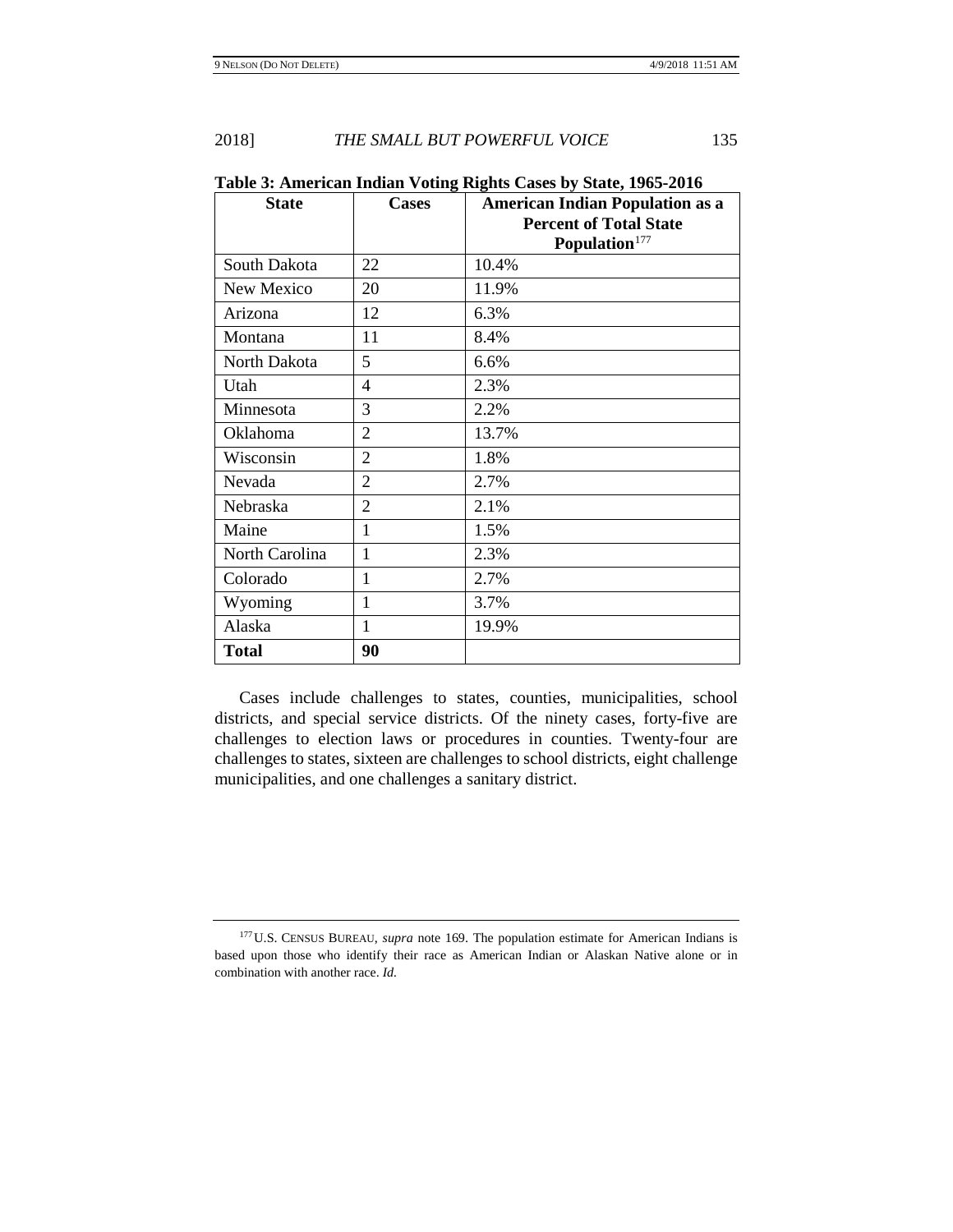# **Table 4: American Indian Voting Rights Case by Governmental Entity, 1965-2016**[178](#page-45-0)

| Governmental           | Cases |
|------------------------|-------|
| <b>Entity</b>          |       |
| <b>State</b>           | 24    |
| County                 | 45    |
| Municipality           | 8     |
| <b>School District</b> | 16    |
| Other (Sanitary        | 1     |
| District)              |       |

# *B. Principal Counsel in American Indian Voting Rights Litigation*

Two principal organizations frequently litigate on behalf of American Indians—the Voting Section of the U.S. Department of Justice and the Voting Rights Project of the American Civil Liberties Union (ACLU).[179](#page-45-1) The Department of Justice has an explicit role to enforce voting rights laws through litigation and an administrative role in appointing federal examiners and election observers.[180](#page-45-2) The Department of Justice does this through their Voting Section within the Civil Rights Division.<sup>[181](#page-45-3)</sup> The Department has extensive resources for enforcing voting rights laws.<sup>[182](#page-45-4)</sup> The Department's entire FY17 budget was \$28.8 billion with 117,274 staff positions, including attorneys, historians, and research staff.<sup>[183](#page-45-5)</sup> They have filed thirty-seven cases on behalf of American Indians since 1965. The number of cases filed by the Department varies by administration. The Department only filed two cases involving American Indians during the first Reagan administration and no cases were filed during the George H.W. Bush administration.

<sup>&</sup>lt;sup>178</sup> Some cases involve multiple governmental entities and thus the total exceeds ninety cases.

<span id="page-45-1"></span><span id="page-45-0"></span><sup>179</sup> *See Voting Section Litigation*, U.S. DEP'T OF JUST. (last updated Dec. 4, 2017), https://www.justice.gov/crt/voting-section-litigation; AM. CIV. LIBERTIES UNION VOTING RTS. PROJECT (2017), https://www.aclu.org/issues/voting-rights.

<span id="page-45-3"></span><span id="page-45-2"></span><sup>180</sup> *See About Federal Observers and Election Monitoring*, U.S. DEP'T OF JUST. (last updated Mar. 15, 2017), https://www.justice.gov/crt/about-federal-observers-and-election-monitoring.

<sup>181</sup> *Id.*

<sup>182</sup> *See id.*

<span id="page-45-5"></span><span id="page-45-4"></span><sup>183</sup> *See Annualized Continuing Resolution*, U.S. DEP'T OF JUST. (2017), https://www.justice.gov/

jmd/page/file/968216/download.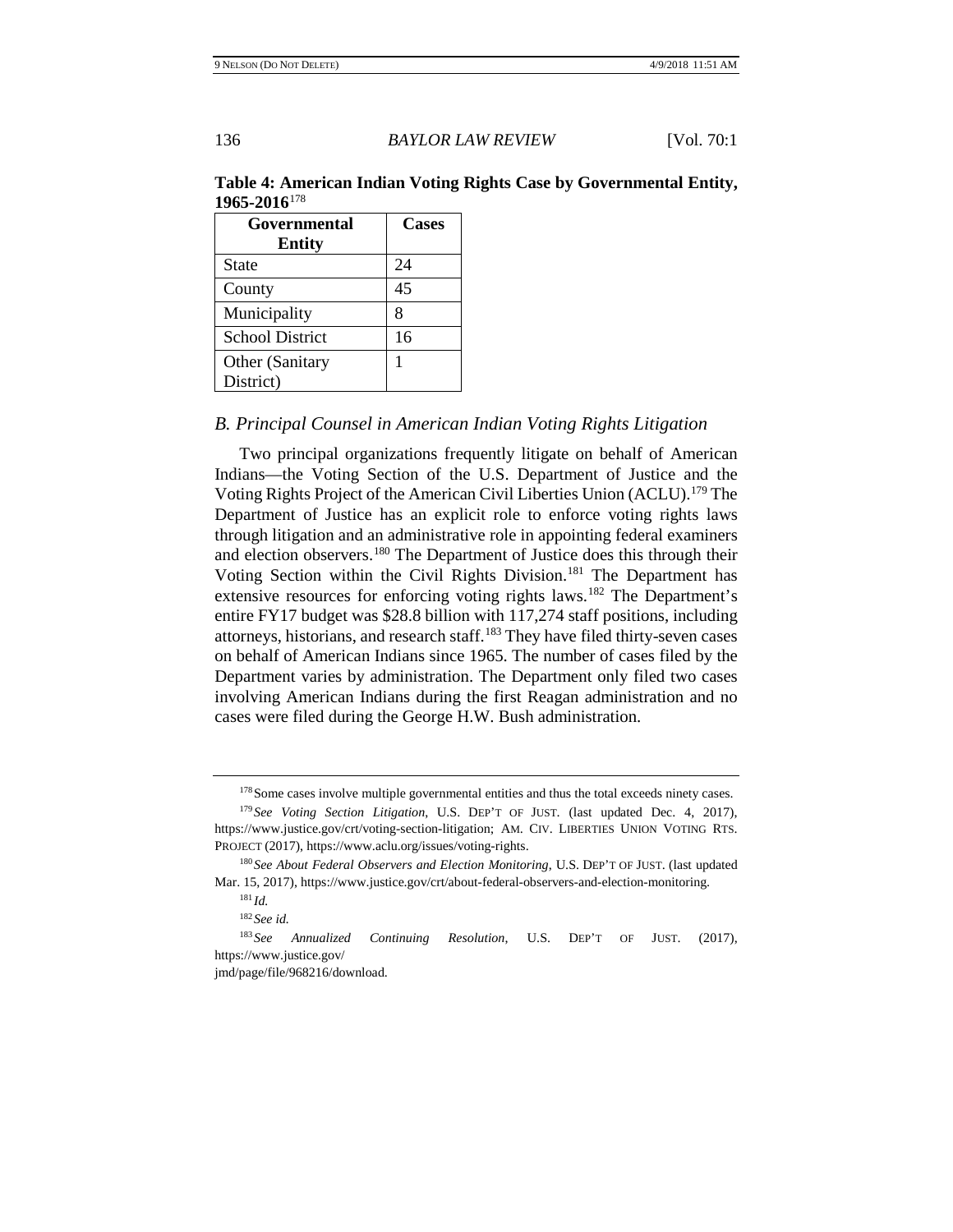Enforcement of voting rights for American Indians has also depended heavily upon private litigation. Of the ninety cases, fifty-four have been filed by private parties. The most active organization is the ACLU's Voting Rights Project. The Voting Rights Project began in 1965 and has filed twenty-three cases on behalf of American Indians since its first case in 1980. The Voting Rights Project has been active during periods when the Department of Justice has been less active. Other organizations have also played a role in litigating on behalf of Indian voters, including the National Indian Youth Counsel, the Native American Rights Fund, the Lawyers' Committee for Civil Rights, and more. $184$ 

| <b>Counsel for American Indians</b>           | <b>Cases</b>   |
|-----------------------------------------------|----------------|
| US Department of Justice (DOJ)                | 37             |
| American Civil Liberties Union (ACLU)         | 23             |
| National Indian Youth Council (NIYC)          | 10             |
| Native American Rights Fund (NARF)            | $\overline{4}$ |
| Lawyers' Committee for Civil Rights Under Law | 3              |
| Legal Services                                | 3              |
| Indian Law Resource Center                    | 3              |
| Other <sup>186</sup>                          | 25             |

**Table 5: American Indian Voting Rights Cases by Counsel, 1965-2016**[185](#page-46-1)

# *C. American Indian Voting Rights Cases by Type*

The ninety voting rights cases involving American Indians can be categorized into seven types. These case types include challenges to at-large elections, discriminatory administration of election procedures, disputes over redistricting, enforcement or interpretation of Section 203, disputes over Section 5 preclearance, denial of access to ballot, and bailout actions.<sup>[187](#page-46-3)</sup>

<sup>184</sup> *See infra* Table 5.

<span id="page-46-1"></span><span id="page-46-0"></span><sup>&</sup>lt;sup>185</sup>The total count of cases in Table 5 exceeds ninety because some cases involved multiple counsel and some were consolidated.

<span id="page-46-3"></span><span id="page-46-2"></span><sup>186 &</sup>quot;Other" includes private counsel and four cases for which counsel was not identified in the written opinion. *See* Grinnell v. Sinner, No. A1-92-066 (D.N.D. 1992); Vigil v. Lujan, 191 F. Supp. 2d 1273 (D.N.M. 2001); Complaint, Daschle v. Thune, No. 4:04-cv-04177 (D.S.D. Nov. 1, 2004); Final Judgment and Order Adopting Congressional Redistricting Plan, Jepsen v. Vigil-Giron, No. D-0101-CV-2001-02177, 2002 WL 35459962 (N.M. Dist. Jan. 8, 2002).

<sup>187</sup> *See infra* Table 6.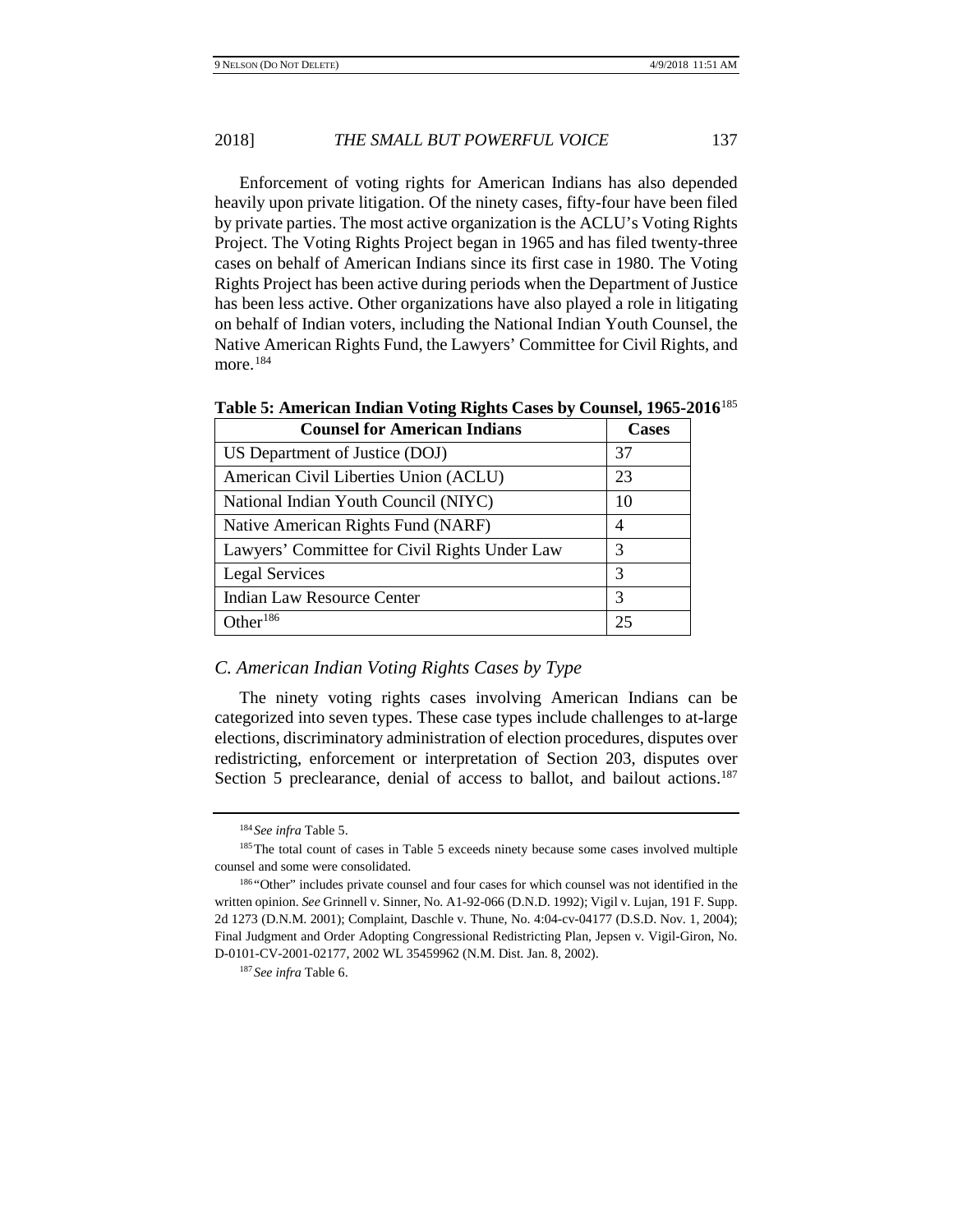Some cases address more than one voting rights issue and thus some are counted more than once in Table 6.

The most common case type encompasses challenges to at-large elections.[188](#page-47-0) With at-large electoral systems, all voters within the political subdivision can vote for all the seats up for election. The elected officials then represent the entire political subdivision. This is in contrast to a singlemember system where a political subdivision is divided into sections, and each section is represented by a single elected official. At-large elections are effective tools for whites to maintain political control.<sup>[189](#page-47-1)</sup> When local governments, such as city councils, school boards, and county commissions are elected at-large, the white majority within a community can utilize racial block voting to elect all members of the governing body and freeze out minority candidates.[190](#page-47-2)

<span id="page-47-6"></span>American Indian voters have rarely been successful in at-large electoral systems. Previous research found that in nineteen jurisdictions in Indian Country where at-large systems were used, only six American Indian candidates had ever been elected.<sup>191</sup> When these systems are replaced with single-member districts, Indian candidates are very successful; however, they are less successful when at-large systems are replaced with mixed systems or cumulative voting systems.<sup>[192](#page-47-4)</sup> In an earlier study that examined fifteen cases where the at-large system was replaced with a single member system, Indian candidates won in all but two instances.<sup>[193](#page-47-5)</sup> Similar results have been found

<sup>188</sup> *See id.*

<sup>189</sup> *See generally Voting in South Dakota*, *supra* note [25,](#page-4-4) at 214.

<span id="page-47-2"></span><span id="page-47-1"></span><span id="page-47-0"></span><sup>&</sup>lt;sup>190</sup>At-large electoral systems have been found to harm the success of minority candidates, including American Indians, Hispanics and Blacks. *See* Albert K. Karnig, *Black Representation on City Councils: The Impact of District Elections and Socioeconomic Factors*, 12 URB. AFF. Q. 223, 223 (1976); *see generally* CHANDLER DAVIDSON, QUIET REVOLUTION IN THE SOUTH: THE IMPACT OF THE VOTING RIGHTS ACT*,* 1965-1990 (Bernard Grofman & Chandler Davidson eds., 1994); MCCOOL ET AL., *supra* note [15,](#page-2-9) at 158; Theodore P. Robinson & Thomas R. Dye, *Reformism and Black Representation on City Councils*, 59 SOC. SCI. Q. 133 (1978); Delbert Taebel, *Minority Representation on City Councils: The Impact of Structure on Blacks and Hispanics*, 59 SOC. SCI. Q. 142 (1978); Richard Engstrom & Michael McDonald, *The Election of Blacks to City Councils: Clarifying the Impact of Electoral Arrangements on the Seats/Population Relationship*, 75 AM. POL. SCI. REV. 344 (1981); Chandler Davidson & George Korbel, *At-Large Elections and Minority-Group Representation: A Re-Examination of Historical and Contemporary Evidence*, 42 J. OF POL. 982 (1981).

<span id="page-47-4"></span><span id="page-47-3"></span><sup>191</sup>MCCOOL ET AL., *supra* not[e 15,](#page-2-9) at 158.

<sup>192</sup> *Id.*

<span id="page-47-5"></span><sup>193</sup> *Id.* at 159.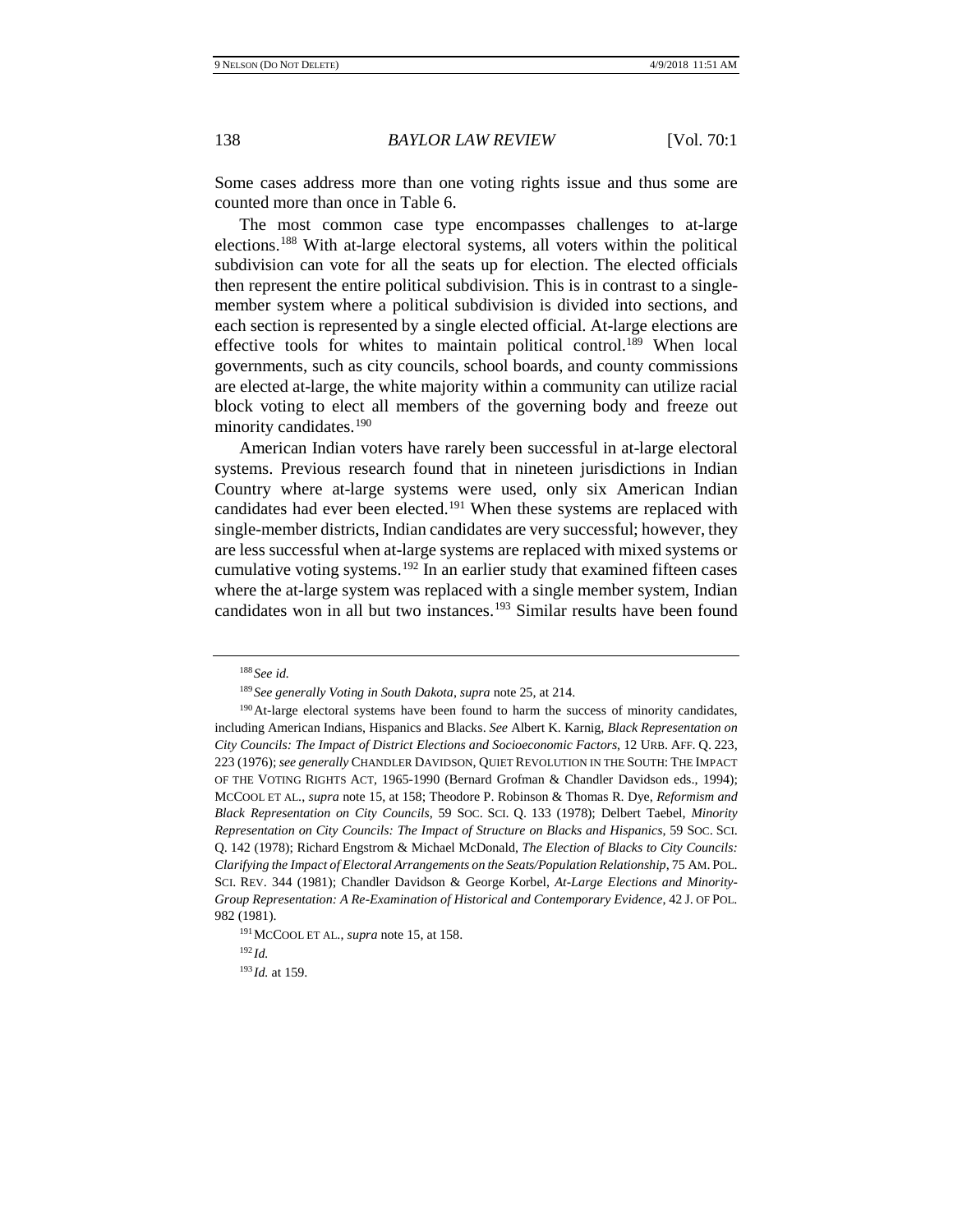for black and Hispanic candidates.<sup>[194](#page-48-0)</sup> In Big Horn County, Montana, no American Indian candidate had ever been elected to the three-person county commission under the at-large system.<sup>[195](#page-48-1)</sup> The system was replaced with a single-member district system in 1986 as a result of a court order, and John Doyle, Jr., an American Indian, was elected in 1987. Commissioner Doyle credits the lawsuit and the single-member system for his electoral success.<sup>[196](#page-48-2)</sup>

The creation of single-member district systems does not resolve all voting rights disputes within a political subdivision. Conflicts arise over the boundary lines after reapportionment following a decennial census. Reapportionment following a census may be appropriate if the population has changed in such a way as to impact the one-person, one-vote principle. Conflicts also arise over a lack of reapportionment following the census. For example, in 1984, San Juan County, Utah, agreed via consent decree to change from an at-large election system to a single-member system to elect the three-person county commission following a suit brought by the U.S. Department of Justice.<sup>[197](#page-48-3)</sup> Since the first election using the new system, an American Indian has held a seat on the commission, representing District 3.[198](#page-48-4) The county reapportioned the districts following the 2010 Census, but the boundary lines for District 3, the district with an American Indian majority, were not redrawn.<sup>[199](#page-48-5)</sup> The county's population has increased from 12,253 people in 1980 to 14,746 people in 2010.<sup>[200](#page-48-6)</sup> In 2012, the Navajo

<span id="page-48-0"></span><sup>194</sup> *See* Lisa Handley & Bernard Grofman, *The Impact of the Voting Rights Act on Black Representation in Southern State Legislatures*, 16 LEGIS. STUD. Q. 111, 112 (1994) (finding that when at-large systems are replaced with single-member districts, black candidates are more successful for legislative seats); *see also* MCCOOL ET AL., *supra* note [15,](#page-2-9) at 159 (finding that Hispanic candidates in Texas were more successful in single-member districts than in at-large systems); Engstrom & McDonald, *supra* not[e 190,](#page-47-6) at 348–352 (citing research which demonstrates that at-large systems underrepresent blacks more than district systems).

<sup>195</sup> *See* MCCOOL ET AL., *supra* not[e 15,](#page-2-9) at 160.

<span id="page-48-3"></span><span id="page-48-2"></span><span id="page-48-1"></span><sup>196</sup> *Id.* at 160; *see generally* Windy Boy v. County of Big Horn, 647 F. Supp. 1002 (D. Mont. 1986).

<sup>197</sup>MCCOOL ET AL., *supra* not[e 15,](#page-2-9) at 160.

<sup>198</sup> *See* Navajo Nation v. San Juan County, 162 F. Supp. 3d 1162, 1169 (D. Utah 2016).

<sup>199</sup> *See id.* at 1170.

<span id="page-48-6"></span><span id="page-48-5"></span><span id="page-48-4"></span><sup>200</sup>*Compare* U.S. DEP'T. OF COMMERCE BUREAU OF THE CENSUS, POPULATION OF STATES AND COUNTIES OF THE UNITED STATES: 1790 TO 1990 at 162 (Richard L. Forstall ed., 1996) (stating the population of San Juan County, Utah, in 1980), *with U.S. Census Bureau QuickFacts: San Juan County, Utah*, U.S. CENSUS BUREAU, https://www.census.gov/quickfacts/fact/table/ sanjuancountyutah/PST040216 (last updated July 1, 2016) (stating the population of San Juan County, Utah, on April 1, 2010).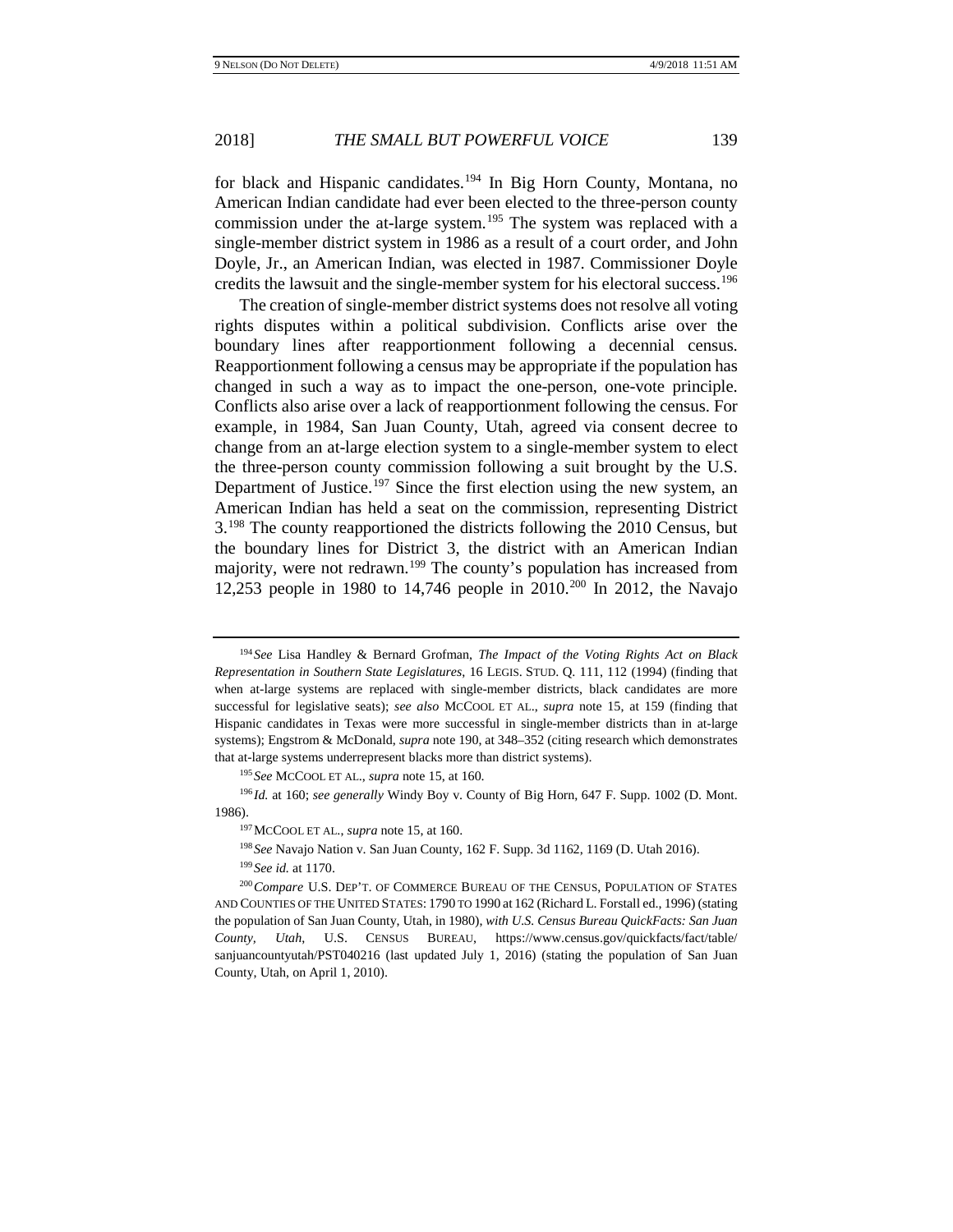Nation sued San Juan County, Utah, arguing that the county has packed American Indian voters into a single district and, by failing to reapportion the districts, has violated the Equal Protection Clause of the Fourteenth and Fifteenth Amendments and Section 2 of the Voting Rights Act.<sup>[201](#page-49-0)</sup>

In 2016, the U.S. District Court for Utah found the following:

The [c]ounty's redistricting decisions predominated by racial classifications violate the Equal Protection Clause because they are not narrowly tailored to serve a compelling governmental interest and cannot survive strict scrutiny. On this basis, Navajo Nation is entitled to summary judgment on its first claim for relief. San Juan County's motion for summary judgment is denied on the merits to the extent that it addresses the Equal Protection claim asserted in the first claim for relief, and denied as moot to the extent it addresses any other theory that could support Navajo Nation's first claim. Because San Juan County Commission District Three violates the Equal Protection Clause, the districts in the [c]ounty must be redrawn.<sup>[202](#page-49-1)</sup>

San Juan County, Utah, is not the only political subdivision that has had a challenge to their district line boundaries. Of the ninety American Indian voting rights cases, twenty have involved disputes over redistricting.<sup>[203](#page-49-2)</sup>

Discriminatory election practices are the second most common type of voting rights case for American Indians. These illegal practices have involved issues such as not providing adequate polling places and the location of polling places. For example, in *Black Bull v. Dupree School District*, American Indians had to travel up to 150 miles to vote in school district elections[.204](#page-49-3) The question before the court was if the county provided insufficient polling places on the reservation in violation of Section 2 of the Voting Rights Act and the First, Fourteenth, and Fifteenth Amendments.[205](#page-49-4) The case was settled in 1986, and the school district agreed to establish polling places on the Cheyenne River Reservation, reschedule the election, and provide more publicity regarding the new election date.<sup>206</sup> Of the 90

<span id="page-49-0"></span><sup>201</sup>*Navajo Nation*, 162 F. Supp. 3d at 1171.

<span id="page-49-1"></span><sup>&</sup>lt;sup>202</sup> *Id.* at 1183 (footnotes omitted).

<span id="page-49-2"></span><sup>203</sup> *See infra* Table 6.

<span id="page-49-3"></span><sup>204</sup>Wolfley, *You Gotta Fight*, *supra* note [16,](#page-2-8) at 278 n.74.

<span id="page-49-4"></span><sup>205</sup>MCCOOL ET AL., *supra* not[e 15,](#page-2-9) at 55.

<span id="page-49-5"></span><sup>206</sup> *Id.* at 72.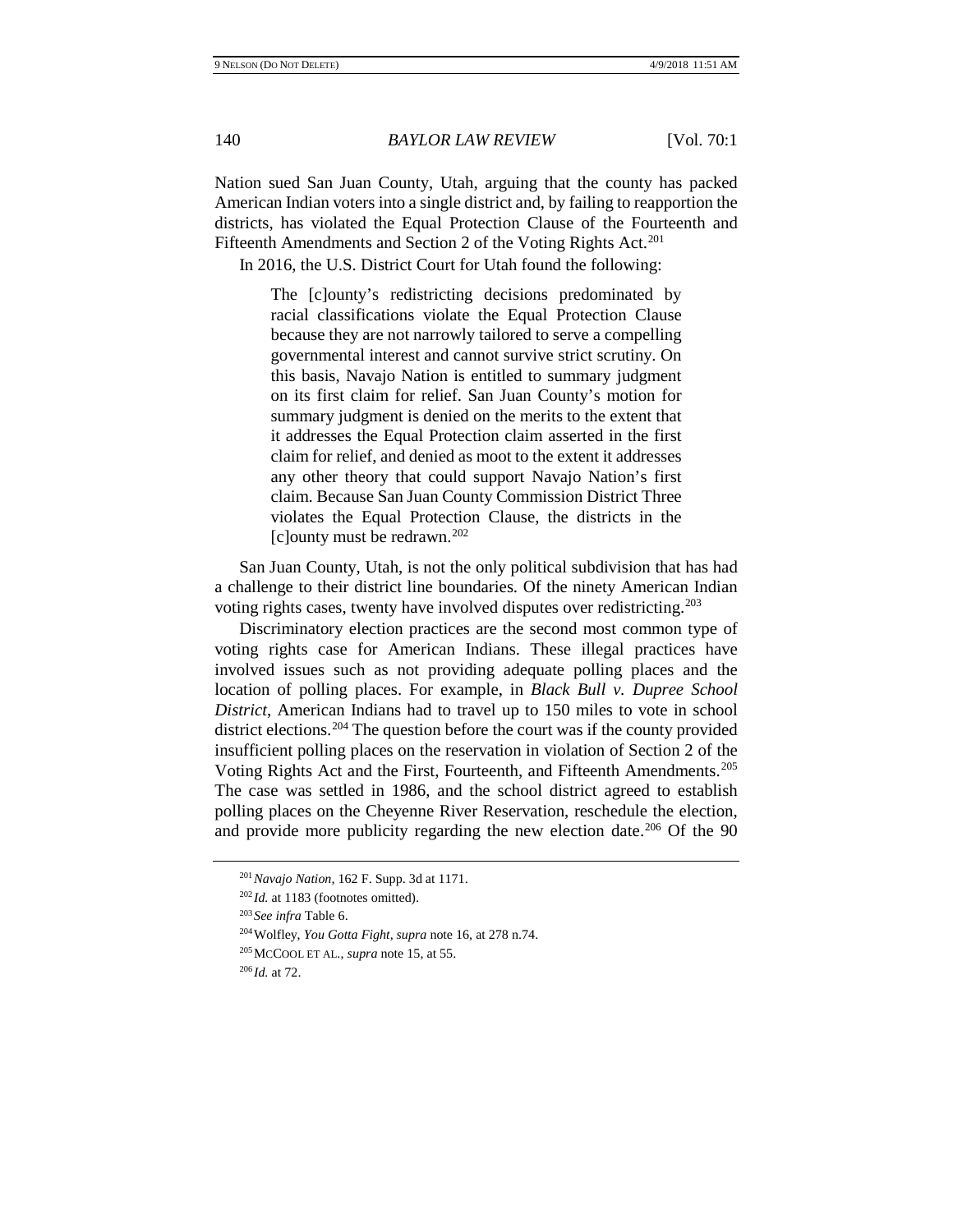American Indian voting rights cases, 22 have involved discriminatory administration of election procedures.<sup>[207](#page-50-0)</sup>

Section 203 of the Voting Rights Act protects Asian American, American Indian, Alaskan Native, and Spanish-speaking language minorities.<sup>[208](#page-50-1)</sup> It requires that all election-related written material and oral assistance at the polls be in the minority's language if they make up five percent of the population of a jurisdiction or Indian reservation.<sup>[209](#page-50-2)</sup> This is a relatively littleknown section of the Voting Rights Act. It is largely implemented administratively, and all American Indian Section 203 enforcement cases have been resolved with consent agreements.<sup>[210](#page-50-3)</sup> There have been 11 cases involving Section 203, many of which have involved New Mexico or political subdivisions of the state. In a recent case, *Toyukak v. Treadwell*, two Alaskan tribal counsels and two Alaska Native voters filed suit charging election officials in the state with violating Section 203 by failing to translate all of the election materials and information provided in English into the covered native languages and appropriate dialects in the Dillingham Census Area (DCA), Wade Hampton Census Area (WHCA), and the Yukon-Koyokuk Census Area (YKCA).<sup>[211](#page-50-4)</sup> In 2015, the case was settled, and the state agreed to "provide increased language assistance for Yup'ik-speaking voters . . . and for Gwich'in-speaking voters in the Yukon-Koyukok Census Area.[212](#page-50-5) For the first time, the State will translate the entire Official Election Pamphlet, which provides information in advance of the election about candidates and ballot measures, not simply in English, Spanish, and Tagalog, but also in Gwich'in and up to six different dialects of Yup'ik."[213](#page-50-6) Of the 90 American Indian voting rights cases, 11 have involved enforcement or interpretation of Section 203[.214](#page-50-7)

<span id="page-50-0"></span>The purpose of Section 5 of the Voting Rights Act is to prevent districts with a history of discrimination from implementing new discriminatory laws

<sup>207</sup> *See infra* Table 6.

<sup>208</sup>Voting Rights Act of 1975, Pub. L. No. 94-73, § 203, 89 Stat. 400 (1975).

<sup>209</sup> *Id.*

<sup>210</sup>MCCOOL ET AL., *supra* not[e 15,](#page-2-9) at 74.

<span id="page-50-4"></span><span id="page-50-3"></span><span id="page-50-2"></span><span id="page-50-1"></span><sup>211</sup>Alaska's Proposal in Response to Court's Order of Sep. 3, 2014, at 1, 3, Toyukak v. Treadwell, No. 3:13-cv-00137-SLG, 2014 WL 10048905 (D. Alaska Sept. 5, 2014).

<span id="page-50-7"></span><span id="page-50-6"></span><span id="page-50-5"></span><sup>&</sup>lt;sup>212</sup> Press Release, The State of Alaska and Alaska Native Voters and Tribal Councils Reach Settlement in Historic Language Assistance Case for Gwich'in and Yup'ik-speaking Voters (September 10, 2015).

<sup>213</sup> *Id.*

<sup>214</sup> *See infra* Table 6.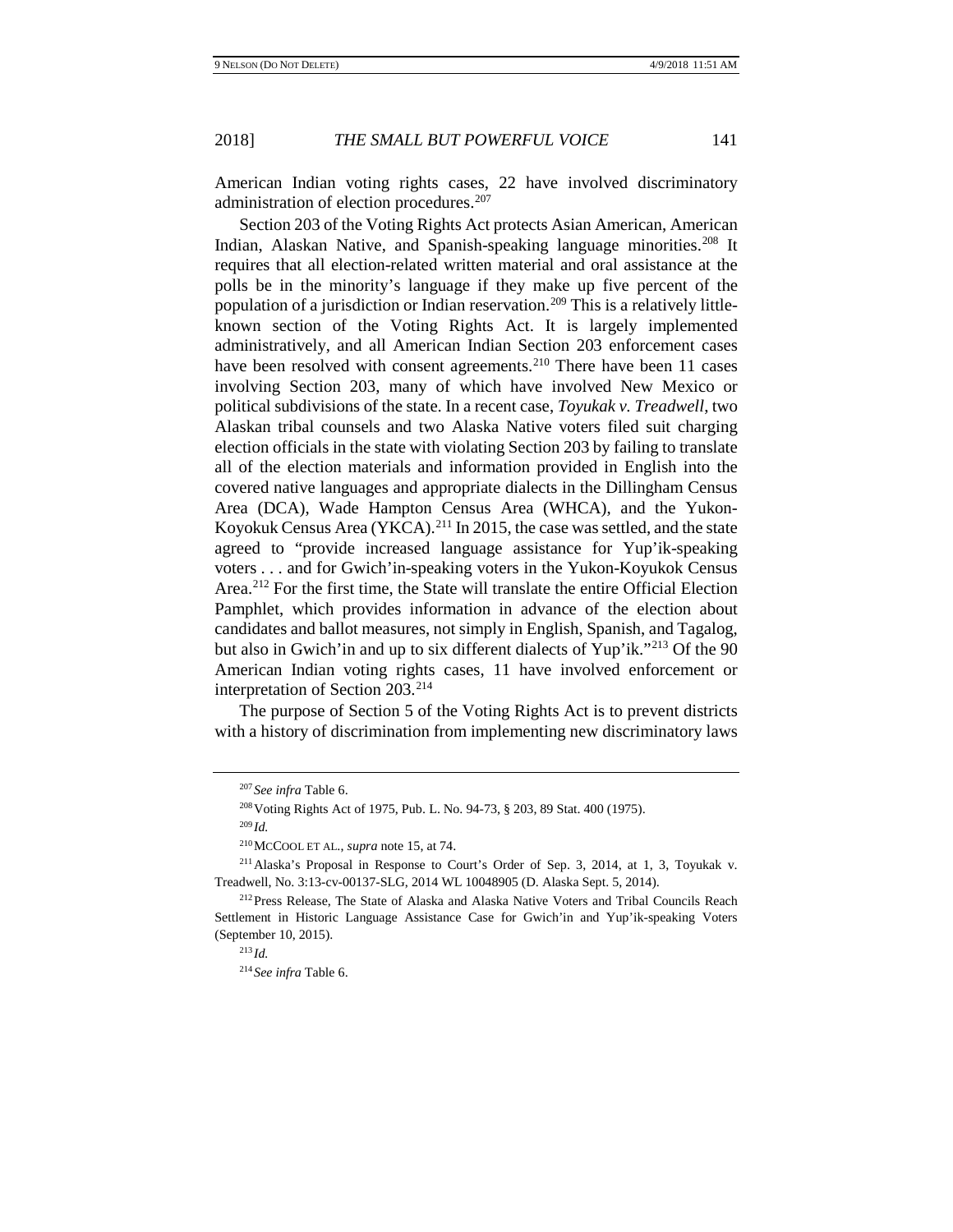or procedures. Section 5 requires covered jurisdictions to seek preclearance for all changes to voting laws and practices from the U.S. Attorney General or the U.S. District Court for the District of Columbia.[215](#page-51-0) The "ACLU litigation following the 2001 legislative redistricting in South Dakota also clearly demonstrated the importance of the preclearance requirement."[216](#page-51-1) There have been 10 cases involving Section 5 preclearance for American Indians. This section of the Voting Rights Act became unenforceable following the *Shelby County* decision, as discussed in the previous section.<sup>[217](#page-51-2)</sup> Of the 90 American Indian voting rights cases, 10 have involved disputes over Section 5 preclearance.<sup>[218](#page-51-3)</sup>

"Congress acknowledged the unusual leverage that Section 5 creates over covered jurisdictions by including the bailout provisions in Section 4."[219](#page-51-4) Section 4 also included a provision allowing a termination or "bailout" of the covered jurisdiction through application to the U.S. District Court for the District of Columbia.[220](#page-51-5) The Supreme Court held in *Northwest Austin Municipal Utility District Number One v. Holder* that any jurisdiction currently required to make Section 5 submissions may seek to "bailout" from coverage if it meets the statutory criteria set forth below:

- 1. The successful "bailout" applicant must demonstrate that during the past ten years:
	- a) No test or device has been used within the jurisdiction for the purpose or with the effect of voting discrimination;
	- b) All changes affecting voting have been reviewed under Section 5 prior to their implementation;
	- c) No change affecting voting has been the subject of an objection by the Attorney General or the

<sup>215</sup>Voting Rights Act of 1965, Pub. L. No. 89-110, § 5, 79 Stat. 437 (1965).

<sup>216</sup>MCCOOL ET AL., *supra* not[e 15,](#page-2-9) at 86.

<span id="page-51-5"></span><span id="page-51-4"></span><span id="page-51-3"></span><span id="page-51-2"></span><span id="page-51-1"></span><span id="page-51-0"></span><sup>217</sup>*Developments in the Law — Indian Law*, *supra* note [1,](#page-1-10) at 1742 (citing Shelby County v. Holder, 133 S. Ct. 2612, 2631 (2013)).

<sup>218</sup> *See infra* Table 6.

<sup>219</sup>MCCOOL ET AL., *supra* not[e 15,](#page-2-9) at 86.

 $220$  Voting Rights Act of 1965, 79 Stat. 437.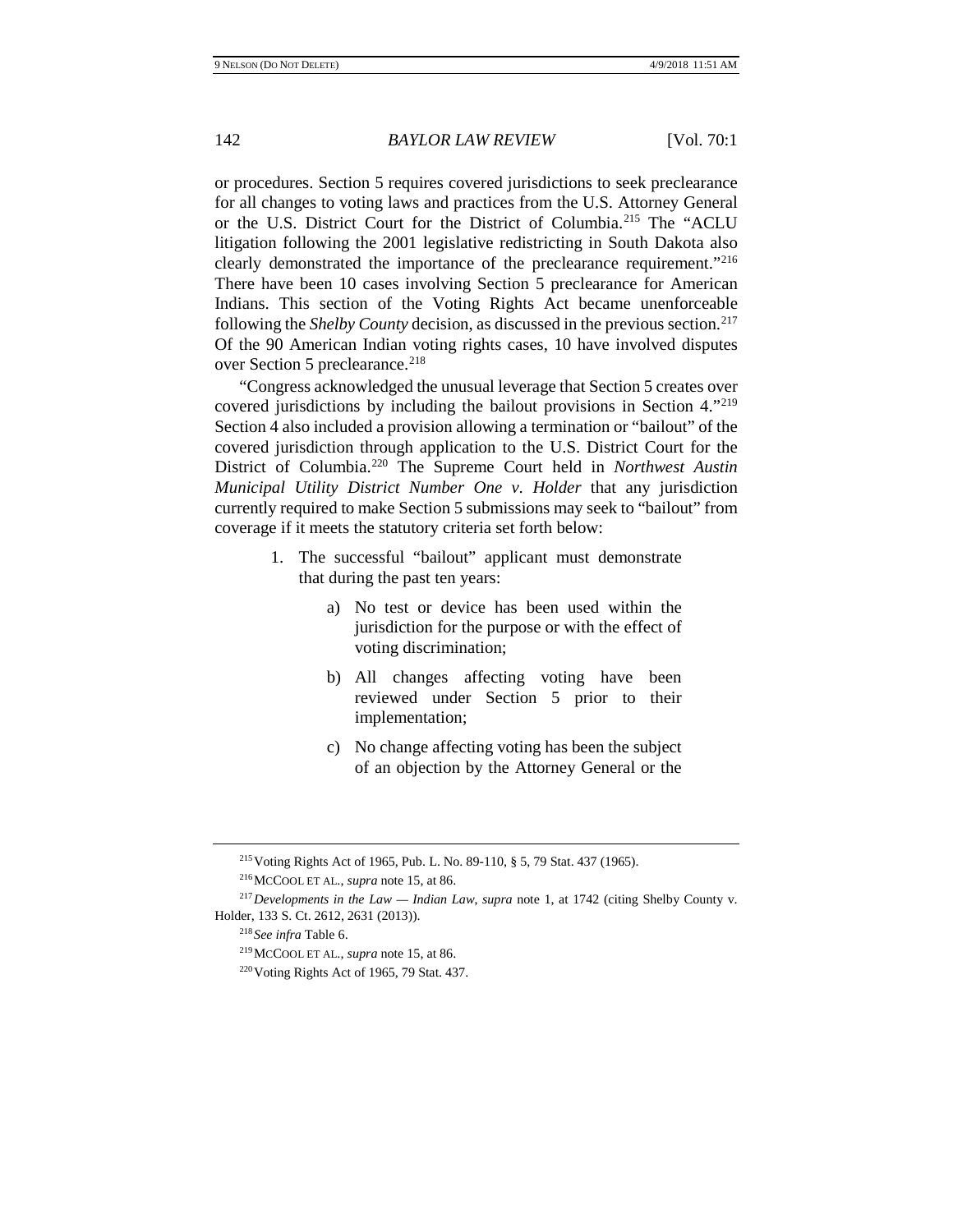denial of a Section 5 declaratory judgment from the District of Columbia district court;

- d) There have been no adverse judgments in lawsuits alleging voting discrimination;
- e) There have been no consent decrees or agreements that resulted in the abandonment of a discriminatory voting practice;
- f) There are no pending lawsuits that allege voting discrimination; and
- g) Federal examiners have not been assigned;
- h) There have been no violations of the Constitution or federal, state or local laws with respect to voting discrimination unless the jurisdiction establishes that any such violations were trivial, were promptly corrected, and were not repeated.

Before being allowed to "bailout", the jurisdiction must have eliminated those voting procedures and methods of elections that inhibit or dilute equal access to the electoral process. It also must demonstrate that it has made constructive efforts to eliminate intimidation and harassment of persons seeking to register and vote and expand opportunities for voter participation, such as opportunities for registration and voting, and to appoint minority officials throughout the jurisdiction and at all levels of the stages of the electoral process. The jurisdiction must also present evidence of minority electoral participation.

In addition, these requirements apply to all governmental units within the geographical boundaries of the jurisdiction. Thus, if a county is seeking to "bailout", it must establish each criteria for every city, town, school district, or other entity within its boundaries.

The jurisdiction seeking "bailout" must publicize the intended commencement and any proposed settlement of the action; any aggrieved party may intervene in the litigation. After the granting of a declaratory judgment, the statute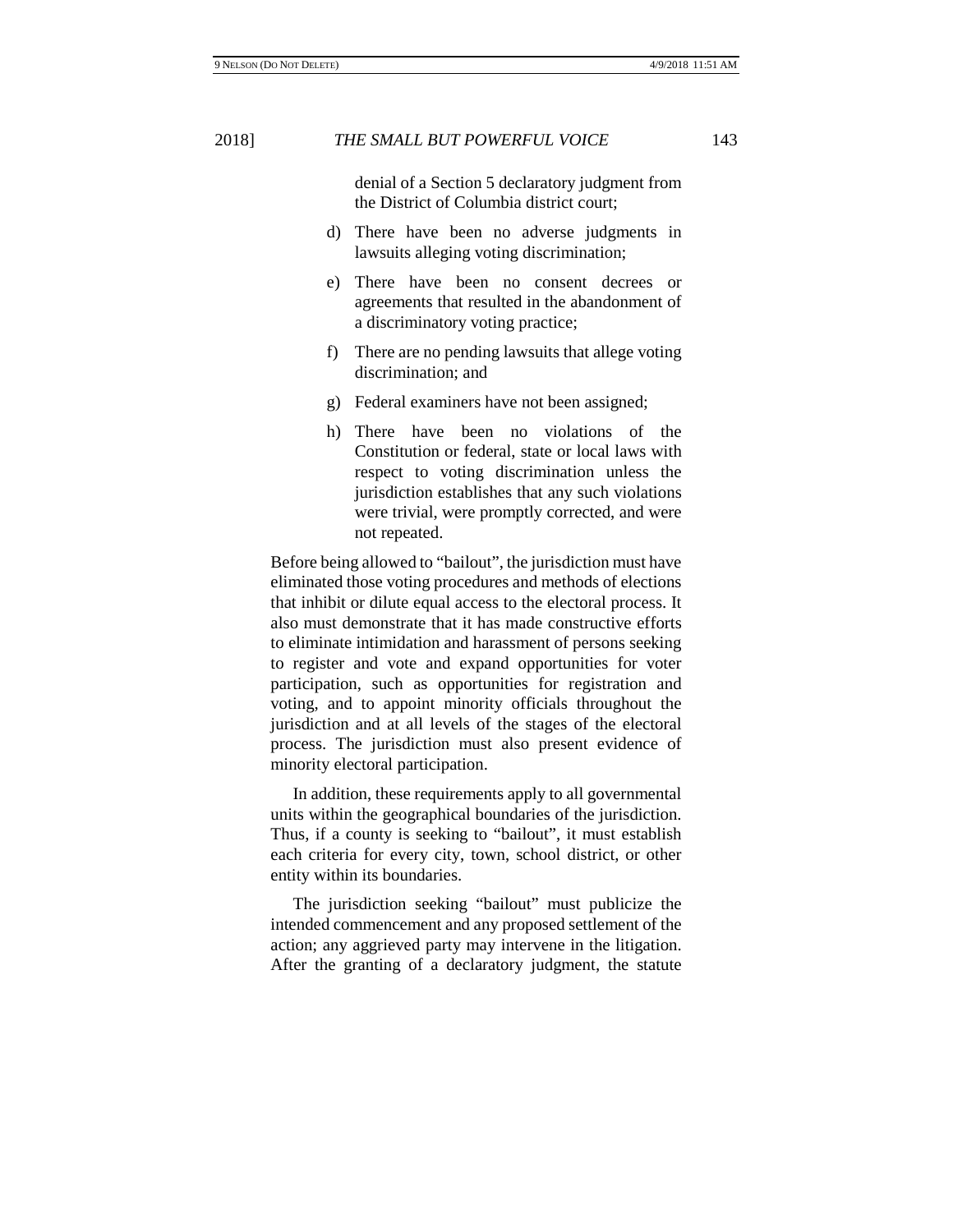requires a ten-year "recapture" period. During this time, the district court may reopen proceedings should the jurisdiction engage in any conduct that would have prevented the jurisdiction from bailing out in the first instance. Under such circumstances, the district court will review the evidence and determine whether to reinstate coverage.<sup>[221](#page-53-0)</sup>

There have been 5 bailout cases involving American Indians between  $1965-2016$ ;<sup>[222](#page-53-1)</sup> indeed the first use of this bailout provision concerned American Indians in Apache County, Arizona, in 1966.<sup>[223](#page-53-2)</sup>

Even with passage of the Indian Citizenship Act and the Voting Rights Act, American Indians' right to register, vote, and run for office can be abridged. These types of cases are known as denial of access to the ballot. There have been seven such cases involving American Indians since 1965. "A local effort to keep South Dakota Indians from voting at all appeared as recently as the late 1990s. White landowners formed the Enemy Swim Sanitary District that specifically excluded the Indian-owned lands in the vicinity."[224](#page-53-3) The Department of Justice filed a case challenging the intentional exclusion of Indian residents and tribal lands from a proposed sanitary district.<sup>[225](#page-53-4)</sup> The Justice Department argued that the district violated Section 2 of the Voting Rights Act, and the Fourteenth and Fifteenth Amendments.<sup>[226](#page-53-5)</sup> The case was settled in 2000 in favor of American Indians.[227](#page-53-6)

| <b>Case Type</b>                                     | <b>Cases</b> |
|------------------------------------------------------|--------------|
| Challenges to at-large elections                     |              |
| Discriminatory administration of election procedures | 22           |
| Disputes over redistricting                          |              |

**Table 6: American Indian Voting Rights Case by Category, 1965-2016**[228](#page-53-7)

<span id="page-53-4"></span><span id="page-53-3"></span><span id="page-53-2"></span><span id="page-53-1"></span><span id="page-53-0"></span><sup>221</sup> *Section 4 of the Voting Rights Act*, U.S. DEP'T OF JUSTICE, https://www.justice.gov/crt/ section-4-voting-rights-act (last updated Aug. 8, 2015).

<sup>222</sup> *See infra* Table 6.

<sup>223</sup>Apache County v. U.S., 256 F. Supp. 903, 905 (D.D.C. 1966).

<sup>224</sup>MCCOOL ET AL., *supra* not[e 15,](#page-2-9) at 71.

<span id="page-53-5"></span><sup>225</sup> *Id.*

 $^{226}$ *Id.* at 62.

<span id="page-53-7"></span><span id="page-53-6"></span><sup>227</sup> *Id.* at 71.

<sup>228</sup>This list exceeds 90 cases because some cases addressed more than one legal issue.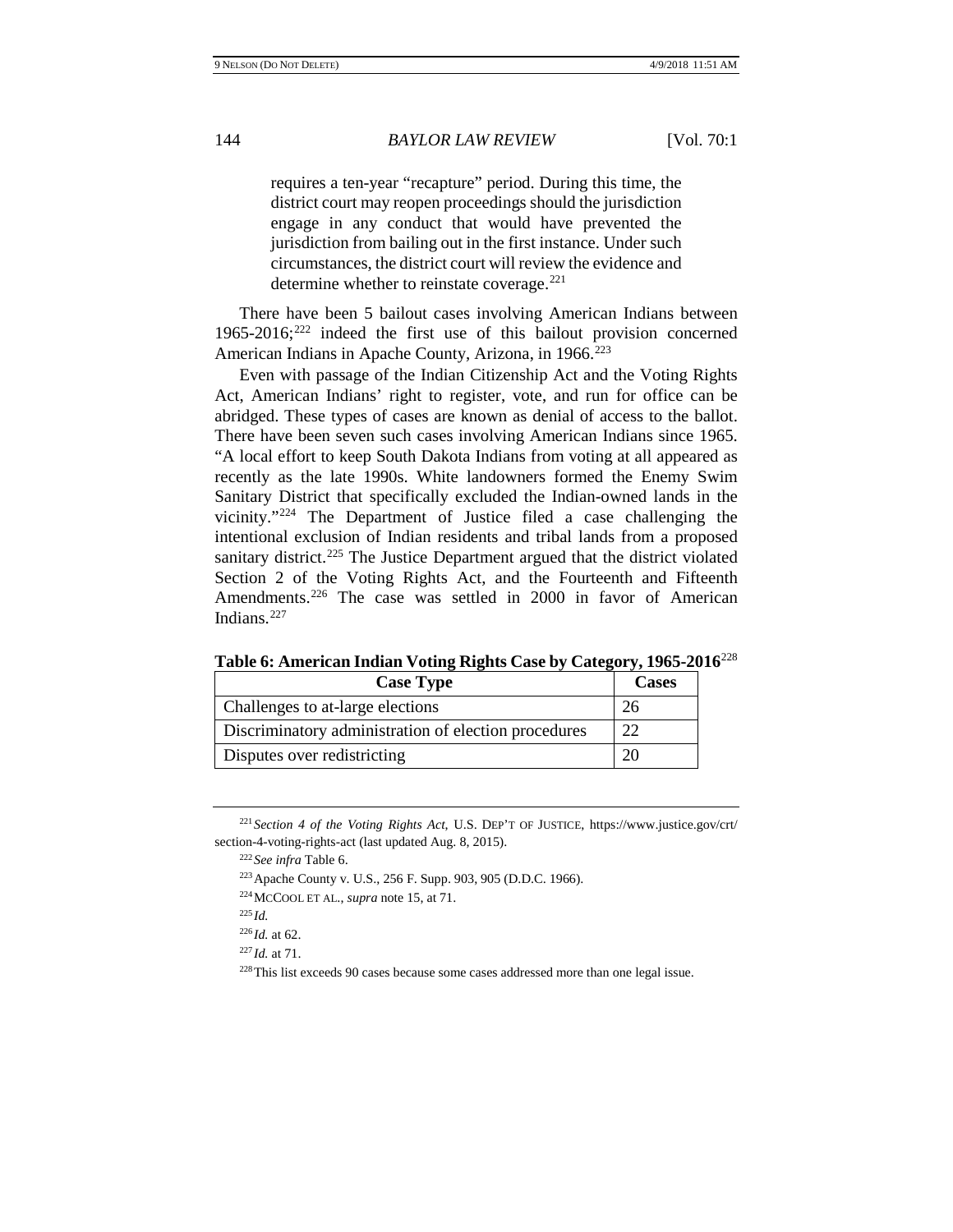| Enforcement or interpretation of Section 203 |  |
|----------------------------------------------|--|
| Disputes over Section 5 preclearance         |  |
| Denial of access to ballot                   |  |
| Bailout actions                              |  |

# IV. IMPLICATIONS OF VOTING RIGHTS LITIGATION

The success of American Indian voting rights cases is clear. Of the ninety cases identified by this research, American Indians prevailed in nearly all instances. The question that follows is, what are the implications of this success? As described below, there are two primary implications: (1) the continuation of voting rights litigation indicates that discrimination continues to plague American Indians; and (2) the successful cases have resulted in political changes and policy changes in Indian Country.

#### *A. Continued Discrimination*

In the past ten years, 2006-2016, there have been fifteen voting right cases filed on behalf of American Indians.<sup>[229](#page-54-0)</sup> These cases revolve around the following three legal issues: discriminatory administration of election procedures, disputes over redistricting, and enforcement of Section 203.[230](#page-54-1) There have been no challenges to at-large elections, claims regarding the denial of ballot access, or disputes over Section 5 or bailouts involving American Indians since 2006.<sup>[231](#page-54-2)</sup> From this data, it appears that discrimination in the area of voting rights continues to impact American Indian voters. The difference seems to be the type of discrimination that Indians are facing. During the first four decades after passage of the Voting Right Act in 1965, Indians primarily challenged laws and procedures that denied full participation—such as denial of the right to vote, the lack of election materials in native languages, and many Section 2 cases.<sup>[232](#page-54-3)</sup> From these data, there seems to be a shift in the types of cases being brought forward. The reasons for this shift are not immediately apparent from these data, but may be because much of the problems experienced earlier have been resolved, and new discriminatory laws and procedures are being implemented in Indian

<sup>229</sup> *See supra* Table 1.

<span id="page-54-2"></span><span id="page-54-1"></span><span id="page-54-0"></span><sup>230</sup> *See id.*; *see also supra* Table 6.

<sup>231</sup> *See supra* Table 1.

<span id="page-54-3"></span><sup>232</sup> *See id.*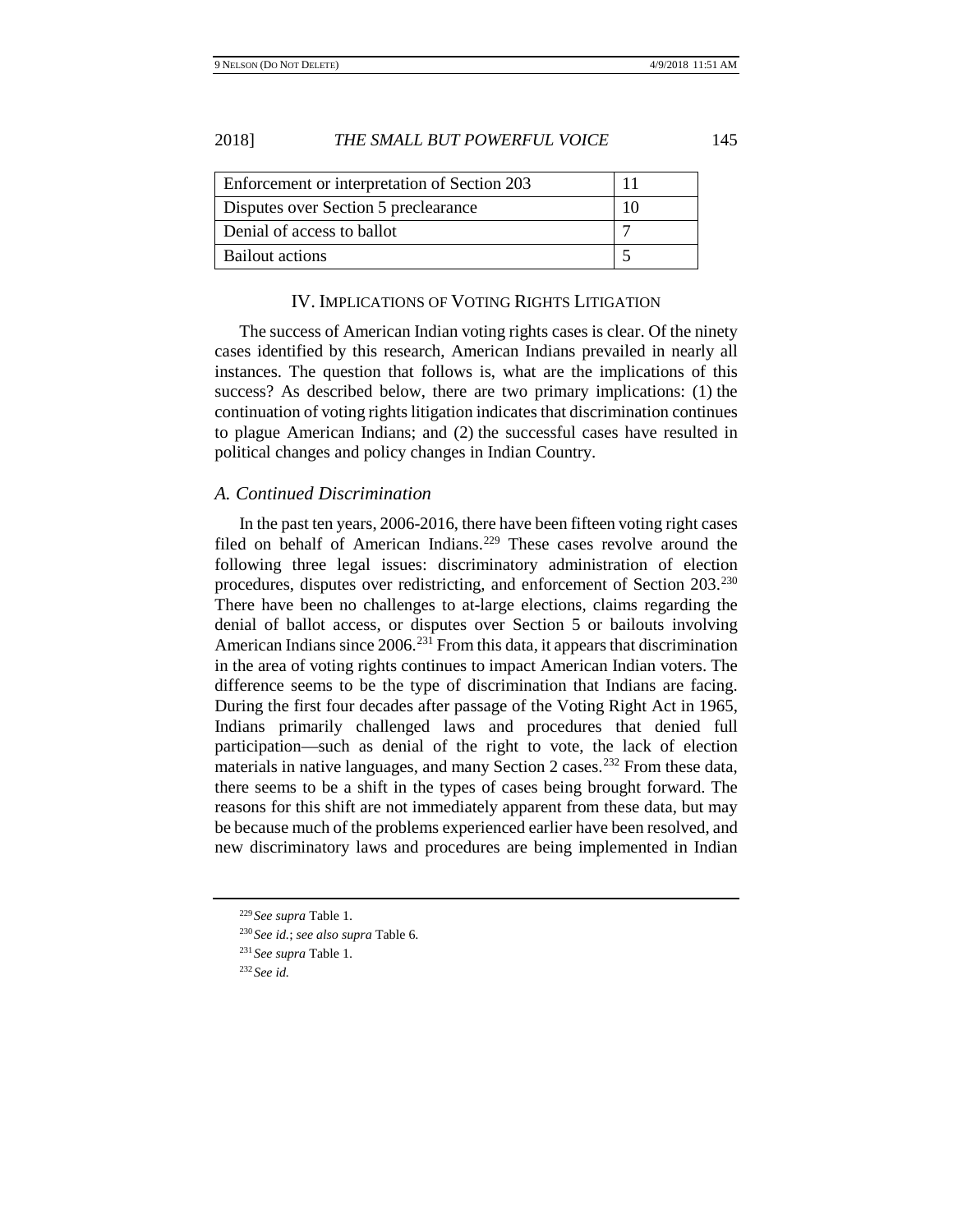Country that are now being challenged. Exploring these issues further is a question for future research.

#### *B. Success Following Litigation*

Success in the courtroom has brought forward political and policy changes for Indians. The positive effects include: (1) changes in voting structures and the subsequent elections of American Indians to public office; (2) the increase in registrations and turnout among American Indians; and (3) positive influences on services, access to government, and perception of government among American Indians.

One of the most significant changes resulting from voting rights litigation is the change in voting structures, particularly at-large electoral systems that can cause vote dilution. These systems limit the ability of minorities, including American Indians, to elect candidates for their choice and hinder the success of minority candidates[.233](#page-55-0) Once these at-large systems are replaced with single member systems, there are dramatic gains in the success of Indians elected to public office[.234](#page-55-1)

Previous research has found that there is an increase in voter registration and turnout among American Indians following the success of voting rights cases that addressed at-large elections, Section 2 challenges.[235](#page-55-2) It appears that the role of empowerment, defined as an Indian holding elected offices, is significant in impacting perceptions and attitudes of American Indians. An earlier study that examined the elections of American Indians in three counties that had Section 2 voting rights cases provides, in pertinent part, as follows:

> The election of an Indian to county office was a major contextual change in each of the three counties, and the

<span id="page-55-0"></span><sup>233</sup> *See generally* Davidson & Korbel, *supra* note [190;](#page-47-6) Engstrom & McDonald, *supra* note [190;](#page-47-6) Grofman & Davidson, *supra* note [190;](#page-47-6) Karnig, *supra* note [190;](#page-47-6) MCCOOL ET AL., *supra* note [15;](#page-2-9) Robinson & Dye, *supra* not[e 190;](#page-47-6) Taebel, *supra* not[e 190.](#page-47-6) A handful of studies have failed to show the detrimental effects of at-large elections on minority candidates. *See generally* Leonard A. Cole, *Electing Blacks to Municipal Office: Structural and Social Determinants*, 10 URBAN AFFAIRS QUARTERLY 17 (1974); Susan S. MacManus, *City Council Election Procedures and Minority Representation: Are They Related?*, 59 SOCIAL SCIENCE QUARTERLY 153 (1978); Susan Welch & Albert K. Karnig, *Correlates of Female Office Holding in City Politics*, 41 JOURNAL OF POLITICS 2 (1979).

<span id="page-55-2"></span><span id="page-55-1"></span><sup>234</sup> Jennifer L. Robinson, Empowerment of American Indians and the Effect on Political Participation (Dec. 2010) (unpublished Ph.D. dissertation, The University of Utah), at iii–iv.

<sup>235</sup> *Id.* at 171.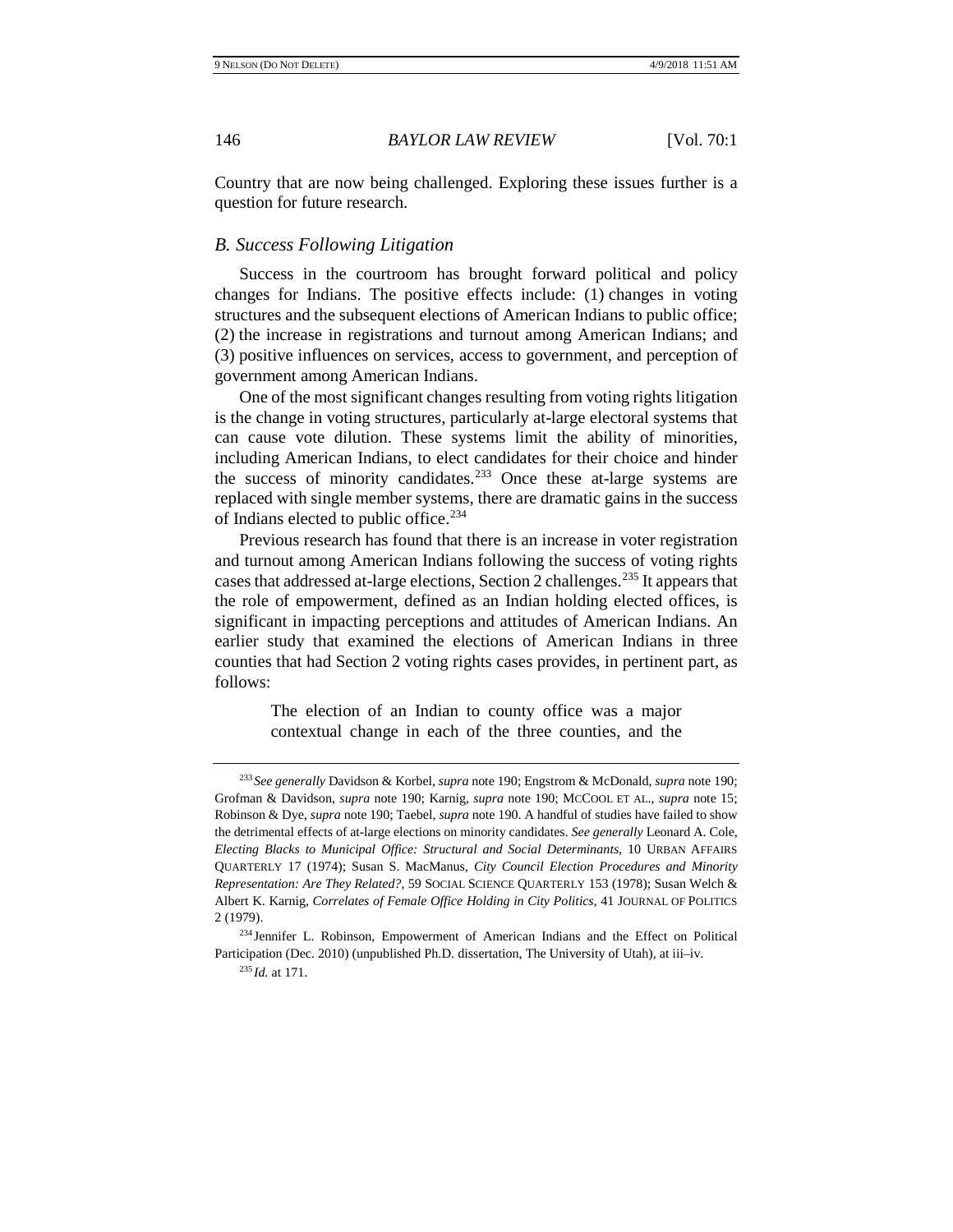change had a positive impact on voter participation among Indians by influencing perceptions of government and attitudes of American Indians. Furthermore, the positive effect of empowerment on American Indian voters is both immediate and long-lasting. The positive effect on American Indian political behavior is evident immediately after empowerment, that is, Indians vote at higher rates in the first election following empowerment than prior to empowerment. Turnout continues to increase over time for American Indians, in contrast to non-Indian populations, indicating the long-lasting, positive effects of empowerment on Indian political behavior.<sup>[236](#page-56-0)</sup>

There are other factors beyond empowerment due to the successful election of American Indians that have driven the increase in political participation among American Indians, including voter registration drives, "business development, new wealth from casinos, the need to interact with nontribal governments, and obtainment of state and federal funds for health clinics, education improvements, water-reclamation, projects, and cleanup of old mining areas.["237](#page-56-1)

When minorities are elected to public office, there is a substantial shift in "responsiveness to minority interests and the inclusion of minorities in decision-making."[238](#page-56-2) The election of Indians to public office has a positive impact on services within the political subdivision, Indians' access to government, and Indians' perception of government. These results are similar to the positive effects found for African Americans and Hispanics.<sup>[239](#page-56-3)</sup> Indian elected officials are divided as to their impact on laws and regulations in their

<sup>236</sup> *See id.* at iii–iv.

<sup>237</sup>MCDONALD, *supra* not[e 2,](#page-1-0) at 259.

<sup>238</sup>*Quiet Revolution*, *supra* not[e 113,](#page-16-8) at 1277.

<span id="page-56-3"></span><span id="page-56-2"></span><span id="page-56-1"></span><span id="page-56-0"></span><sup>239</sup> *See* RUFUS P. BROWNING, DALE ROGERS MARSHALL & DAVID H. TABB, PROTEST IS NOT ENOUGH: THE STRUGGLE OF BLACKS AND HISPANICS FOR EQUALITY IN URBAN POLITICS 18–19 (1984); David Campbell & Joe R. Feagin, *Black Politics in the South: A Descriptive Analysis*, 37 JOURNAL OF POLITICS 129, 158 (1975); Leonard A. Cole, *Blacks in Power: A Comparative Study of Black and White Elected Officials*, 10 URBAN AFFAIRS QUARTERLY 17, 36 (1976); Thomas R. Dye & James Renick, *Political Power and City Jobs: Determinants of Minority Employment*, 62 SOCIAL SCIENCE QUARTERLY 475, 485 (1981); *see generally* Peter K. Eisinger, *Black Employment in Municipal Jobs: The Impact of Black Political Power*, 76 AMERICAN POLITICAL SCIENCE REVIEW 380 (1982); WILLIAM R. KEECH, THE IMPACT OF NEGRO VOTING: THE ROLE OF THE VOTE IN THE QUEST FOR EQUALITY (1968).